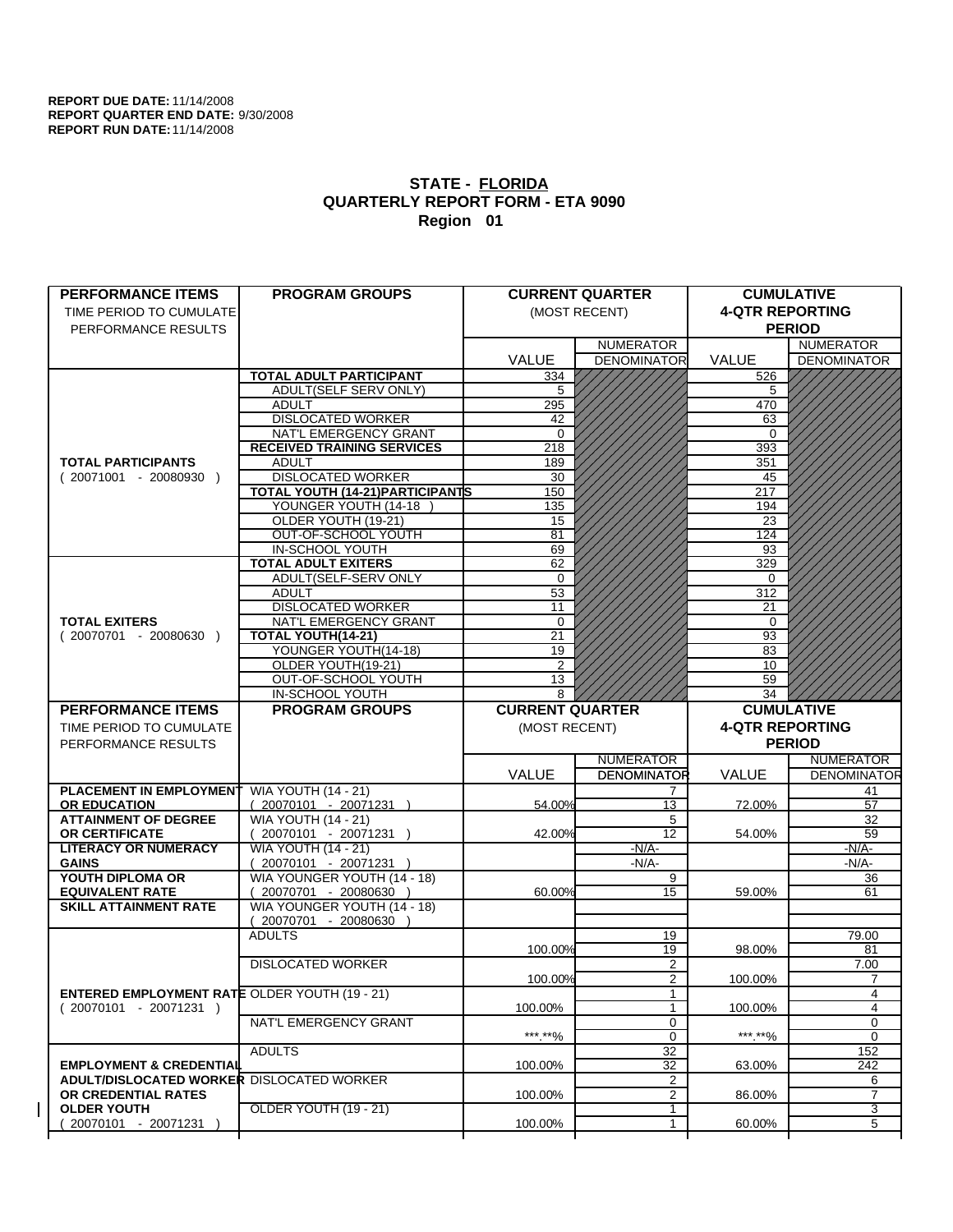$\bar{\mathbf{I}}$ 

 $\Gamma$ 

# **STATE - FLORIDA QUARTERLY REPORT FORM - ETA 9090 Region 01**

|                            | <b>ADULTS</b>            |              | 26             |              | 99             |
|----------------------------|--------------------------|--------------|----------------|--------------|----------------|
|                            |                          | 93.00%       | 28             | 95.00%       | 104            |
|                            | <b>DISLOCATED WORKER</b> |              | 3              |              | 14             |
| <b>RETENTION RATE</b>      |                          | 100.00%      | 3              | 100.00%      | 14             |
| - 20070630<br>20060701     | OLDER YOUTH (19 - 21)    |              |                |              | 3              |
|                            |                          | 100.00%      |                | 75.00%       | 4              |
|                            | YOUNGER YOUTH (14 - 18)  |              | $\mathfrak{p}$ |              | 19             |
|                            |                          | 100.00%      | $\overline{2}$ | 83.00%       | 23             |
|                            | NAT'L EMERGENCY GRANT    |              |                |              | 0              |
|                            |                          | ***.**%      |                | *** **%      | $\Omega$       |
|                            | <b>ADULTS</b>            |              | \$424,015.53   |              | \$1,791,016.10 |
|                            |                          | \$14,133.85  | 30             | \$16,896.38  | 106            |
| <b>SIX MONTHS EARNINGS</b> | <b>DISLOCATED WORKER</b> |              | \$64,551.00    |              | \$214,100.87   |
| <b>INCREASE</b>            |                          | \$21,517.00  |                | \$15,292.92  | 14             |
| 20060701<br>- 20070630     | OLDER YOUTH (19 - 21)    |              | \$5,991.00     |              | \$12,229.00    |
|                            |                          | \$5,991.00   |                | \$4,076.33   | 3              |
|                            | NAT'L EMERGENCY GRANT    |              | \$0.00         |              | \$0.00         |
|                            |                          | $S*********$ |                | $S*********$ | $\Omega$       |
|                            |                          |              |                |              |                |

 $\bar{\Gamma}$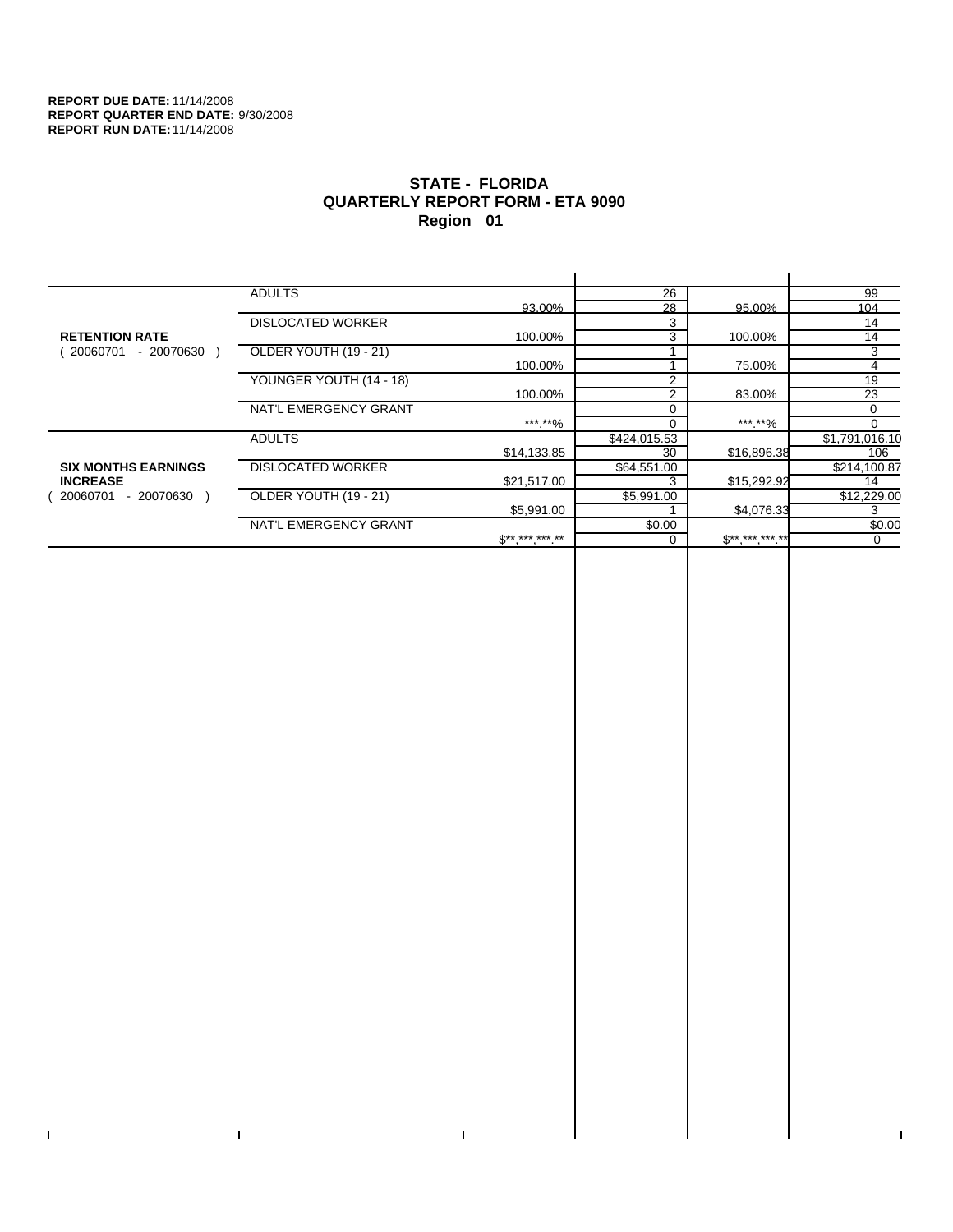| <b>PERFORMANCE ITEMS</b>                             | <b>PROGRAM GROUPS</b>                         |                        | <b>CURRENT QUARTER</b> |                        | <b>CUMULATIVE</b>  |
|------------------------------------------------------|-----------------------------------------------|------------------------|------------------------|------------------------|--------------------|
| TIME PERIOD TO CUMULATE                              |                                               |                        | (MOST RECENT)          | <b>4-QTR REPORTING</b> |                    |
| PERFORMANCE RESULTS                                  |                                               |                        |                        |                        | <b>PERIOD</b>      |
|                                                      |                                               |                        | <b>NUMERATOR</b>       |                        | <b>NUMERATOR</b>   |
|                                                      |                                               | <b>VALUE</b>           | <b>DENOMINATOR</b>     | <b>VALUE</b>           | <b>DENOMINATOR</b> |
|                                                      | <b>TOTAL ADULT PARTICIPANT</b>                | 319                    |                        | 469                    |                    |
|                                                      | ADULT(SELF SERV ONLY)                         | 2                      |                        | $\overline{2}$         |                    |
|                                                      | <b>ADULT</b>                                  | 316                    |                        | 464                    |                    |
|                                                      | <b>DISLOCATED WORKER</b>                      | 10                     |                        | 12                     |                    |
|                                                      | NAT'L EMERGENCY GRANT                         | $\Omega$               |                        | 0                      |                    |
|                                                      | <b>RECEIVED TRAINING SERVICES</b>             | 264                    |                        | 412                    |                    |
| <b>TOTAL PARTICIPANTS</b>                            | <b>ADULT</b>                                  | 263                    |                        | 411                    |                    |
| $(20071001 - 20080930)$                              | <b>DISLOCATED WORKER</b>                      | 3                      |                        | 4                      |                    |
|                                                      | TOTAL YOUTH (14-21) PARTICIPANTS              | 75                     |                        | 120                    |                    |
|                                                      | YOUNGER YOUTH (14-18                          | 64                     |                        | 105                    |                    |
|                                                      | OLDER YOUTH (19-21)                           | 11                     |                        | 15                     |                    |
|                                                      | OUT-OF-SCHOOL YOUTH                           | $\overline{27}$        |                        | 47                     |                    |
|                                                      | IN-SCHOOL YOUTH<br><b>TOTAL ADULT EXITERS</b> | 48<br>121              |                        | 73<br>167              |                    |
|                                                      | ADULT(SELF-SERV ONLY                          | $\Omega$               |                        | 1                      |                    |
|                                                      | <b>ADULT</b>                                  | 120                    |                        | 165                    |                    |
|                                                      | <b>DISLOCATED WORKER</b>                      | 1                      |                        | 4                      |                    |
| <b>TOTAL EXITERS</b>                                 | NAT'L EMERGENCY GRANT                         | 0                      |                        | $\mathbf 0$            |                    |
| $(20070701 - 20080630)$                              | <b>TOTAL YOUTH(14-21)</b>                     | 40                     |                        | 47                     |                    |
|                                                      | YOUNGER YOUTH(14-18)                          | 39                     |                        | 42                     |                    |
|                                                      | OLDER YOUTH(19-21)                            | 1                      |                        | 5                      |                    |
|                                                      | OUT-OF-SCHOOL YOUTH                           | 15                     |                        | 21                     |                    |
|                                                      | IN-SCHOOL YOUTH                               | $\overline{25}$        |                        | 26                     |                    |
|                                                      |                                               |                        |                        |                        |                    |
| <b>PERFORMANCE ITEMS</b>                             | <b>PROGRAM GROUPS</b>                         | <b>CURRENT QUARTER</b> |                        |                        | <b>CUMULATIVE</b>  |
| TIME PERIOD TO CUMULATE                              |                                               | (MOST RECENT)          |                        | <b>4-QTR REPORTING</b> |                    |
| PERFORMANCE RESULTS                                  |                                               |                        |                        |                        | <b>PERIOD</b>      |
|                                                      |                                               |                        | <b>NUMERATOR</b>       |                        | <b>NUMERATOR</b>   |
|                                                      |                                               | <b>VALUE</b>           | <b>DENOMINATOR</b>     | <b>VALUE</b>           | <b>DENOMINATOR</b> |
| PLACEMENT IN EMPLOYMENT                              | <b>WIA YOUTH (14 - 21)</b>                    |                        | 0                      |                        | 10                 |
| <b>OR EDUCATION</b>                                  | $(20070101 - 20071231)$                       | *** ** 0/              | $\Omega$               | 59.00%                 | 17                 |
| <b>ATTAINMENT OF DEGREE</b>                          | <b>WIA YOUTH (14 - 21)</b>                    |                        | 0                      |                        | 12                 |
| <b>OR CERTIFICATE</b>                                | $(20070101 - 20071231)$                       | ***.**%                | $\Omega$               | 63.00%                 | 19                 |
| <b>LITERACY OR NUMERACY</b>                          | <b>WIA YOUTH (14 - 21)</b>                    |                        | $-N/A-$                |                        | -N/A-              |
| <b>GAINS</b>                                         | 20070101 - 20071231                           |                        | $-N/A$ -               |                        | $-N/A-$            |
| YOUTH DIPLOMA OR                                     | WIA YOUNGER YOUTH (14 - 18)                   |                        | 5                      |                        | 6                  |
| <b>EQUIVALENT RATE</b>                               | 20070701 - 20080630 )                         | 71.00%                 | 7                      | 67.00%                 | 9                  |
| <b>SKILL ATTAINMENT RATE</b>                         | WIA YOUNGER YOUTH (14 - 18)                   |                        |                        |                        |                    |
|                                                      | (20070701 - 20080630                          |                        |                        |                        |                    |
|                                                      | <b>ADULTS</b>                                 |                        | 5                      |                        | 63.00              |
|                                                      |                                               | 100.00%                | 5                      | 70.00%                 | 90                 |
|                                                      | <b>DISLOCATED WORKER</b>                      |                        | 0                      |                        | 7.00               |
|                                                      |                                               | ***.**%                | $\Omega$               | 100.00%                | $\overline{7}$     |
| <b>ENTERED EMPLOYMENT RATE OLDER YOUTH (19 - 21)</b> |                                               | ***.**%                | 0<br>0                 |                        | 4                  |
| $(20070101 - 20071231)$                              | NAT'L EMERGENCY GRANT                         |                        | 0                      | 25.00%                 | 0                  |
|                                                      |                                               | ***.**%                | 0                      | *** **%                | 0                  |
|                                                      | <b>ADULTS</b>                                 |                        | $\overline{7}$         |                        | 45                 |
| <b>EMPLOYMENT &amp; CREDENTIAL</b>                   |                                               | 100.00%                | $\overline{7}$         | 48.00%                 | 93                 |
| <b>ADULT/DISLOCATED WORKER DISLOCATED WORKER</b>     |                                               |                        | 0                      |                        | 3                  |
| OR CREDENTIAL RATES                                  |                                               | ***.**%                | 0                      | 75.00%                 | 4                  |
| <b>OLDER YOUTH</b><br>20070101 - 20071231            | <b>OLDER YOUTH (19 - 21)</b>                  | ***.**%                | 0<br>0                 | $0.00\%$               | 0<br>4             |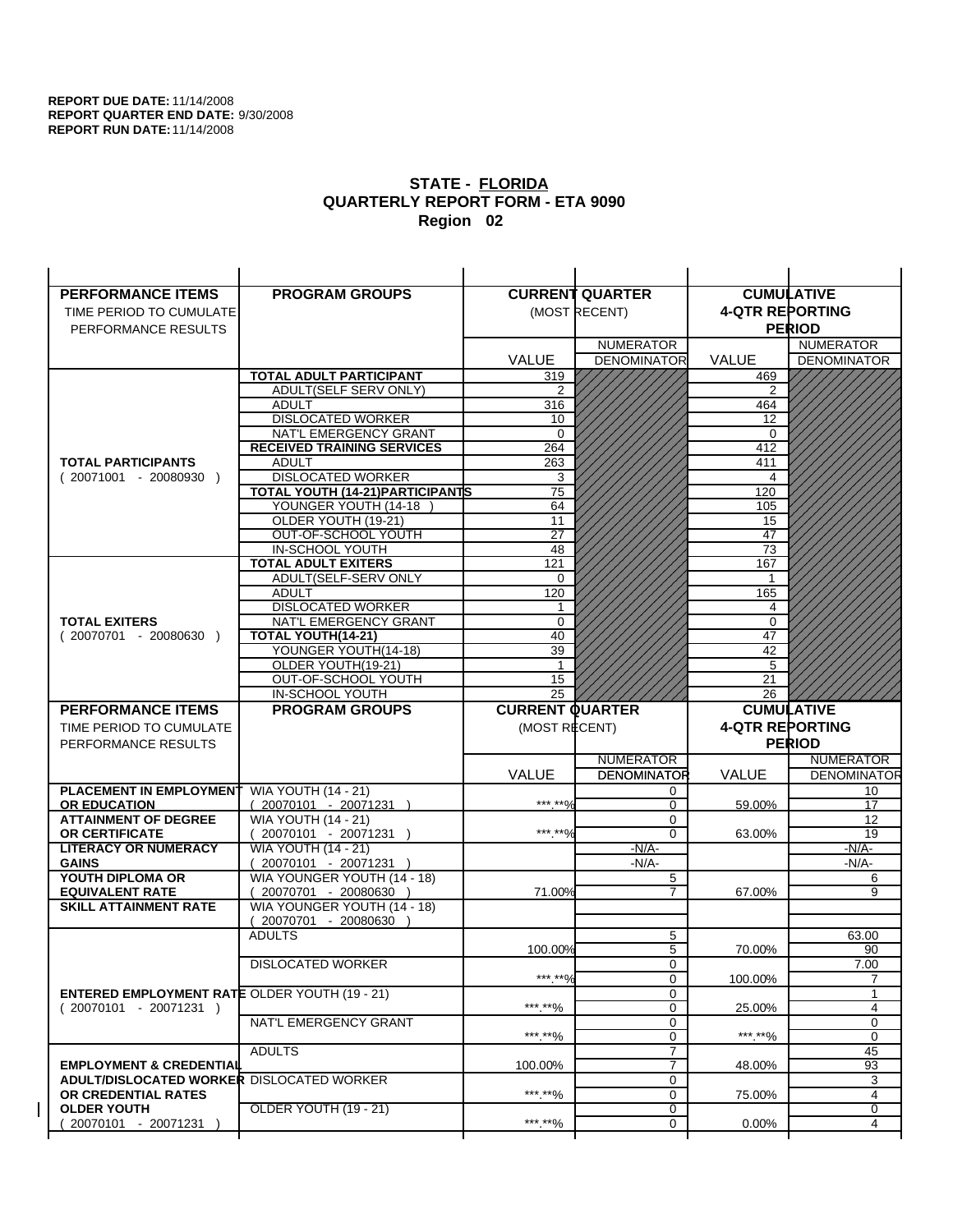$\bar{\mathbf{I}}$ 

 $\Gamma$ 

# **STATE - FLORIDA QUARTERLY REPORT FORM - ETA 9090 Region 02**

|                            | <b>ADULTS</b>            |                     | 27           |              | 63           |
|----------------------------|--------------------------|---------------------|--------------|--------------|--------------|
|                            |                          | 77.00%              | 35           | 85.00%       | 74           |
|                            | <b>DISLOCATED WORKER</b> |                     | 3            |              | 12           |
| <b>RETENTION RATE</b>      |                          | 100.00%             | 3            | 100.00%      | 12           |
| - 20070630<br>20060701     | OLDER YOUTH (19 - 21)    |                     |              |              | 0            |
|                            |                          | $0.00\%$            |              | 0.00%        |              |
|                            | YOUNGER YOUTH (14 - 18)  |                     | 11           |              | 15           |
|                            |                          | 79.00%              | 14           | 79.00%       | 19           |
|                            | NAT'L EMERGENCY GRANT    |                     |              |              | $\Omega$     |
|                            |                          | ***.**%             |              | ***.**%      | $\Omega$     |
|                            | <b>ADULTS</b>            |                     | \$350,930.38 |              | \$942,667.31 |
|                            |                          | \$5,660.17          | 62           | \$9,152.11   | 103          |
| <b>SIX MONTHS EARNINGS</b> | <b>DISLOCATED WORKER</b> |                     | \$51,715.00  |              | \$207,859.00 |
| <b>INCREASE</b>            |                          | \$17,238.33         |              | \$17,321.58  | 12           |
| - 20070630<br>20060701     | OLDER YOUTH (19 - 21)    |                     | \$0.00       |              | \$0.00       |
|                            |                          | $S*********$        |              | $S*********$ | 0            |
|                            | NAT'L EMERGENCY GRANT    |                     | \$0.00       |              | \$0.00       |
|                            |                          | $S^{**}$ *** *** ** |              | $$********"$ | 0            |
|                            |                          |                     |              |              |              |

 $\bar{\Gamma}$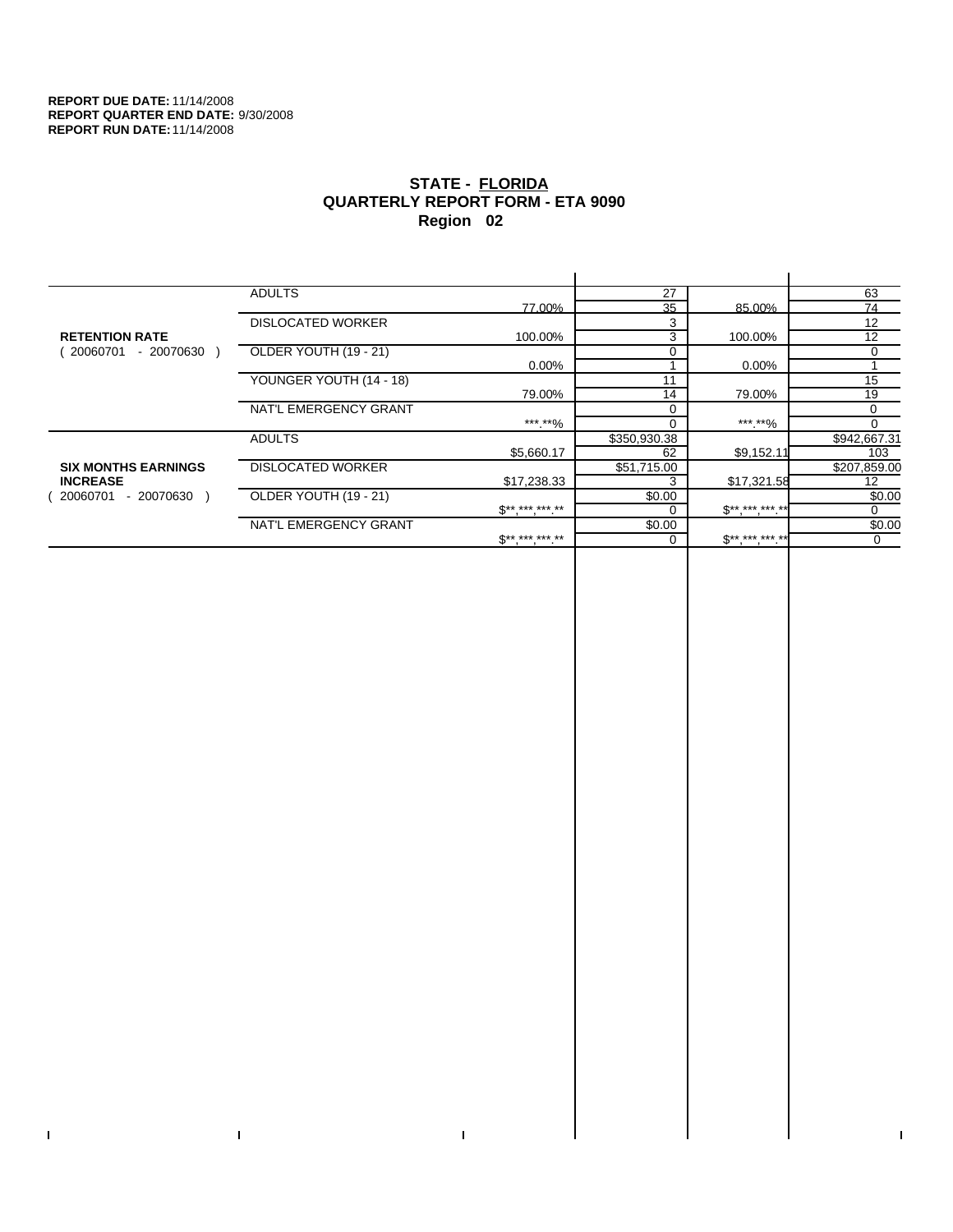| <b>PERFORMANCE ITEMS</b>                                                               | <b>PROGRAM GROUPS</b>                              |                         | <b>CURRENT QUARTER</b> |                        | <b>CUMULATIVE</b>        |
|----------------------------------------------------------------------------------------|----------------------------------------------------|-------------------------|------------------------|------------------------|--------------------------|
| TIME PERIOD TO CUMULATE                                                                |                                                    |                         | (MOST RECENT)          | <b>4-QTR REPORTING</b> |                          |
| PERFORMANCE RESULTS                                                                    |                                                    |                         |                        |                        | <b>PERIOD</b>            |
|                                                                                        |                                                    |                         | <b>NUMERATOR</b>       |                        | <b>NUMERATOR</b>         |
|                                                                                        |                                                    | <b>VALUE</b>            | <b>DENOMINATOR</b>     | <b>VALUE</b>           | <b>DENOMINATOR</b>       |
|                                                                                        | <b>TOTAL ADULT PARTICIPANT</b>                     | 116                     |                        | 198                    |                          |
|                                                                                        | ADULT(SELF SERV ONLY)                              | 0                       |                        | 0                      |                          |
|                                                                                        | <b>ADULT</b>                                       | 82                      |                        | 151                    |                          |
|                                                                                        | <b>DISLOCATED WORKER</b>                           | $\overline{35}$         |                        | 48                     |                          |
|                                                                                        | NAT'L EMERGENCY GRANT                              | $\Omega$                |                        | $\Omega$               |                          |
|                                                                                        | <b>RECEIVED TRAINING SERVICES</b>                  | 83                      |                        | 162                    |                          |
| <b>TOTAL PARTICIPANTS</b>                                                              | <b>ADULT</b>                                       | 56                      |                        | 122                    |                          |
| $(20071001 - 20080930)$                                                                | <b>DISLOCATED WORKER</b>                           | 28                      |                        | 41                     |                          |
|                                                                                        | <b>TOTAL YOUTH (14-21) PARTICIPANTS</b>            | 127                     |                        | 190                    |                          |
|                                                                                        | YOUNGER YOUTH (14-18                               | 122                     |                        | 174                    |                          |
|                                                                                        | OLDER YOUTH (19-21)<br>OUT-OF-SCHOOL YOUTH         | 5<br>14                 |                        | 16<br>$\overline{34}$  |                          |
|                                                                                        | IN-SCHOOL YOUTH                                    | 113                     |                        | 156                    |                          |
|                                                                                        | <b>TOTAL ADULT EXITERS</b>                         | 22                      |                        | 94                     |                          |
|                                                                                        | ADULT(SELF-SERV ONLY                               | $\mathbf 0$             |                        | $\Omega$               |                          |
|                                                                                        | <b>ADULT</b>                                       | 18                      |                        | 80                     |                          |
|                                                                                        | <b>DISLOCATED WORKER</b>                           | $\overline{\mathbf{4}}$ |                        | 14                     |                          |
| <b>TOTAL EXITERS</b>                                                                   | NAT'L EMERGENCY GRANT                              | $\mathbf 0$             |                        | $\mathbf 0$            |                          |
| $(20070701 - 20080630)$                                                                | TOTAL YOUTH(14-21)                                 | 25                      |                        | 84                     |                          |
|                                                                                        | YOUNGER YOUTH(14-18)                               | 22                      |                        | 72                     |                          |
|                                                                                        | OLDER YOUTH(19-21)                                 | 3                       |                        | 12                     |                          |
|                                                                                        | OUT-OF-SCHOOL YOUTH                                | 5                       |                        | 27                     |                          |
|                                                                                        | IN-SCHOOL YOUTH                                    | 20                      |                        | 57                     |                          |
|                                                                                        |                                                    |                         |                        |                        |                          |
| <b>PERFORMANCE ITEMS</b>                                                               | <b>PROGRAM GROUPS</b>                              | <b>CURRENT QUARTER</b>  |                        |                        | <b>CUMULATIVE</b>        |
| TIME PERIOD TO CUMULATE                                                                |                                                    | (MOST RECENT)           |                        | <b>4-QTR REPORTING</b> |                          |
| PERFORMANCE RESULTS                                                                    |                                                    |                         |                        |                        | <b>PERIOD</b>            |
|                                                                                        |                                                    |                         | <b>NUMERATOR</b>       |                        | <b>NUMERATOR</b>         |
|                                                                                        |                                                    | <b>VALUE</b>            | <b>DENOMINATOR</b>     | VALUE                  |                          |
| PLACEMENT IN EMPLOYMENT                                                                | <b>WIA YOUTH (14 - 21)</b>                         |                         | 3                      |                        | 25                       |
| <b>OR EDUCATION</b>                                                                    | $(20070101 - 20071231)$                            | 100.00%                 | 3                      | 56.00%                 | 45                       |
| <b>ATTAINMENT OF DEGREE</b>                                                            | <b>WIA YOUTH (14 - 21)</b>                         |                         | $\overline{4}$         |                        | 31                       |
| <b>OR CERTIFICATE</b>                                                                  | 20070101 - 20071231 )                              | 80.00%                  | $\overline{5}$         | 63.00%                 | 49                       |
| <b>LITERACY OR NUMERACY</b>                                                            | <b>WIA YOUTH (14 - 21)</b>                         |                         | $-N/A-$                |                        | $-N/A$ -                 |
| <b>GAINS</b>                                                                           | 20070101 - 20071231 )                              |                         | $-N/A-$                |                        | -N/A-                    |
| YOUTH DIPLOMA OR<br><b>EQUIVALENT RATE</b>                                             | WIA YOUNGER YOUTH (14 - 18)<br>20070701 - 20080630 | 100.00%                 | 14<br>14               | 85.00%                 | 22<br>26                 |
| <b>SKILL ATTAINMENT RATE</b>                                                           | WIA YOUNGER YOUTH (14 - 18)                        |                         |                        |                        |                          |
|                                                                                        | (20070701 - 20080630                               |                         |                        |                        |                          |
|                                                                                        | <b>ADULTS</b>                                      |                         | 5                      |                        | 22.00                    |
|                                                                                        |                                                    | 100.00%                 | 5                      | 85.00%                 | <b>DENOMINATOR</b><br>26 |
|                                                                                        | <b>DISLOCATED WORKER</b>                           |                         | 4                      |                        | 20.00                    |
|                                                                                        |                                                    | 100.00%                 | $\overline{4}$         | 100.00%                | 20                       |
| <b>ENTERED EMPLOYMENT RATE OLDER YOUTH (19 - 21)</b>                                   |                                                    |                         | $\overline{2}$         |                        | 6                        |
| $(20070101 - 20071231)$                                                                |                                                    | 100.00%                 | $\overline{2}$         | 100.00%                | 6                        |
|                                                                                        | NAT'L EMERGENCY GRANT                              |                         | 0                      |                        | 0                        |
|                                                                                        |                                                    | ***.**%                 | 0                      | ***.**%                | $\mathbf 0$              |
|                                                                                        | <b>ADULTS</b>                                      |                         | 6                      |                        | 36                       |
| <b>EMPLOYMENT &amp; CREDENTIAL</b><br><b>ADULT/DISLOCATED WORKER DISLOCATED WORKER</b> |                                                    | 60.00%                  | 10<br>3                | 78.00%                 | 46<br>15                 |
| OR CREDENTIAL RATES                                                                    |                                                    | 100.00%                 | 3                      | 83.00%                 | 18                       |
| <b>OLDER YOUTH</b>                                                                     | OLDER YOUTH (19 - 21)                              |                         | 3                      |                        | 9                        |
| 20070101 - 20071231                                                                    |                                                    | 75.00%                  | 4                      | 82.00%                 | 11                       |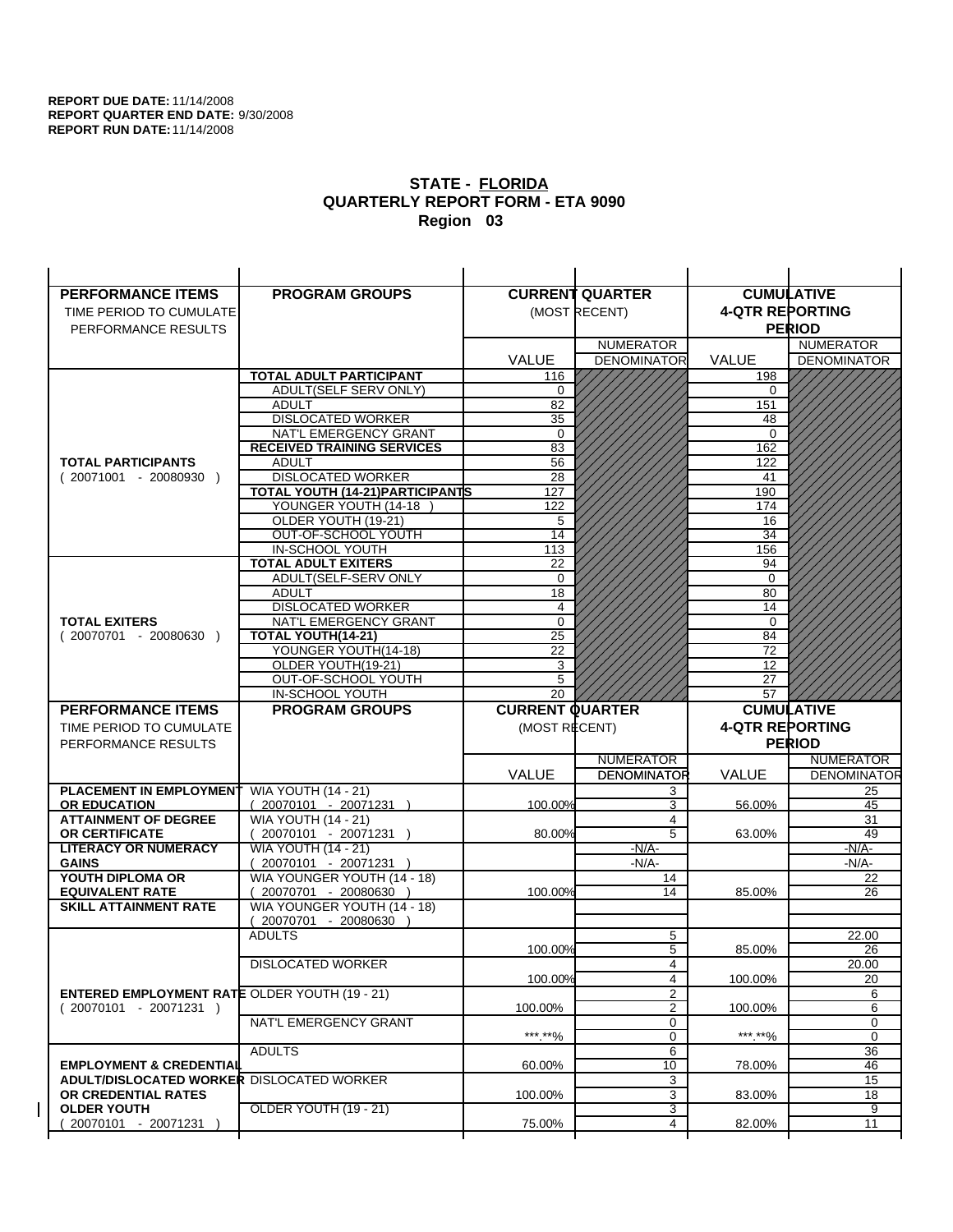$\bar{\mathbf{I}}$ 

 $\Gamma$ 

# **STATE - FLORIDA QUARTERLY REPORT FORM - ETA 9090 Region 03**

|                            | <b>ADULTS</b>            |                                                                         | 20             |                | 58           |
|----------------------------|--------------------------|-------------------------------------------------------------------------|----------------|----------------|--------------|
|                            |                          | 95.00%                                                                  | 21             | 89.00%         | 65           |
|                            | <b>DISLOCATED WORKER</b> |                                                                         | 6              |                | 20           |
| <b>RETENTION RATE</b>      |                          | 86.00%                                                                  |                | 91.00%         | 22           |
| - 20070630<br>20060701     | OLDER YOUTH (19 - 21)    |                                                                         |                |                | 4            |
|                            |                          | 50.00%                                                                  | $\overline{2}$ | 80.00%         | 5            |
|                            | YOUNGER YOUTH (14 - 18)  |                                                                         | 6              |                | 9            |
|                            |                          | 46.00%                                                                  | 13             | 56.00%         | 16           |
|                            | NAT'L EMERGENCY GRANT    |                                                                         |                |                | $\Omega$     |
|                            |                          | ***.**%                                                                 |                | ***.**%        |              |
|                            | <b>ADULTS</b>            |                                                                         | \$247,470.00   |                | \$787,743.29 |
|                            |                          | \$10,759.57                                                             | 23             | \$11,584.46    | 68           |
| <b>SIX MONTHS EARNINGS</b> | <b>DISLOCATED WORKER</b> |                                                                         | \$113,204.04   |                | \$324,100.20 |
| <b>INCREASE</b>            |                          | \$16,172.01                                                             |                | \$14,731.83    | 22           |
| - 20070630<br>20060701     | OLDER YOUTH (19 - 21)    |                                                                         | \$0.00         |                | \$53,270.00  |
|                            |                          | $\mathbb{S}^{\star\star\;\star\star\star\;\star\star\star\;\star\star}$ |                | \$17,756.67    |              |
|                            | NAT'L EMERGENCY GRANT    |                                                                         | \$0.00         |                | \$0.00       |
|                            |                          | $S*********$                                                            |                | $S^{********}$ | $\mathbf 0$  |
|                            |                          |                                                                         |                |                |              |

 $\bar{\Gamma}$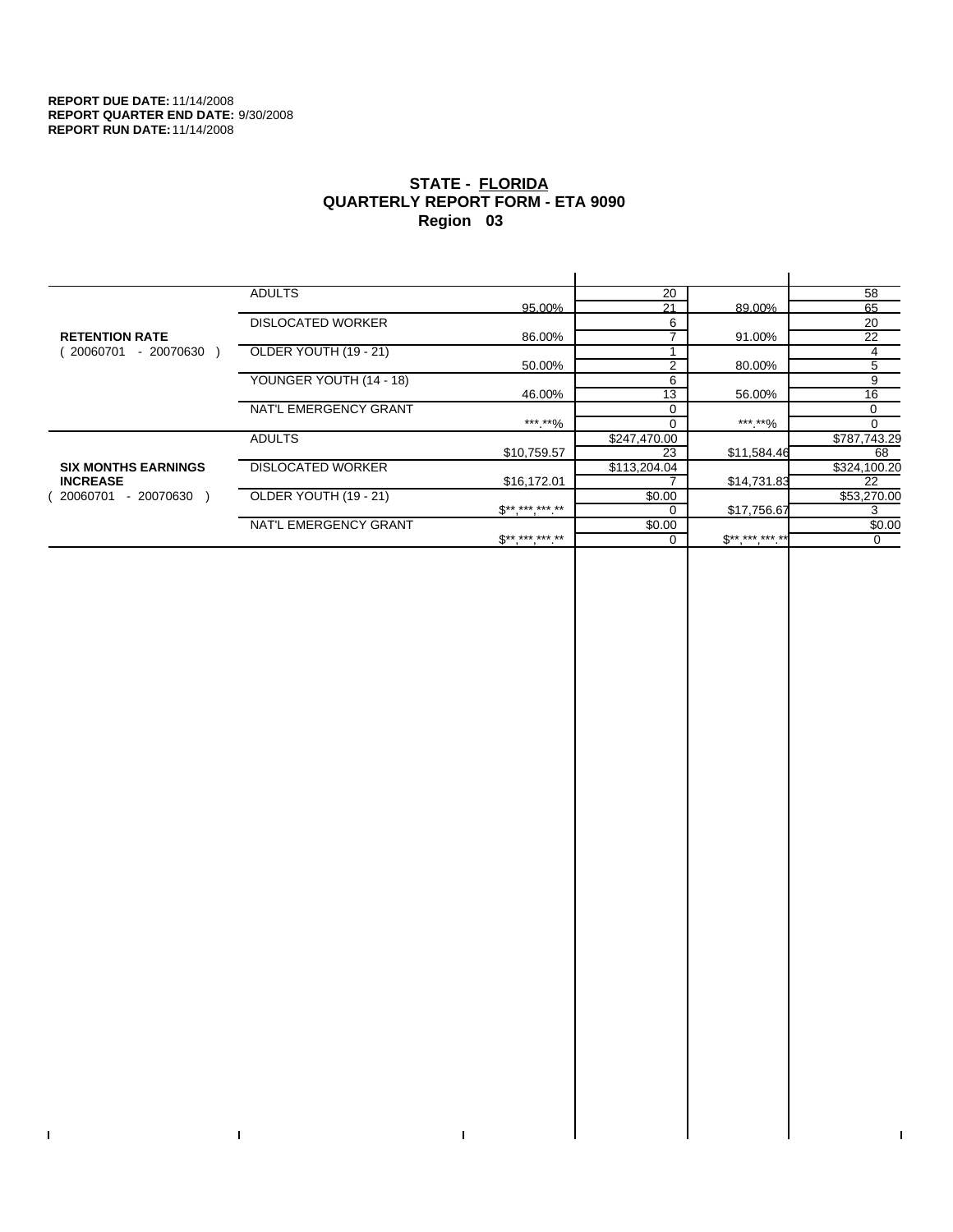| <b>PERFORMANCE ITEMS</b>                             | <b>PROGRAM GROUPS</b>                              |                        | <b>CURRENT QUARTER</b> | <b>CUMULATIVE</b>      |                           |
|------------------------------------------------------|----------------------------------------------------|------------------------|------------------------|------------------------|---------------------------|
| TIME PERIOD TO CUMULATE                              |                                                    |                        | (MOST RECENT)          | <b>4-QTR REPORTING</b> |                           |
| PERFORMANCE RESULTS                                  |                                                    |                        |                        |                        | <b>PERIOD</b>             |
|                                                      |                                                    |                        | <b>NUMERATOR</b>       |                        | <b>NUMERATOR</b>          |
|                                                      |                                                    | <b>VALUE</b>           | <b>DENOMINATOR</b>     | <b>VALUE</b>           | <b>DENOMINATOR</b>        |
|                                                      | <b>TOTAL ADULT PARTICIPANT</b>                     | 254                    |                        | 853                    |                           |
|                                                      | ADULT(SELF SERV ONLY)                              | 0                      |                        | 0                      |                           |
|                                                      | <b>ADULT</b>                                       | 237                    |                        | 822                    |                           |
|                                                      | <b>DISLOCATED WORKER</b>                           | 17                     |                        | 31                     |                           |
|                                                      | NAT'L EMERGENCY GRANT                              | $\Omega$               |                        | $\Omega$               |                           |
|                                                      | <b>RECEIVED TRAINING SERVICES</b>                  | 143                    |                        | 619                    |                           |
| <b>TOTAL PARTICIPANTS</b>                            | <b>ADULT</b>                                       | 137                    |                        | 604                    |                           |
| $(20071001 - 20080930)$                              | <b>DISLOCATED WORKER</b>                           | 6                      |                        | 15                     |                           |
|                                                      | TOTAL YOUTH (14-21) PARTICIPANTS                   | 299                    |                        | 355                    |                           |
|                                                      | YOUNGER YOUTH (14-18                               | 259                    |                        | 286                    |                           |
|                                                      | OLDER YOUTH (19-21)<br>OUT-OF-SCHOOL YOUTH         | 40<br>$\overline{40}$  |                        | 69<br>69               |                           |
|                                                      | IN-SCHOOL YOUTH                                    | 259                    |                        | 286                    |                           |
|                                                      | <b>TOTAL ADULT EXITERS</b>                         | 283                    |                        | 709                    |                           |
|                                                      | ADULT(SELF-SERV ONLY                               | $\Omega$               |                        | $\Omega$               |                           |
|                                                      | <b>ADULT</b>                                       | 281                    |                        | 692                    |                           |
|                                                      | <b>DISLOCATED WORKER</b>                           | 2                      |                        | 17                     |                           |
| <b>TOTAL EXITERS</b>                                 | NAT'L EMERGENCY GRANT                              | 0                      |                        | 0                      |                           |
| $(20070701 - 20080630)$                              | TOTAL YOUTH(14-21)                                 | 32                     |                        | 104                    |                           |
|                                                      | YOUNGER YOUTH(14-18)                               | 15                     |                        | 73                     |                           |
|                                                      | OLDER YOUTH(19-21)                                 | 17                     |                        | 31                     |                           |
|                                                      | OUT-OF-SCHOOL YOUTH                                | 18                     |                        | 32                     |                           |
|                                                      | IN-SCHOOL YOUTH                                    | 14                     |                        | 72                     |                           |
|                                                      |                                                    |                        |                        |                        |                           |
| <b>PERFORMANCE ITEMS</b>                             | <b>PROGRAM GROUPS</b>                              | <b>CURRENT QUARTER</b> |                        |                        | <b>CUMULATIVE</b>         |
| TIME PERIOD TO CUMULATE                              |                                                    | (MOST RECENT)          |                        | <b>4-QTR REPORTING</b> |                           |
| PERFORMANCE RESULTS                                  |                                                    |                        |                        |                        | <b>PERIOD</b>             |
|                                                      |                                                    |                        | <b>NUMERATOR</b>       |                        | <b>NUMERATOR</b>          |
|                                                      |                                                    | <b>VALUE</b>           | <b>DENOMINATOR</b>     | VALUE                  |                           |
| PLACEMENT IN EMPLOYMENT                              | <b>WIA YOUTH (14 - 21)</b>                         |                        | 6                      |                        | 66                        |
| <b>OR EDUCATION</b>                                  | $(20070101 - 20071231)$                            | 100.00%                | 6                      | 94.00%                 | 70                        |
| <b>ATTAINMENT OF DEGREE</b>                          | <b>WIA YOUTH (14 - 21)</b>                         |                        | 6                      |                        | 69                        |
| <b>OR CERTIFICATE</b>                                | 20070101 - 20071231 )                              | 100.00%                | 6                      | 97.00%                 | 71                        |
| <b>LITERACY OR NUMERACY</b>                          | <b>WIA YOUTH (14 - 21)</b>                         |                        | $-N/A-$                |                        | -N/A-                     |
| <b>GAINS</b>                                         | 20070101 - 20071231 )                              |                        | $-N/A-$                |                        | -N/A-                     |
| YOUTH DIPLOMA OR<br><b>EQUIVALENT RATE</b>           | WIA YOUNGER YOUTH (14 - 18)<br>20070701 - 20080630 | 100.00%                | 13<br>13               | 90.00%                 | 47<br>52                  |
| <b>SKILL ATTAINMENT RATE</b>                         | WIA YOUNGER YOUTH (14 - 18)                        |                        |                        |                        |                           |
|                                                      | (20070701 - 20080630                               |                        |                        |                        |                           |
|                                                      | <b>ADULTS</b>                                      |                        | 24                     |                        | 246.00                    |
|                                                      |                                                    | 96.00%                 | 25                     | 98.00%                 | <b>DENOMINATOR</b><br>252 |
|                                                      | <b>DISLOCATED WORKER</b>                           |                        | $\overline{2}$         |                        | 19.00                     |
|                                                      |                                                    | 100.00%                | $\overline{2}$         | 100.00%                | 19                        |
| <b>ENTERED EMPLOYMENT RATE OLDER YOUTH (19 - 21)</b> |                                                    |                        | 2                      |                        | 12                        |
| $(20070101 - 20071231)$                              |                                                    | 100.00%                | 2                      | 92.00%                 | 13                        |
|                                                      | NAT'L EMERGENCY GRANT                              |                        | 0                      |                        | 0                         |
|                                                      |                                                    | ***.**%                | 0                      | ***.**%                | $\mathbf 0$               |
| <b>EMPLOYMENT &amp; CREDENTIAL</b>                   | <b>ADULTS</b>                                      | 97.00%                 | 33<br>34               | 95.00%                 | 265<br>279                |
| <b>ADULT/DISLOCATED WORKER DISLOCATED WORKER</b>     |                                                    |                        | 1                      |                        | 12                        |
| OR CREDENTIAL RATES                                  |                                                    | 100.00%                | $\mathbf{1}$           | 86.00%                 | 14                        |
| <b>OLDER YOUTH</b>                                   | <b>OLDER YOUTH (19 - 21)</b>                       |                        | $\overline{2}$         |                        | 14                        |
| 20070101 - 20071231                                  |                                                    | 67.00%                 | 3                      | 74.00%                 | 19                        |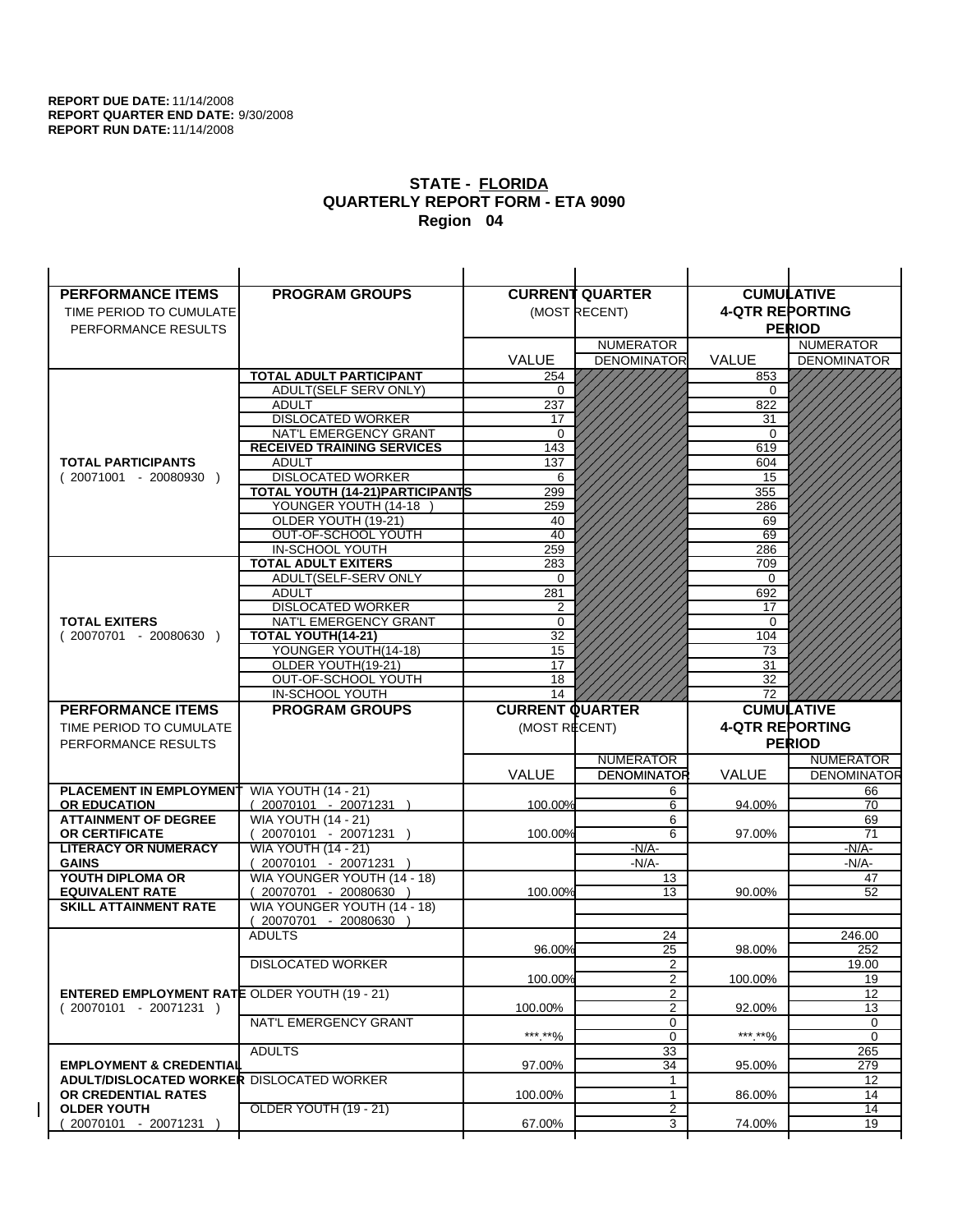$\bar{\mathbf{I}}$ 

 $\Gamma$ 

# **STATE - FLORIDA QUARTERLY REPORT FORM - ETA 9090 Region 04**

|                            | <b>ADULTS</b>            |              | 200            |             | 362            |
|----------------------------|--------------------------|--------------|----------------|-------------|----------------|
|                            |                          | 96.00%       | 208            | 96.00%      | 378            |
|                            | <b>DISLOCATED WORKER</b> |              | 9              |             | 22             |
| <b>RETENTION RATE</b>      |                          | 100.00%      | 9              | 96.00%      | 23             |
| - 20070630<br>20060701     | OLDER YOUTH (19 - 21)    |              | 6              |             | 16             |
|                            |                          | 86.00%       |                | 94.00%      | 17             |
|                            | YOUNGER YOUTH (14 - 18)  |              |                |             | 79             |
|                            |                          | $0.00\%$     | $\overline{2}$ | 94.00%      | 84             |
|                            | NAT'L EMERGENCY GRANT    |              |                |             |                |
|                            |                          | ***.**%      |                | 100.00%     |                |
|                            | <b>ADULTS</b>            |              | \$5,547,730.92 |             | \$8,497,982.15 |
|                            |                          | \$25,683.94  | 216            | \$22,015.50 | 386            |
| <b>SIX MONTHS EARNINGS</b> | <b>DISLOCATED WORKER</b> |              | \$119,402.35   |             | \$303,636.70   |
| <b>INCREASE</b>            |                          | \$13,266.93  | 9              | \$13,201.60 | 23             |
| - 20070630<br>20060701     | OLDER YOUTH (19 - 21)    |              | \$48,107.86    |             | \$135,265.86   |
|                            |                          | \$6,872.55   |                | \$7,956.82  | 17             |
|                            | NAT'L EMERGENCY GRANT    |              | \$0.00         |             | \$6,339.00     |
|                            |                          | $$*********$ |                | \$6,339.00  |                |
|                            |                          |              |                |             |                |

 $\bar{\Gamma}$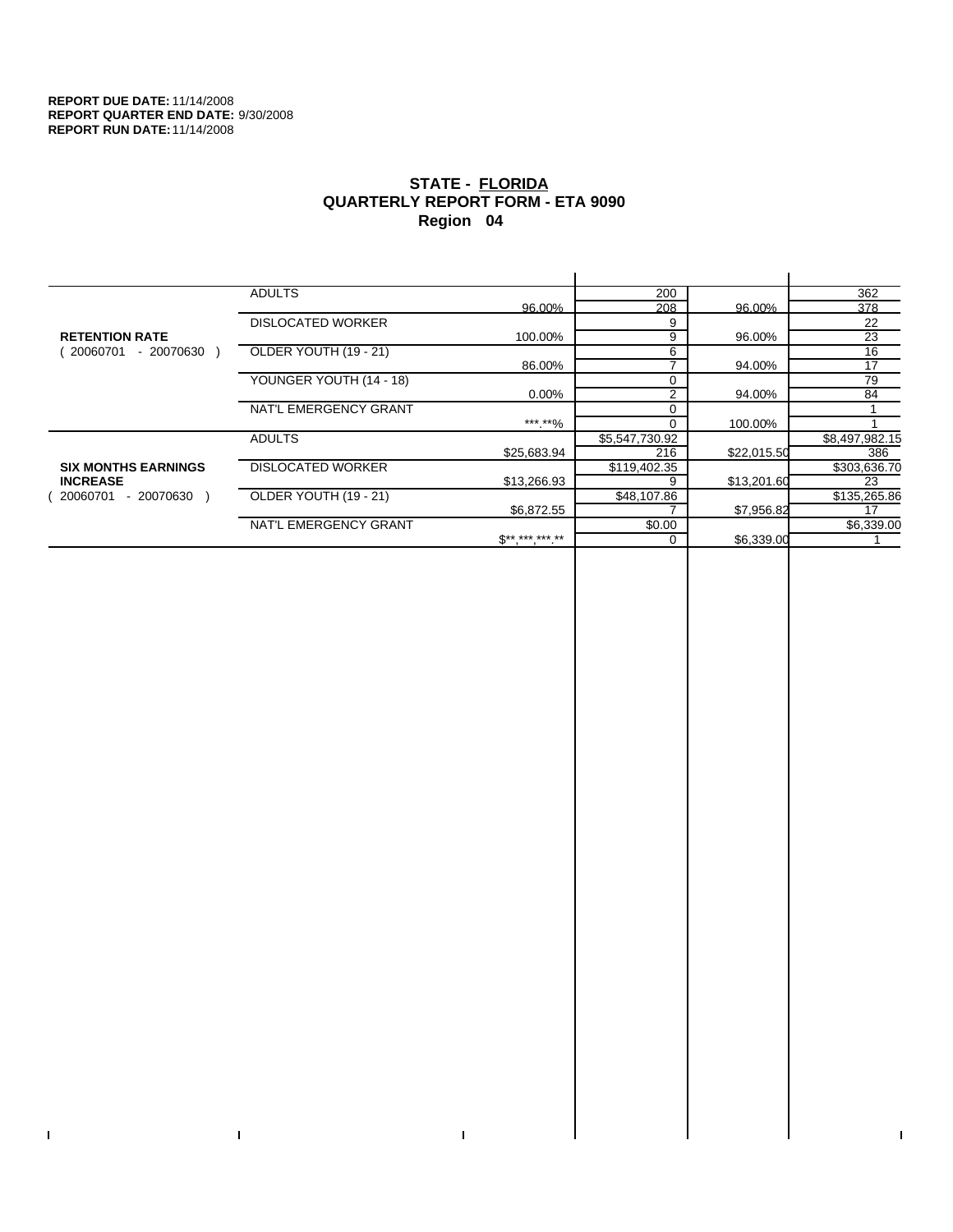| <b>PERFORMANCE ITEMS</b>                                                        | <b>PROGRAM GROUPS</b>                                           |                        | <b>CURRENT QUARTER</b> |                        | <b>CUMULATIVE</b>     |
|---------------------------------------------------------------------------------|-----------------------------------------------------------------|------------------------|------------------------|------------------------|-----------------------|
| TIME PERIOD TO CUMULATE                                                         |                                                                 |                        | (MOST RECENT)          | <b>4-QTR REPORTING</b> |                       |
| PERFORMANCE RESULTS                                                             |                                                                 |                        |                        |                        | <b>PERIOD</b>         |
|                                                                                 |                                                                 |                        | <b>NUMERATOR</b>       |                        | <b>NUMERATOR</b>      |
|                                                                                 |                                                                 | <b>VALUE</b>           | <b>DENOMINATOR</b>     | <b>VALUE</b>           | <b>DENOMINATOR</b>    |
|                                                                                 | <b>TOTAL ADULT PARTICIPANT</b>                                  | 94                     |                        | 123                    |                       |
|                                                                                 | ADULT(SELF SERV ONLY)                                           | $\mathbf 0$            |                        | 1                      |                       |
|                                                                                 | <b>ADULT</b>                                                    | 83                     |                        | 108                    |                       |
|                                                                                 | <b>DISLOCATED WORKER</b>                                        | 13                     |                        | 18                     |                       |
|                                                                                 | NAT'L EMERGENCY GRANT                                           | $\Omega$               |                        | $\Omega$               |                       |
|                                                                                 | <b>RECEIVED TRAINING SERVICES</b>                               | 57                     |                        | 70                     |                       |
| <b>TOTAL PARTICIPANTS</b>                                                       | <b>ADULT</b>                                                    | 54                     |                        | 65                     |                       |
| $(20071001 - 20080930)$                                                         | <b>DISLOCATED WORKER</b>                                        | 4                      |                        | 6                      |                       |
|                                                                                 | <b>TOTAL YOUTH (14-21) PARTICIPANTS</b><br>YOUNGER YOUTH (14-18 | 164                    |                        | 193                    |                       |
|                                                                                 | OLDER YOUTH (19-21)                                             | 101<br>63              |                        | 118<br>75              |                       |
|                                                                                 | OUT-OF-SCHOOL YOUTH                                             | 110                    |                        | 125                    |                       |
|                                                                                 | IN-SCHOOL YOUTH                                                 | 54                     |                        | 68                     |                       |
|                                                                                 | <b>TOTAL ADULT EXITERS</b>                                      | 10                     |                        | 72                     |                       |
|                                                                                 | ADULT(SELF-SERV ONLY                                            | $\Omega$               |                        | $\mathbf{1}$           |                       |
|                                                                                 | <b>ADULT</b>                                                    | 10                     |                        | 63                     |                       |
|                                                                                 | <b>DISLOCATED WORKER</b>                                        | 1                      |                        | 10                     |                       |
| <b>TOTAL EXITERS</b>                                                            | NAT'L EMERGENCY GRANT                                           | $\mathbf 0$            |                        | $\mathbf{1}$           |                       |
| $(20070701 - 20080630)$                                                         | TOTAL YOUTH(14-21)                                              | 16                     |                        | 54                     |                       |
|                                                                                 | YOUNGER YOUTH(14-18)                                            | 10                     |                        | 38                     |                       |
|                                                                                 | OLDER YOUTH(19-21)                                              | 6                      |                        | 16                     |                       |
|                                                                                 | OUT-OF-SCHOOL YOUTH<br>IN-SCHOOL YOUTH                          | 8<br>8                 |                        | 19<br>35               |                       |
|                                                                                 |                                                                 |                        |                        |                        |                       |
|                                                                                 |                                                                 |                        |                        |                        |                       |
| <b>PERFORMANCE ITEMS</b>                                                        | <b>PROGRAM GROUPS</b>                                           | <b>CURRENT QUARTER</b> |                        |                        | <b>CUMULATIVE</b>     |
| TIME PERIOD TO CUMULATE                                                         |                                                                 | (MOST RECENT)          |                        | <b>4-QTR REPORTING</b> |                       |
| PERFORMANCE RESULTS                                                             |                                                                 |                        |                        |                        | <b>PERIOD</b>         |
|                                                                                 |                                                                 |                        | <b>NUMERATOR</b>       |                        | <b>NUMERATOR</b>      |
|                                                                                 |                                                                 | <b>VALUE</b>           | <b>DENOMINATOR</b>     | VALUE                  | <b>DENOMINATOR</b>    |
| PLACEMENT IN EMPLOYMENT                                                         | <b>WIA YOUTH (14 - 21)</b>                                      |                        | 1                      |                        | 210                   |
| <b>OR EDUCATION</b>                                                             | $(20070101 - 20071231)$                                         | 50.00%                 | $\mathfrak{p}$         | 35.00%                 | 597                   |
| <b>ATTAINMENT OF DEGREE</b>                                                     | <b>WIA YOUTH (14 - 21)</b>                                      |                        | 1<br>1                 |                        | 160                   |
| <b>OR CERTIFICATE</b><br><b>LITERACY OR NUMERACY</b>                            | 20070101 - 20071231 )<br><b>WIA YOUTH (14 - 21)</b>             | 100.00%                | -N/A-                  | 27.00%                 | 587<br>-N/A-          |
| <b>GAINS</b>                                                                    | 20070101 - 20071231 )                                           |                        | -N/A-                  |                        | -N/A-                 |
| YOUTH DIPLOMA OR                                                                | WIA YOUNGER YOUTH (14 - 18)                                     |                        | 7                      |                        | 9                     |
| <b>EQUIVALENT RATE</b>                                                          | 20070701 - 20080630                                             | 88.00%                 | 8                      | 75.00%                 | 12                    |
| <b>SKILL ATTAINMENT RATE</b>                                                    | WIA YOUNGER YOUTH (14 - 18)                                     |                        |                        |                        |                       |
|                                                                                 | (20070701 - 20080630                                            |                        |                        |                        |                       |
|                                                                                 | <b>ADULTS</b>                                                   |                        | 2                      |                        | 98.00                 |
|                                                                                 |                                                                 | 67.00%                 | 3                      | 54.00%                 | 180                   |
|                                                                                 | <b>DISLOCATED WORKER</b>                                        |                        | $\mathbf{1}$           |                        | 67.00                 |
|                                                                                 |                                                                 | 100.00%                | $\mathbf{1}$           | 61.00%                 | 110                   |
| <b>ENTERED EMPLOYMENT RATE OLDER YOUTH (19 - 21)</b><br>$(20070101 - 20071231)$ |                                                                 | 0.00%                  | 0<br>1                 | 52.00%                 | 26<br>50              |
|                                                                                 | NAT'L EMERGENCY GRANT                                           |                        | 0                      |                        | 2                     |
|                                                                                 |                                                                 | ***.**%                | 0                      | 33.00%                 | 6                     |
|                                                                                 | <b>ADULTS</b>                                                   |                        | $\overline{2}$         |                        | 74                    |
| <b>EMPLOYMENT &amp; CREDENTIAL</b>                                              |                                                                 | 100.00%                | $\overline{2}$         | 39.00%                 | 190                   |
| <b>ADULT/DISLOCATED WORKER DISLOCATED WORKER</b>                                |                                                                 |                        | 0                      |                        | 20                    |
| OR CREDENTIAL RATES                                                             |                                                                 | ***.**%                | $\mathbf 0$            | 28.00%                 | 72                    |
| <b>OLDER YOUTH</b><br>20070101 - 20071231                                       | OLDER YOUTH (19 - 21)                                           | 0.00%                  | 0<br>1                 | 34.00%                 | $\overline{21}$<br>62 |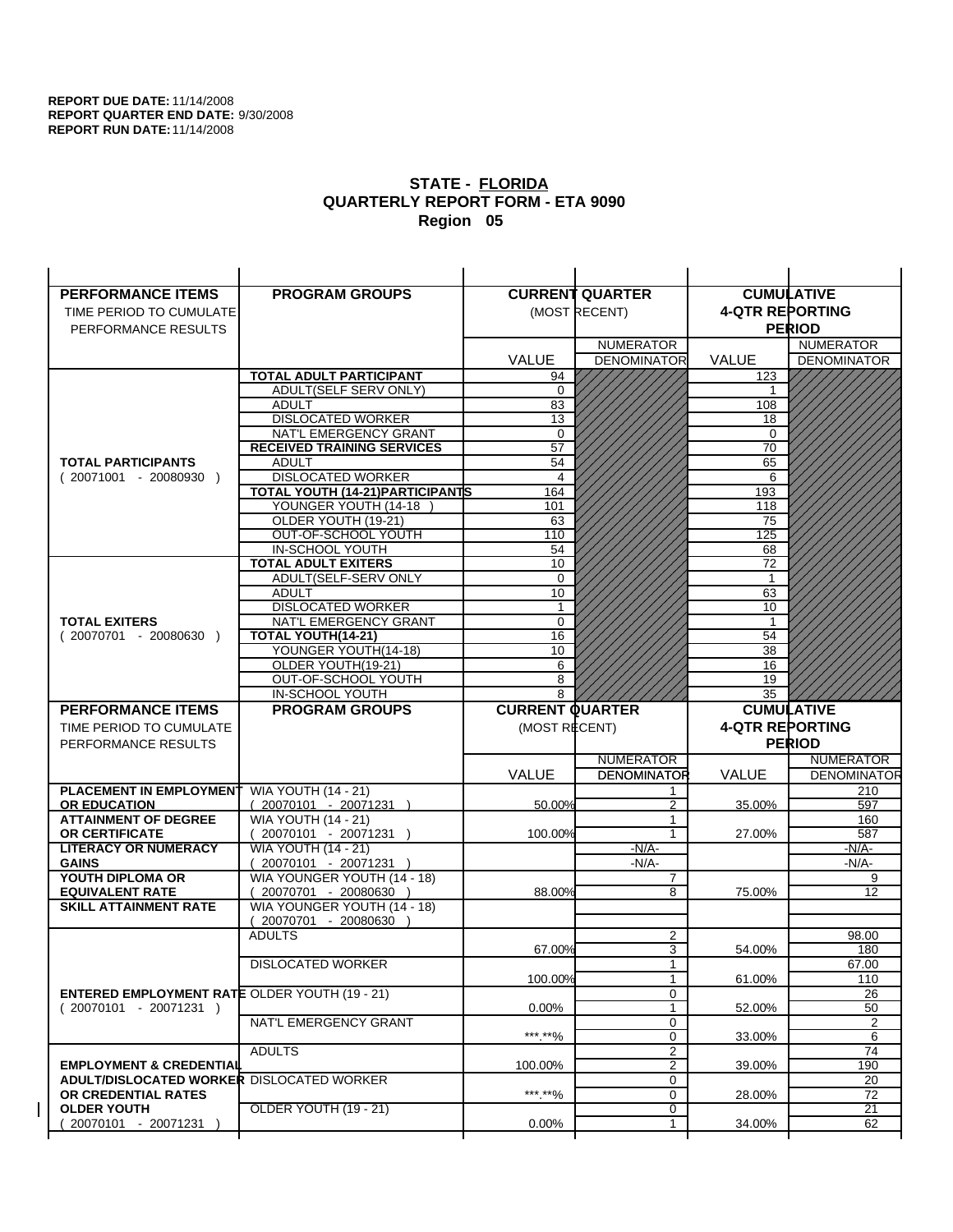$\bar{\Gamma}$ 

 $\mathbf{I}$ 

# **STATE - FLORIDA QUARTERLY REPORT FORM - ETA 9090 Region 05**

|                            | <b>ADULTS</b>            |             | 43           |            | 145            |
|----------------------------|--------------------------|-------------|--------------|------------|----------------|
|                            |                          | 80.00%      | 54           | 84.00%     | 172            |
|                            | <b>DISLOCATED WORKER</b> |             | 13           |            | 61             |
| <b>RETENTION RATE</b>      |                          | 87.00%      | 15           | 86.00%     | 71             |
| - 20070630<br>20060701     | OLDER YOUTH (19 - 21)    |             | 10           |            | 40             |
|                            |                          | 91.00%      | 11           | 80.00%     | 50             |
|                            | YOUNGER YOUTH (14 - 18)  |             | 8            |            | 65             |
|                            |                          | 73.00%      | 11           | 60.00%     | 108            |
|                            | NAT'L EMERGENCY GRANT    |             |              |            | 3              |
|                            |                          | 100.00%     |              | 100.00%    | 3              |
|                            | <b>ADULTS</b>            |             | \$665,528.90 |            | \$2,176,715.66 |
|                            |                          | \$8,643.23  | 77           | \$8,002.63 | 272            |
| <b>SIX MONTHS EARNINGS</b> | <b>DISLOCATED WORKER</b> |             | \$210,169.24 |            | \$1,024,889.17 |
| <b>INCREASE</b>            |                          | \$12,362.90 | 17           | \$8,612.51 | 119            |
| $-20070630$<br>20060701    | OLDER YOUTH (19 - 21)    |             | \$103,284.24 |            | \$286,461.52   |
|                            |                          | \$9,389.48  | 11           | \$5,729.23 | 50             |
|                            | NAT'L EMERGENCY GRANT    |             | \$14,033.00  |            | \$34,456.00    |
|                            |                          | \$14,033.00 |              | \$4,922.29 |                |
|                            |                          |             |              |            |                |

 $\bar{\Gamma}$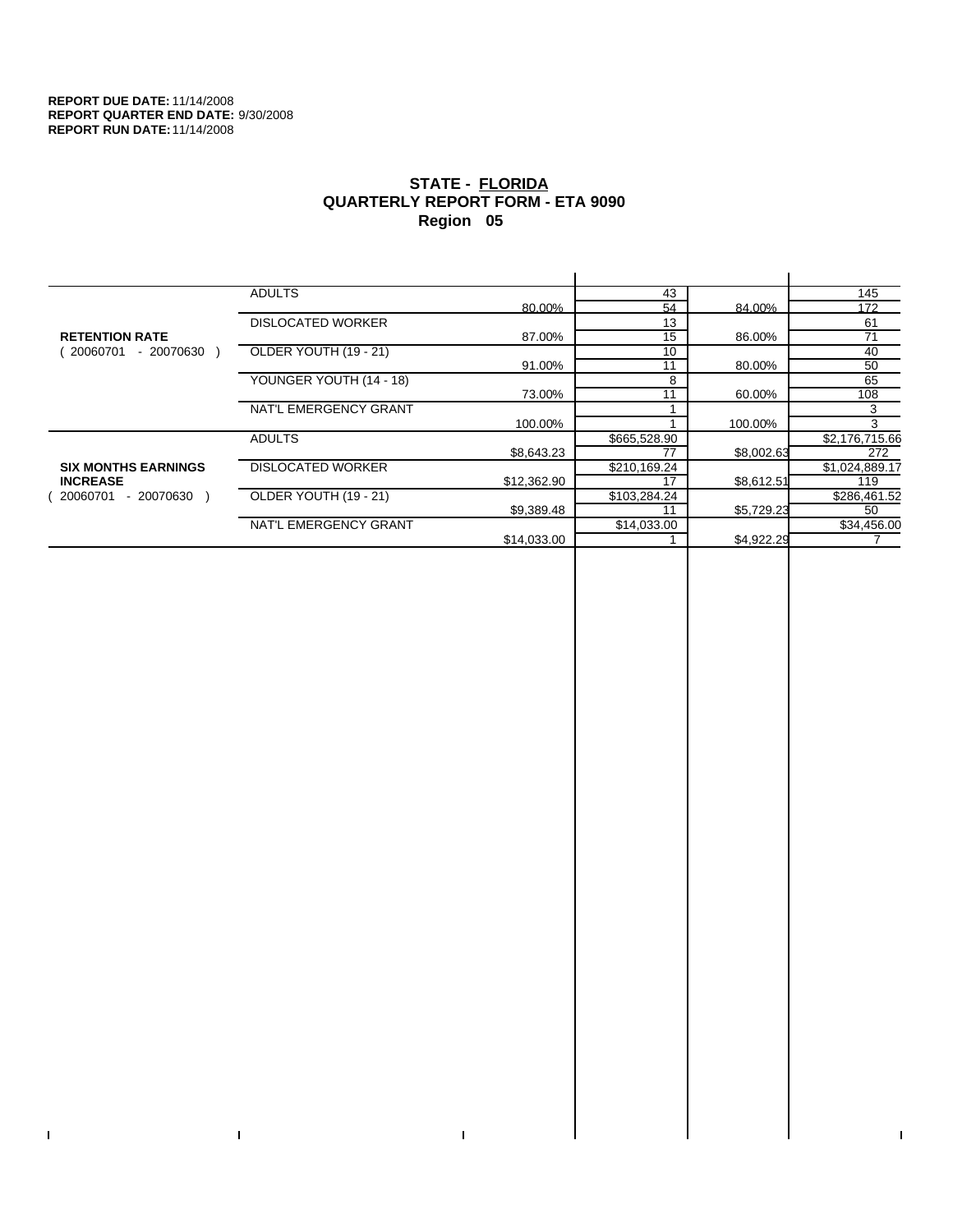| <b>PERFORMANCE ITEMS</b>                             | <b>PROGRAM GROUPS</b>                               |                        | <b>CURRENT QUARTER</b> |                        | <b>CUMULATIVE</b>    |
|------------------------------------------------------|-----------------------------------------------------|------------------------|------------------------|------------------------|----------------------|
| TIME PERIOD TO CUMULATE                              |                                                     |                        | (MOST RECENT)          | <b>4-QTR REPORTING</b> |                      |
| PERFORMANCE RESULTS                                  |                                                     |                        |                        |                        | <b>PERIOD</b>        |
|                                                      |                                                     |                        | <b>NUMERATOR</b>       |                        | <b>NUMERATOR</b>     |
|                                                      |                                                     | <b>VALUE</b>           | <b>DENOMINATOR</b>     | VALUE                  | <b>DENOMINATOR</b>   |
|                                                      | <b>TOTAL ADULT PARTICIPANT</b>                      | 80                     |                        | 128                    |                      |
|                                                      | <b>ADULT(SELF SERV ONLY)</b>                        | 7                      |                        | 9                      |                      |
|                                                      | <b>ADULT</b>                                        | 74                     |                        | 116                    |                      |
|                                                      | <b>DISLOCATED WORKER</b>                            | $\overline{7}$         |                        | 14                     |                      |
|                                                      | NAT'L EMERGENCY GRANT                               | 0                      |                        | $\mathbf 0$            |                      |
|                                                      | <b>RECEIVED TRAINING SERVICES</b>                   | 37                     |                        | 67                     |                      |
| <b>TOTAL PARTICIPANTS</b>                            | <b>ADULT</b>                                        | 36                     |                        | 62                     |                      |
| $(20071001 - 20080930)$                              | <b>DISLOCATED WORKER</b>                            | $\mathbf 1$            |                        | 6                      |                      |
|                                                      | <b>TOTAL YOUTH (14-21) PARTICIPANTS</b>             | 47                     |                        | 66                     |                      |
|                                                      | YOUNGER YOUTH (14-18                                | 36                     |                        | 50                     |                      |
|                                                      | OLDER YOUTH (19-21)                                 | 11                     |                        | 16                     |                      |
|                                                      | OUT-OF-SCHOOL YOUTH                                 | $\overline{18}$        |                        | $\overline{25}$        |                      |
|                                                      | IN-SCHOOL YOUTH<br><b>TOTAL ADULT EXITERS</b>       | 29<br>20               |                        | 41<br>56               |                      |
|                                                      | ADULT(SELF-SERV ONLY                                | 0                      |                        | $\overline{2}$         |                      |
|                                                      | <b>ADULT</b>                                        | 18                     |                        | 50                     |                      |
|                                                      | <b>DISLOCATED WORKER</b>                            | 3                      |                        | $\overline{7}$         |                      |
| <b>TOTAL EXITERS</b>                                 | NAT'L EMERGENCY GRANT                               | 0                      |                        | $\mathbf 0$            |                      |
| $(20070701 - 20080630)$                              | <b>TOTAL YOUTH(14-21)</b>                           | 9                      |                        | 21                     |                      |
|                                                      | YOUNGER YOUTH(14-18)                                | 8                      |                        | 15                     |                      |
|                                                      | OLDER YOUTH(19-21)                                  | 1                      |                        | 6                      |                      |
|                                                      | OUT-OF-SCHOOL YOUTH                                 | 3                      |                        | 7                      |                      |
|                                                      | IN-SCHOOL YOUTH                                     | 6                      |                        | 14                     |                      |
|                                                      |                                                     |                        |                        |                        |                      |
| <b>PERFORMANCE ITEMS</b>                             | <b>PROGRAM GROUPS</b>                               | <b>CURRENT QUARTER</b> |                        |                        | <b>CUMULATIVE</b>    |
| TIME PERIOD TO CUMULATE                              |                                                     | (MOST RECENT)          |                        | <b>4-QTR REPORTING</b> |                      |
| PERFORMANCE RESULTS                                  |                                                     |                        |                        |                        | <b>PERIOD</b>        |
|                                                      |                                                     |                        | <b>NUMERATOR</b>       |                        | <b>NUMERATOR</b>     |
|                                                      |                                                     | <b>VALUE</b>           | <b>DENOMINATOR</b>     | <b>VALUE</b>           | <b>DENOMINATOR</b>   |
| <b>PLACEMENT IN EMPLOYMENT</b>                       | <b>WIA YOUTH (14 - 21)</b>                          |                        | 1                      |                        | 20                   |
| <b>OR EDUCATION</b>                                  | $(20070101 - 20071231)$                             | 50.00%                 | $\overline{2}$         | 59.00%                 | 34                   |
| <b>ATTAINMENT OF DEGREE</b>                          | <b>WIA YOUTH (14 - 21)</b>                          |                        | 2                      |                        | 12                   |
| <b>OR CERTIFICATE</b>                                | $(20070101 - 20071231)$                             | 100.00%                | $\overline{2}$         | 40.00%                 | 30                   |
| <b>LITERACY OR NUMERACY</b>                          | <b>WIA YOUTH (14 - 21)</b>                          |                        | $-N/A-$                |                        | -N/A-                |
| <b>GAINS</b>                                         | 20070101 - 20071231                                 |                        | $-N/A-$                |                        | $-N/A-$              |
| YOUTH DIPLOMA OR                                     | WIA YOUNGER YOUTH (14 - 18)                         |                        | 6                      |                        | 8                    |
| <b>EQUIVALENT RATE</b>                               | 20070701 - 20080630 )                               | 100.00%                | 6                      | 80.00%                 | 10                   |
| <b>SKILL ATTAINMENT RATE</b>                         | WIA YOUNGER YOUTH (14 - 18)<br>(20070701 - 20080630 |                        |                        |                        |                      |
|                                                      | <b>ADULTS</b>                                       |                        | 6                      |                        | 54.00                |
|                                                      |                                                     | 86.00%                 | $\overline{7}$         | 65.00%                 | 83                   |
|                                                      | <b>DISLOCATED WORKER</b>                            |                        | 0                      |                        | 23.00                |
|                                                      |                                                     | ***.**%                | $\Omega$               | 92.00%                 | 25                   |
| <b>ENTERED EMPLOYMENT RATE OLDER YOUTH (19 - 21)</b> |                                                     |                        | 0                      |                        | 9                    |
| $(20070101 - 20071231)$                              |                                                     | $0.00\%$               | 1                      | 56.00%                 | 16                   |
|                                                      | NAT'L EMERGENCY GRANT                               |                        | 0                      |                        | 0                    |
|                                                      |                                                     | ***.**%                | 0                      | *** **%                | 0                    |
|                                                      | <b>ADULTS</b>                                       |                        | 3                      |                        | 25                   |
| <b>EMPLOYMENT &amp; CREDENTIAL</b>                   |                                                     | 75.00%                 | $\overline{4}$         | 32.00%                 | $\overline{77}$      |
| <b>ADULT/DISLOCATED WORKER DISLOCATED WORKER</b>     |                                                     |                        | 0                      |                        | 10                   |
| OR CREDENTIAL RATES<br><b>OLDER YOUTH</b>            | <b>OLDER YOUTH (19 - 21)</b>                        | ***.**%                | 0<br>0                 | 91.00%                 | 11<br>$\overline{2}$ |
| 20070101 - 20071231                                  |                                                     | $0.00\%$               | 1                      | 10.00%                 | 20                   |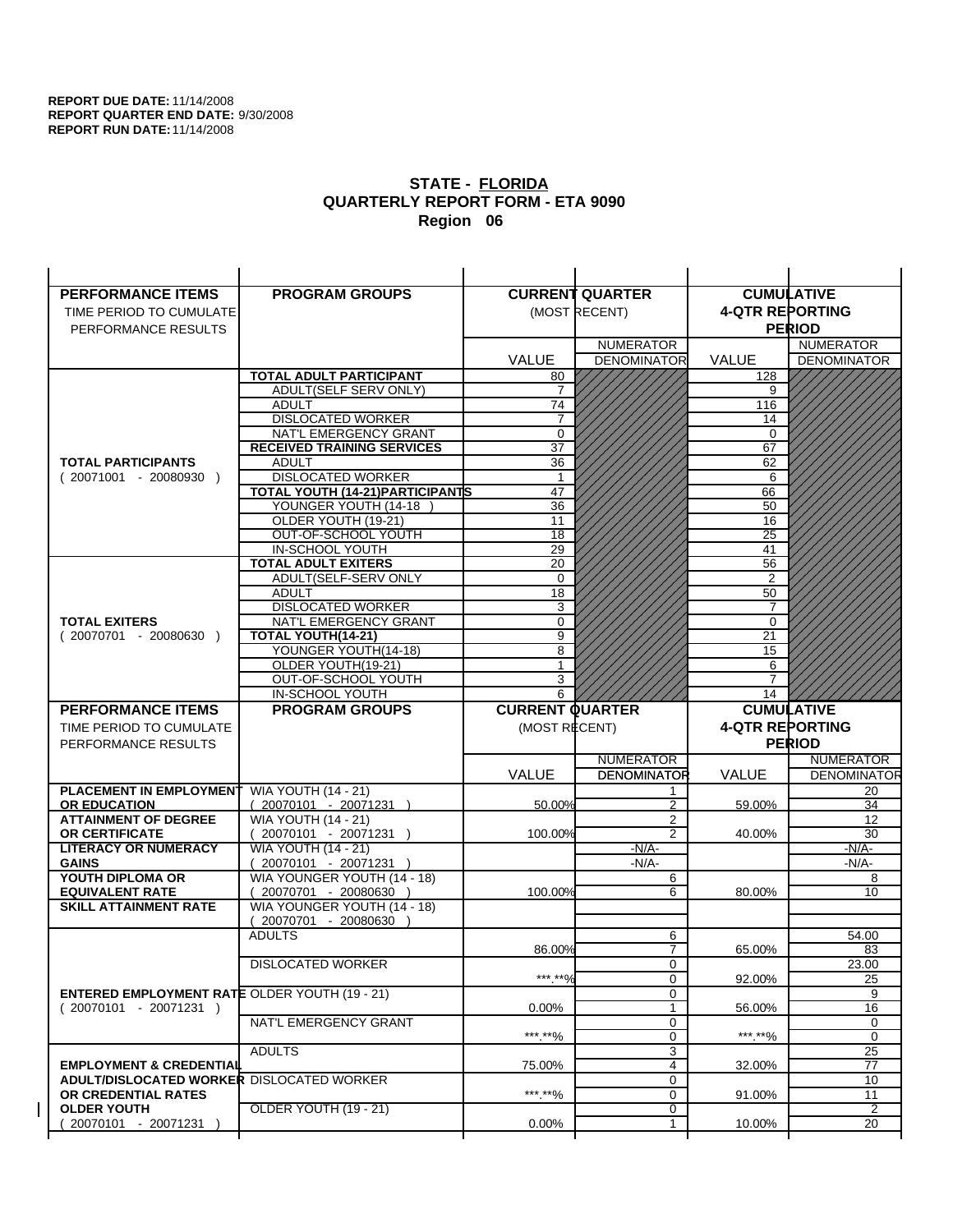$\bar{\Gamma}$ 

 $\mathbf{I}$ 

# **STATE - FLORIDA QUARTERLY REPORT FORM - ETA 9090 Region 06**

|                            | <b>ADULTS</b>            |                                 | 31           |             | 95             |
|----------------------------|--------------------------|---------------------------------|--------------|-------------|----------------|
|                            |                          | 78.00%                          | 40           | 87.00%      | 109            |
|                            | <b>DISLOCATED WORKER</b> |                                 |              |             | 34             |
| <b>RETENTION RATE</b>      |                          | 100.00%                         |              | 92.00%      | 37             |
| 20060701<br>- 20070630     | OLDER YOUTH (19 - 21)    |                                 |              |             | 12             |
|                            |                          | 100.00%                         |              | 86.00%      | 14             |
|                            | YOUNGER YOUTH (14 - 18)  |                                 | 5            |             | 14             |
|                            |                          | 83.00%                          | 6            | 70.00%      | 20             |
|                            | NAT'L EMERGENCY GRANT    |                                 | $\Omega$     |             | 0              |
|                            |                          | ***.**%                         |              | ***.**%     | $\Omega$       |
|                            | <b>ADULTS</b>            |                                 | \$538,758.33 |             | \$1,435,984.02 |
|                            |                          | \$8,041.17                      | 67           | \$9,903.34  | 145            |
| <b>SIX MONTHS EARNINGS</b> | <b>DISLOCATED WORKER</b> |                                 | \$95,650.00  |             | \$551,391.45   |
| <b>INCREASE</b>            |                          | \$11,956.25                     | 8            | \$13,448.57 | 41             |
| - 20070630<br>20060701     | OLDER YOUTH (19 - 21)    |                                 | \$13,952.00  |             | \$85,060.37    |
|                            |                          | \$13,952.00                     |              | \$6,543.11  | 13             |
|                            | NAT'L EMERGENCY GRANT    |                                 | \$0.00       |             | \$0.00         |
|                            |                          | $\mathfrak{S}^{***}$ *** *** ** |              | $$********$ | 0              |
|                            |                          |                                 |              |             |                |

 $\bar{\Gamma}$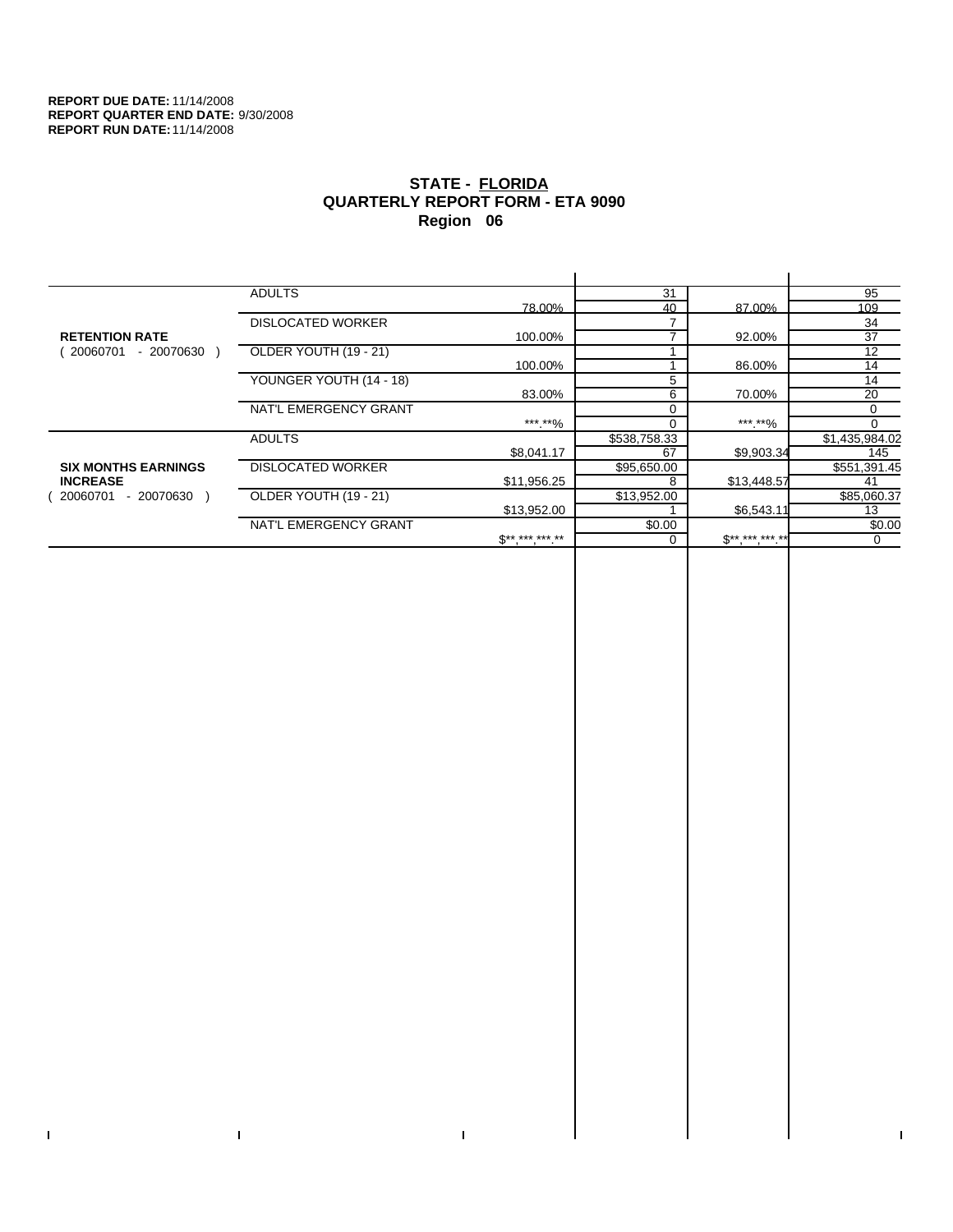| <b>PERFORMANCE ITEMS</b>                             | <b>PROGRAM GROUPS</b>                              |                        | <b>CURRENT QUARTER</b> |                        | <b>CUMULATIVE</b>  |
|------------------------------------------------------|----------------------------------------------------|------------------------|------------------------|------------------------|--------------------|
| TIME PERIOD TO CUMULATE                              |                                                    |                        | (MOST RECENT)          | <b>4-QTR REPORTING</b> |                    |
| PERFORMANCE RESULTS                                  |                                                    |                        |                        |                        | <b>PERIOD</b>      |
|                                                      |                                                    |                        | <b>NUMERATOR</b>       |                        | <b>NUMERATOR</b>   |
|                                                      |                                                    | <b>VALUE</b>           | <b>DENOMINATOR</b>     | <b>VALUE</b>           | <b>DENOMINATOR</b> |
|                                                      | <b>TOTAL ADULT PARTICIPANT</b>                     | 137                    |                        | 195                    |                    |
|                                                      | <b>ADULT(SELF SERV ONLY)</b>                       | 0                      |                        | 0                      |                    |
|                                                      | <b>ADULT</b>                                       | 130                    |                        | 177                    |                    |
|                                                      | <b>DISLOCATED WORKER</b>                           | $\overline{7}$         |                        | 18                     |                    |
|                                                      | NAT'L EMERGENCY GRANT                              | 0                      |                        | $\Omega$               |                    |
|                                                      | <b>RECEIVED TRAINING SERVICES</b>                  | 83                     |                        | 131                    |                    |
| <b>TOTAL PARTICIPANTS</b>                            | <b>ADULT</b>                                       | 81                     |                        | 125                    |                    |
| $(20071001 - 20080930)$                              | <b>DISLOCATED WORKER</b>                           | $\overline{2}$         |                        | 6                      |                    |
|                                                      | <b>TOTAL YOUTH (14-21) PARTICIPANTS</b>            | 127                    |                        | 161                    |                    |
|                                                      | YOUNGER YOUTH (14-18                               | 98                     |                        | 119                    |                    |
|                                                      | OLDER YOUTH (19-21)<br>OUT-OF-SCHOOL YOUTH         | 29<br>46               |                        | 42<br>66               |                    |
|                                                      | IN-SCHOOL YOUTH                                    | 81                     |                        | 95                     |                    |
|                                                      | <b>TOTAL ADULT EXITERS</b>                         | 21                     |                        | 79                     |                    |
|                                                      | ADULT(SELF-SERV ONLY                               | $\mathbf 0$            |                        | 0                      |                    |
|                                                      | <b>ADULT</b>                                       | $\overline{15}$        |                        | 67                     |                    |
|                                                      | <b>DISLOCATED WORKER</b>                           | 6                      |                        | 12                     |                    |
| <b>TOTAL EXITERS</b>                                 | NAT'L EMERGENCY GRANT                              | 0                      |                        | 0                      |                    |
| $(20070701 - 20080630)$                              | TOTAL YOUTH(14-21)                                 | 15                     |                        | 51                     |                    |
|                                                      | YOUNGER YOUTH(14-18)                               | 12                     |                        | 38                     |                    |
|                                                      | OLDER YOUTH(19-21)                                 | 3                      |                        | 13                     |                    |
|                                                      | OUT-OF-SCHOOL YOUTH                                | 5                      |                        | 24                     |                    |
|                                                      | IN-SCHOOL YOUTH                                    | 10                     |                        | 27                     |                    |
|                                                      |                                                    |                        |                        |                        |                    |
| <b>PERFORMANCE ITEMS</b>                             | <b>PROGRAM GROUPS</b>                              | <b>CURRENT QUARTER</b> |                        |                        | <b>CUMULATIVE</b>  |
| TIME PERIOD TO CUMULATE                              |                                                    | (MOST RECENT)          |                        | <b>4-QTR REPORTING</b> |                    |
| PERFORMANCE RESULTS                                  |                                                    |                        |                        |                        | <b>PERIOD</b>      |
|                                                      |                                                    |                        | <b>NUMERATOR</b>       |                        | <b>NUMERATOR</b>   |
|                                                      |                                                    | <b>VALUE</b>           | <b>DENOMINATOR</b>     | <b>VALUE</b>           | <b>DENOMINATOR</b> |
| PLACEMENT IN EMPLOYMENT                              | <b>WIA YOUTH (14 - 21)</b>                         |                        | 3                      |                        | 37                 |
| <b>OR EDUCATION</b>                                  | $(20070101 - 20071231)$                            | 100.00%                | 3                      | 70.00%                 | 53                 |
| <b>ATTAINMENT OF DEGREE</b>                          | <b>WIA YOUTH (14 - 21)</b>                         |                        | 3                      |                        | 49                 |
| <b>OR CERTIFICATE</b>                                | $(20070101 - 20071231)$                            | 75.00%                 | 4                      | 78.00%                 | 63                 |
| <b>LITERACY OR NUMERACY</b>                          | <b>WIA YOUTH (14 - 21)</b>                         |                        | $-N/A$ -               |                        | -N/A-              |
| <b>GAINS</b>                                         | 20070101 - 20071231<br>WIA YOUNGER YOUTH (14 - 18) |                        | $-N/A-$<br>11          |                        | $-N/A-$<br>23      |
| YOUTH DIPLOMA OR<br><b>EQUIVALENT RATE</b>           | 20070701 - 20080630 )                              | 92.00%                 | 12                     | 66.00%                 | 35                 |
| <b>SKILL ATTAINMENT RATE</b>                         | WIA YOUNGER YOUTH (14 - 18)                        |                        |                        |                        |                    |
|                                                      | (20070701 - 20080630                               |                        |                        |                        |                    |
|                                                      | <b>ADULTS</b>                                      |                        | 4                      |                        | 36.00              |
|                                                      |                                                    | 100.00%                | 4                      | 100.00%                | 36                 |
|                                                      | <b>DISLOCATED WORKER</b>                           |                        | $\mathbf{1}$           |                        | 7.00               |
|                                                      |                                                    | 100.00%                | $\mathbf{1}$           | 100.00%                | $\overline{7}$     |
| <b>ENTERED EMPLOYMENT RATE OLDER YOUTH (19 - 21)</b> |                                                    |                        | 3                      |                        | 9                  |
| $(20070101 - 20071231)$                              |                                                    | 100.00%                | 3                      | 82.00%                 | 11                 |
|                                                      | NAT'L EMERGENCY GRANT                              |                        | 0                      |                        | 0                  |
|                                                      |                                                    | ***.**%                | 0                      | *** **%                | 0                  |
| <b>EMPLOYMENT &amp; CREDENTIAL</b>                   | <b>ADULTS</b>                                      | 80.00%                 | 8<br>10                | 93.00%                 | 78<br>84           |
| <b>ADULT/DISLOCATED WORKER DISLOCATED WORKER</b>     |                                                    |                        | 0                      |                        | 4                  |
| OR CREDENTIAL RATES                                  |                                                    | ***.**%                | 0                      | 80.00%                 | 5                  |
| <b>OLDER YOUTH</b><br>20070101 - 20071231            | OLDER YOUTH (19 - 21)                              | 67.00%                 | 2<br>3                 | 53.00%                 | 8<br>15            |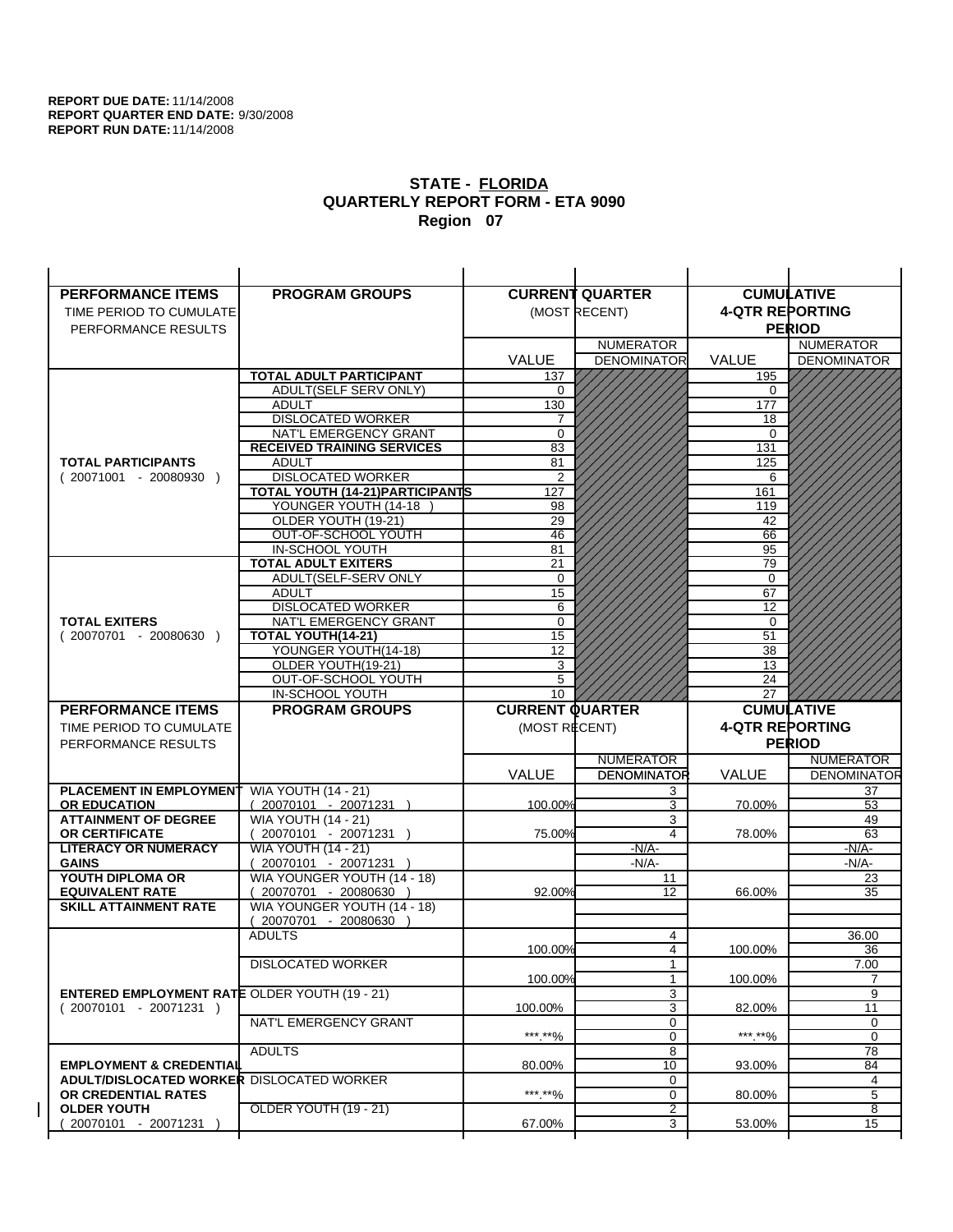$\bar{\Gamma}$ 

 $\mathbf{I}$ 

# **STATE - FLORIDA QUARTERLY REPORT FORM - ETA 9090 Region 07**

|                            | <b>ADULTS</b>            |              | 43             |             | 85              |
|----------------------------|--------------------------|--------------|----------------|-------------|-----------------|
|                            |                          | 98.00%       | 44             | 91.00%      | 93              |
|                            | <b>DISLOCATED WORKER</b> |              | 4              |             | 19              |
| <b>RETENTION RATE</b>      |                          | 100.00%      | 4              | 90.00%      | 21              |
| - 20070630<br>20060701     | OLDER YOUTH (19 - 21)    |              | $\overline{2}$ |             | $\overline{25}$ |
|                            |                          | 100.00%      | 2              | 93.00%      | 27              |
|                            | YOUNGER YOUTH (14 - 18)  |              | 14             |             | 33              |
|                            |                          | 70.00%       | 20             | 79.00%      | 42              |
|                            | NAT'L EMERGENCY GRANT    |              | $\Omega$       |             | 0               |
|                            |                          | ***.**%      |                | ***.**%     |                 |
|                            | <b>ADULTS</b>            |              | \$782,772.49   |             | \$1,363,453.53  |
|                            |                          | \$17,394.94  | 45             | \$14,352.14 | 95              |
| <b>SIX MONTHS EARNINGS</b> | <b>DISLOCATED WORKER</b> |              | \$248,842.12   |             | \$543,655.12    |
| <b>INCREASE</b>            |                          | \$62,210.53  |                | \$25,888.34 | 21              |
| - 20070630<br>20060701     | OLDER YOUTH (19 - 21)    |              | \$14,975.00    |             | \$155,614.17    |
|                            |                          | \$14,975.00  |                | \$6,483.92  | 24              |
|                            | NAT'L EMERGENCY GRANT    |              | \$0.00         |             | \$0.00          |
|                            |                          | $S*********$ |                | $S********$ | 0               |
|                            |                          |              |                |             |                 |

 $\bar{\Gamma}$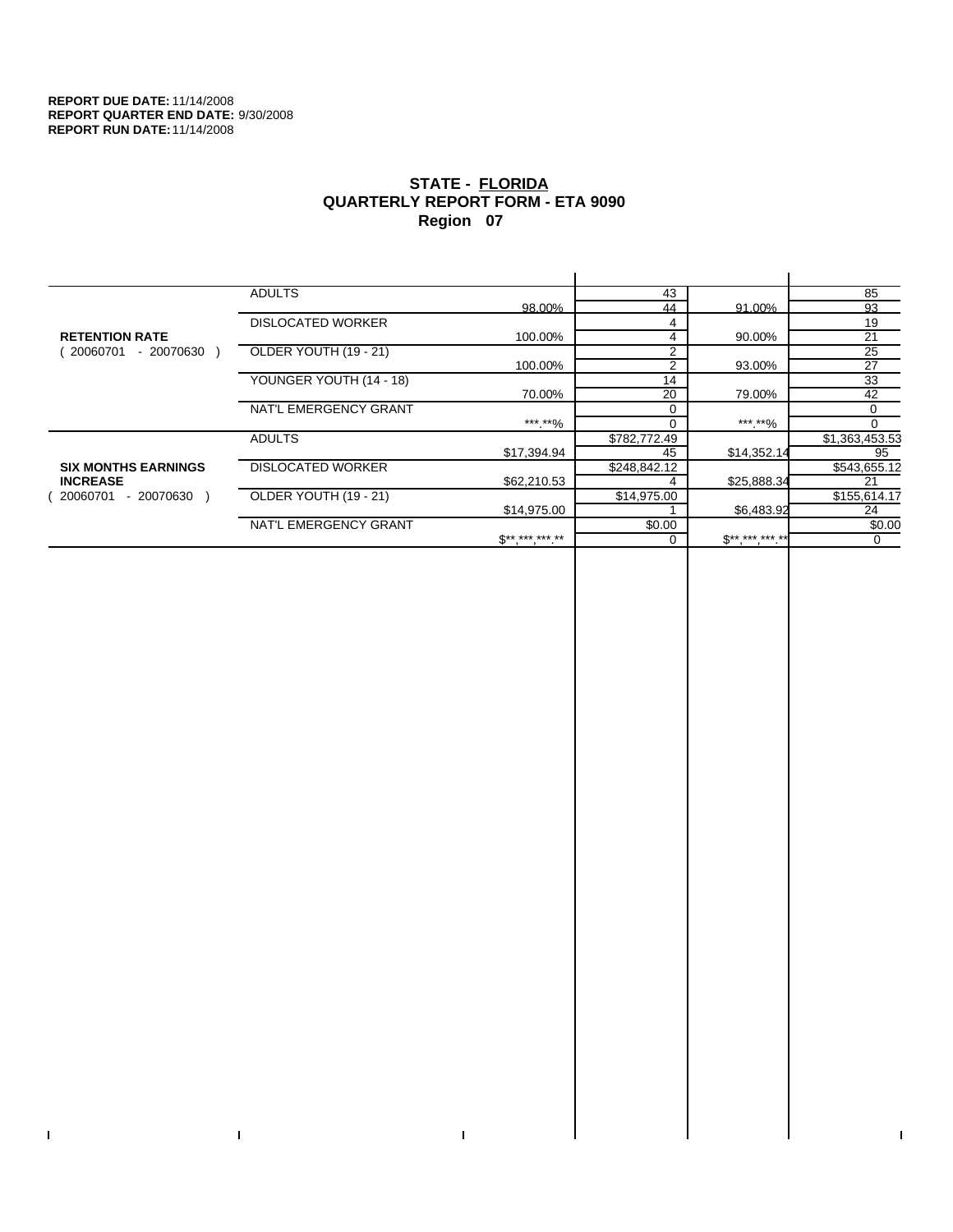| <b>PERFORMANCE ITEMS</b>                               | <b>PROGRAM GROUPS</b>                                    |                        | <b>CURRENT QUARTER</b> |                        | <b>CUMULATIVE</b>         |
|--------------------------------------------------------|----------------------------------------------------------|------------------------|------------------------|------------------------|---------------------------|
| TIME PERIOD TO CUMULATE                                |                                                          |                        | (MOST RECENT)          | <b>4-QTR REPORTING</b> |                           |
| PERFORMANCE RESULTS                                    |                                                          |                        |                        |                        | <b>PERIOD</b>             |
|                                                        |                                                          |                        | <b>NUMERATOR</b>       |                        | <b>NUMERATOR</b>          |
|                                                        |                                                          | <b>VALUE</b>           | <b>DENOMINATOR</b>     | VALUE                  | <b>DENOMINATOR</b>        |
|                                                        | <b>TOTAL ADULT PARTICIPANT</b>                           | 1109                   |                        | 2652                   |                           |
|                                                        | ADULT(SELF SERV ONLY)                                    | 3                      |                        | 5                      |                           |
|                                                        | <b>ADULT</b>                                             | 1099                   |                        | 2618                   |                           |
|                                                        | <b>DISLOCATED WORKER</b>                                 | 18                     |                        | 45                     |                           |
|                                                        | NAT'L EMERGENCY GRANT                                    | $\Omega$               |                        | 0                      |                           |
|                                                        | <b>RECEIVED TRAINING SERVICES</b>                        | 951                    |                        | 2554                   |                           |
| <b>TOTAL PARTICIPANTS</b>                              | <b>ADULT</b>                                             | 949                    |                        | 2531                   |                           |
| $(20071001 - 20080930)$                                | <b>DISLOCATED WORKER</b>                                 | 9                      |                        | 33                     |                           |
|                                                        | TOTAL YOUTH (14-21) PARTICIPANTS<br>YOUNGER YOUTH (14-18 | 427<br>347             |                        | 640<br>506             |                           |
|                                                        | OLDER YOUTH (19-21)                                      | 80                     |                        | 134                    |                           |
|                                                        | OUT-OF-SCHOOL YOUTH                                      | 105                    |                        | 181                    |                           |
|                                                        | IN-SCHOOL YOUTH                                          | 322                    |                        | 459                    |                           |
|                                                        | <b>TOTAL ADULT EXITERS</b>                               | 994                    |                        | 1711                   |                           |
|                                                        | ADULT(SELF-SERV ONLY                                     | 0                      |                        | 2                      |                           |
|                                                        | <b>ADULT</b>                                             | 985                    |                        | 1675                   |                           |
|                                                        | <b>DISLOCATED WORKER</b>                                 | 9                      |                        | 40                     |                           |
| <b>TOTAL EXITERS</b>                                   | NAT'L EMERGENCY GRANT                                    | $\mathbf 0$            |                        | $\mathbf 0$            |                           |
| $(20070701 - 20080630)$                                | TOTAL YOUTH(14-21)                                       | 99<br>71               |                        | 281                    |                           |
|                                                        | YOUNGER YOUTH(14-18)<br>OLDER YOUTH(19-21)               | $\overline{28}$        |                        | 220<br>61              |                           |
|                                                        | OUT-OF-SCHOOL YOUTH                                      | 42                     |                        | 88                     |                           |
|                                                        | IN-SCHOOL YOUTH                                          | 57                     |                        | 193                    |                           |
|                                                        |                                                          |                        |                        |                        |                           |
| <b>PERFORMANCE ITEMS</b>                               | <b>PROGRAM GROUPS</b>                                    | <b>CURRENT QUARTER</b> |                        |                        | <b>CUMULATIVE</b>         |
| TIME PERIOD TO CUMULATE                                |                                                          | (MOST RECENT)          |                        | <b>4-QTR REPORTING</b> |                           |
| PERFORMANCE RESULTS                                    |                                                          |                        |                        |                        | <b>PERIOD</b>             |
|                                                        |                                                          |                        | <b>NUMERATOR</b>       |                        | <b>NUMERATOR</b>          |
|                                                        |                                                          | <b>VALUE</b>           | <b>DENOMINATOR</b>     | <b>VALUE</b>           |                           |
| <b>PLACEMENT IN EMPLOYMENT</b>                         | <b>WIA YOUTH (14 - 21)</b>                               |                        | 16                     |                        | <b>DENOMINATOR</b><br>136 |
| <b>OR EDUCATION</b>                                    | $(20070101 - 20071231)$                                  | 55.00%                 | 29                     | 59.00%                 | 232                       |
| <b>ATTAINMENT OF DEGREE</b>                            | <b>WIA YOUTH (14 - 21)</b>                               |                        | 22                     |                        | 209                       |
| OR CERTIFICATE                                         | $(20070101 - 20071231)$                                  | 56.00%                 | 39                     | 69.00%                 | 304                       |
| <b>LITERACY OR NUMERACY</b>                            | <b>WIA YOUTH (14 - 21)</b>                               |                        | $-N/A$ -               |                        | -N/A-                     |
| <b>GAINS</b>                                           | 20070101 - 20071231 )                                    |                        | $-N/A-$                |                        | $-N/A-$                   |
| YOUTH DIPLOMA OR                                       | WIA YOUNGER YOUTH (14 - 18)                              |                        | 12<br>19               |                        | 53<br>74                  |
| <b>EQUIVALENT RATE</b><br><b>SKILL ATTAINMENT RATE</b> | 20070701 - 20080630 )<br>WIA YOUNGER YOUTH (14 - 18)     | 63.00%                 |                        | 72.00%                 |                           |
|                                                        | (20070701 - 20080630                                     |                        |                        |                        |                           |
|                                                        | <b>ADULTS</b>                                            |                        | 24                     |                        | 141.00                    |
|                                                        |                                                          | 96.00%                 | 25                     | 85.00%                 | 165                       |
|                                                        | <b>DISLOCATED WORKER</b>                                 |                        | 6                      |                        | 43.00                     |
|                                                        |                                                          | 100.00%                | 6                      | 96.00%                 | 45                        |
| <b>ENTERED EMPLOYMENT RATE OLDER YOUTH (19 - 21)</b>   |                                                          |                        | 5                      |                        | 22                        |
| $(20070101 - 20071231)$                                |                                                          | 100.00%                | 5                      | 65.00%                 | 34                        |
|                                                        | NAT'L EMERGENCY GRANT                                    | *** **%                | 0                      | ***.**%                | 0<br>$\Omega$             |
|                                                        | <b>ADULTS</b>                                            |                        | 0<br>57                |                        | 1292                      |
| <b>EMPLOYMENT &amp; CREDENTIAL</b>                     |                                                          | 97.00%                 | 59                     | 90.00%                 | 1439                      |
| <b>ADULT/DISLOCATED WORKER DISLOCATED WORKER</b>       |                                                          |                        | 6                      |                        | 45                        |
| OR CREDENTIAL RATES                                    |                                                          | 100.00%                | 6                      | 96.00%                 | 47                        |
| <b>OLDER YOUTH</b><br>20070101 - 20071231              | OLDER YOUTH (19 - 21)                                    | 67.00%                 | 6<br>9                 | 53.00%                 | 32<br>60                  |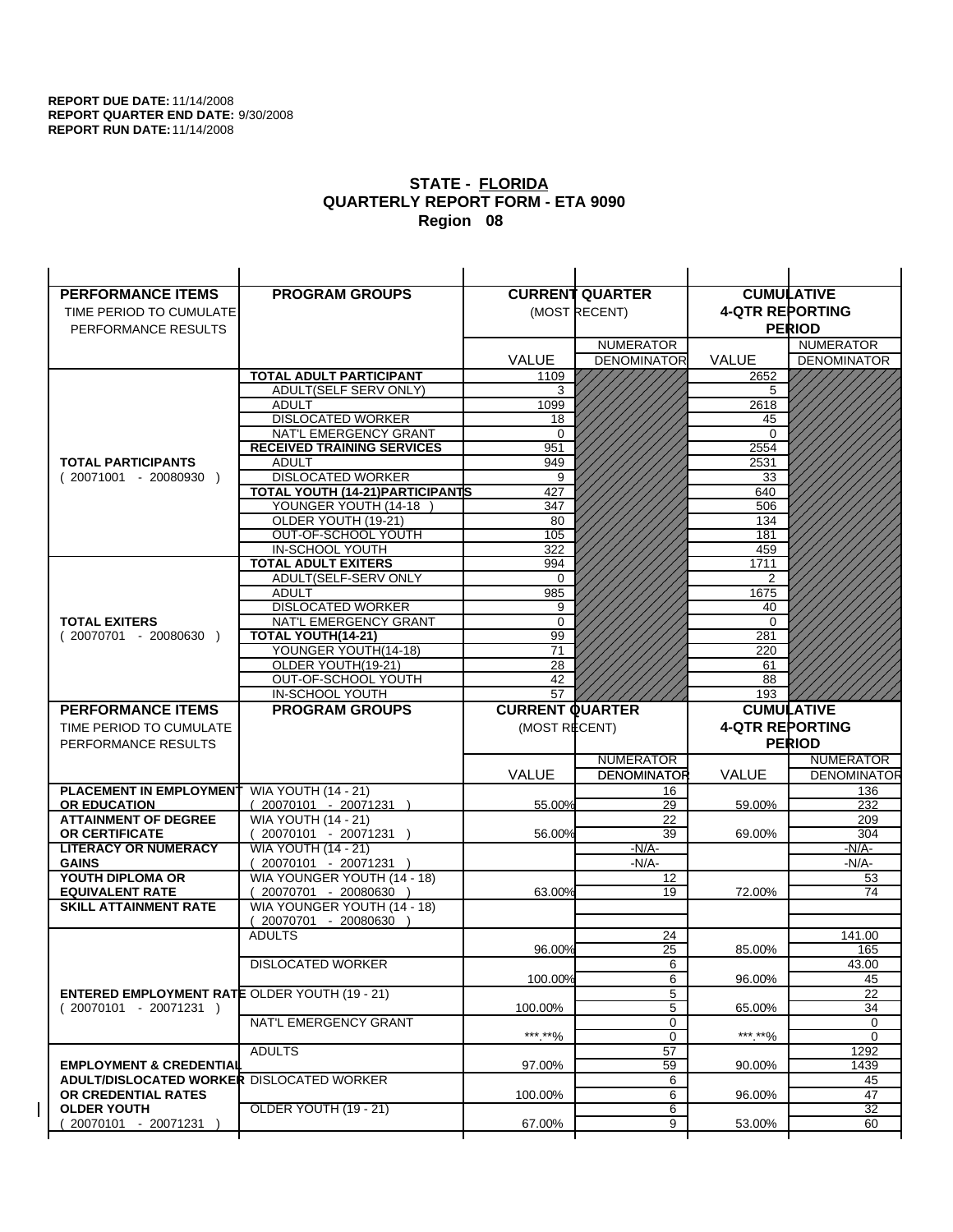$\bar{\Gamma}$ 

 $\Gamma$ 

# **STATE - FLORIDA QUARTERLY REPORT FORM - ETA 9090 Region 08**

|                            | <b>ADULTS</b>            |                                                   | 835             |                                                       | 1652            |
|----------------------------|--------------------------|---------------------------------------------------|-----------------|-------------------------------------------------------|-----------------|
|                            |                          | 94.00%                                            | 893             | 93.00%                                                | 1772            |
|                            | <b>DISLOCATED WORKER</b> |                                                   | 15              |                                                       | 59              |
| <b>RETENTION RATE</b>      |                          | 100.00%                                           | 15              | 94.00%                                                | 63              |
| - 20070630<br>20060701     | OLDER YOUTH (19 - 21)    |                                                   | 13              |                                                       | 39              |
|                            |                          | 76.00%                                            | 17              | 87.00%                                                | 45              |
|                            | YOUNGER YOUTH (14 - 18)  |                                                   | 34              |                                                       | 52              |
|                            |                          | 69.00%                                            | 49              | 73.00%                                                | 71              |
|                            | NAT'L EMERGENCY GRANT    |                                                   |                 |                                                       | 0               |
|                            |                          | ***.**%                                           |                 | ***.**%                                               | 0               |
|                            | <b>ADULTS</b>            |                                                   | \$16,057,434.67 |                                                       | \$32,315,449.94 |
|                            |                          | \$15,945.81                                       | 1007            | \$16,529.64                                           | 1955            |
| <b>SIX MONTHS EARNINGS</b> | <b>DISLOCATED WORKER</b> |                                                   | \$320,425.02    |                                                       | \$1,202,658.76  |
| <b>INCREASE</b>            |                          | \$18,848.53                                       | 17              | \$17,950.13                                           | 67              |
| $-20070630$<br>20060701    | OLDER YOUTH (19 - 21)    |                                                   | \$58,489.83     |                                                       | \$220,685.50    |
|                            |                          | \$3,655.61                                        | 16              | \$5,658.60                                            | 39              |
|                            | NAT'L EMERGENCY GRANT    |                                                   | \$0.00          |                                                       | \$0.00          |
|                            |                          | $\mathfrak{S}^{***}$ *** *** **<br><b>Service</b> |                 | $\mathfrak{F}^{\star\star}, \dots, \dots, \star\star$ | 0               |
|                            |                          |                                                   |                 |                                                       |                 |

 $\bar{\Gamma}$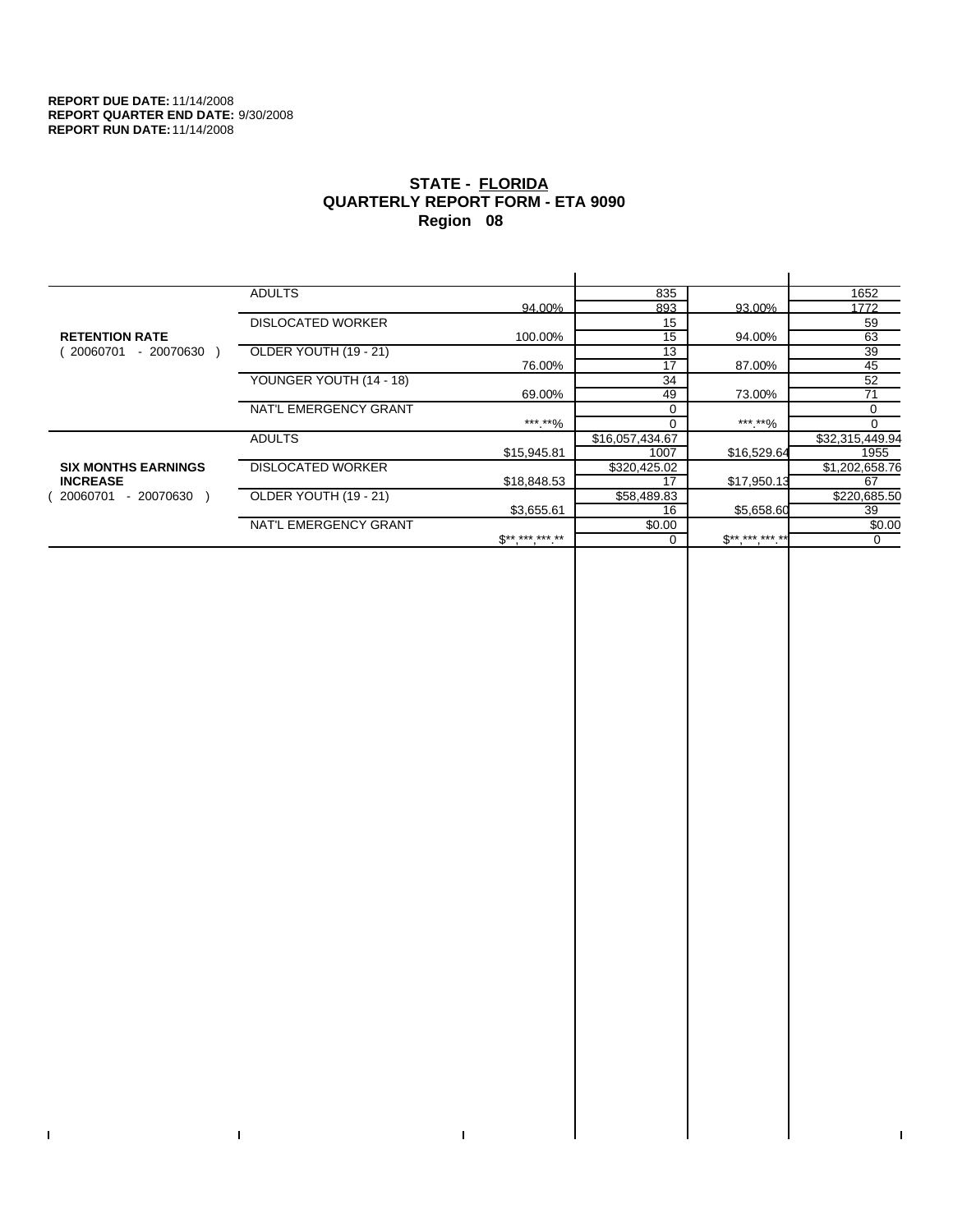| <b>PERFORMANCE ITEMS</b>                             | <b>PROGRAM GROUPS</b>                              |                        | <b>CURRENT QUARTER</b>       |                        | <b>CUMULATIVE</b>  |
|------------------------------------------------------|----------------------------------------------------|------------------------|------------------------------|------------------------|--------------------|
| TIME PERIOD TO CUMULATE                              |                                                    |                        | (MOST RECENT)                | <b>4-QTR REPORTING</b> |                    |
| PERFORMANCE RESULTS                                  |                                                    |                        |                              |                        | <b>PERIOD</b>      |
|                                                      |                                                    |                        | <b>NUMERATOR</b>             |                        | <b>NUMERATOR</b>   |
|                                                      |                                                    | <b>VALUE</b>           | <b>DENOMINATOR</b>           | <b>VALUE</b>           | <b>DENOMINATOR</b> |
|                                                      | <b>TOTAL ADULT PARTICIPANT</b>                     | 530                    |                              | 627                    |                    |
|                                                      | ADULT(SELF SERV ONLY)                              | 65                     |                              | 91                     |                    |
|                                                      | <b>ADULT</b>                                       | 396                    |                              | 472                    |                    |
|                                                      | <b>DISLOCATED WORKER</b>                           | 140                    |                              | 162                    |                    |
|                                                      | NAT'L EMERGENCY GRANT                              | $\Omega$               |                              | $\Omega$               |                    |
|                                                      | <b>RECEIVED TRAINING SERVICES</b>                  | 96                     |                              | 140                    |                    |
| <b>TOTAL PARTICIPANTS</b>                            | <b>ADULT</b>                                       | 93                     |                              | 134                    |                    |
| $(20071001 - 20080930)$                              | <b>DISLOCATED WORKER</b>                           | 4                      |                              | 8                      |                    |
|                                                      | <b>TOTAL YOUTH (14-21) PARTICIPANTS</b>            | 303                    |                              | 335                    |                    |
|                                                      | YOUNGER YOUTH (14-18                               | 260                    |                              | 291                    |                    |
|                                                      | OLDER YOUTH (19-21)<br>OUT-OF-SCHOOL YOUTH         | 43<br>91               |                              | 44<br>94               |                    |
|                                                      | IN-SCHOOL YOUTH                                    | 212                    |                              | 241                    |                    |
|                                                      | <b>TOTAL ADULT EXITERS</b>                         | 39                     |                              | 117                    |                    |
|                                                      | ADULT(SELF-SERV ONLY                               | 19                     |                              | 26                     |                    |
|                                                      | <b>ADULT</b>                                       | 35                     |                              | 93                     |                    |
|                                                      | <b>DISLOCATED WORKER</b>                           | 4                      |                              | 25                     |                    |
| <b>TOTAL EXITERS</b>                                 | NAT'L EMERGENCY GRANT                              | $\mathbf 0$            |                              | 0                      |                    |
| $(20070701 - 20080630)$                              | TOTAL YOUTH(14-21)                                 | 17                     |                              | 47                     |                    |
|                                                      | YOUNGER YOUTH(14-18)                               | 16                     |                              | 46                     |                    |
|                                                      | OLDER YOUTH(19-21)                                 | 1                      |                              | 1                      |                    |
|                                                      | OUT-OF-SCHOOL YOUTH                                |                        |                              | 4                      |                    |
|                                                      | IN-SCHOOL YOUTH                                    | 16                     |                              | 43                     |                    |
|                                                      |                                                    |                        |                              |                        |                    |
| <b>PERFORMANCE ITEMS</b>                             | <b>PROGRAM GROUPS</b>                              | <b>CURRENT QUARTER</b> |                              |                        | <b>CUMULATIVE</b>  |
| TIME PERIOD TO CUMULATE                              |                                                    | (MOST RECENT)          |                              | <b>4-QTR REPORTING</b> |                    |
| PERFORMANCE RESULTS                                  |                                                    |                        |                              |                        | <b>PERIOD</b>      |
|                                                      |                                                    |                        | <b>NUMERATOR</b>             |                        | <b>NUMERATOR</b>   |
|                                                      |                                                    | <b>VALUE</b>           | <b>DENOMINATOR</b>           | VALUE                  | <b>DENOMINATOR</b> |
| PLACEMENT IN EMPLOYMENT                              | <b>WIA YOUTH (14 - 21)</b>                         |                        | 1                            |                        | 49                 |
| <b>OR EDUCATION</b>                                  | $(20070101 - 20071231)$                            | 50.00%                 | 2                            | 55.00%                 | 89                 |
| <b>ATTAINMENT OF DEGREE</b>                          | <b>WIA YOUTH (14 - 21)</b>                         |                        | 2                            |                        | 26                 |
| <b>OR CERTIFICATE</b>                                | 20070101 - 20071231 )                              | 100.00%                | $\overline{2}$               | 50.00%                 | 52                 |
| <b>LITERACY OR NUMERACY</b>                          | <b>WIA YOUTH (14 - 21)</b>                         |                        | $-N/A-$                      |                        | $-N/A$ -           |
| <b>GAINS</b>                                         | 20070101 - 20071231 )                              |                        | $-N/A$ -                     |                        | -N/A-              |
| YOUTH DIPLOMA OR<br><b>EQUIVALENT RATE</b>           | WIA YOUNGER YOUTH (14 - 18)<br>20070701 - 20080630 | 67.00%                 | 4<br>6                       | 81.00%                 | 21<br>26           |
| <b>SKILL ATTAINMENT RATE</b>                         | WIA YOUNGER YOUTH (14 - 18)                        |                        |                              |                        |                    |
|                                                      | (20070701 - 20080630                               |                        |                              |                        |                    |
|                                                      | <b>ADULTS</b>                                      |                        | 3                            |                        | 19.00              |
|                                                      |                                                    | 75.00%                 | 4                            | 90.00%                 | 21                 |
|                                                      | <b>DISLOCATED WORKER</b>                           |                        | 4                            |                        | 18.00              |
|                                                      |                                                    | 100.00%                | 4                            | 90.00%                 | 20                 |
| <b>ENTERED EMPLOYMENT RATE OLDER YOUTH (19 - 21)</b> |                                                    |                        | 0                            |                        | 1                  |
| $(20070101 - 20071231)$                              |                                                    | ***.**%                | 0                            | 50.00%                 | $\overline{2}$     |
|                                                      | NAT'L EMERGENCY GRANT                              |                        | 0                            |                        | 0                  |
|                                                      |                                                    | ***.**%                | 0                            | ***.**%                | $\mathbf 0$        |
| <b>EMPLOYMENT &amp; CREDENTIAL</b>                   | <b>ADULTS</b>                                      | 67.00%                 | $\overline{\mathbf{c}}$<br>3 | 84.00%                 | 38<br>45           |
| <b>ADULT/DISLOCATED WORKER DISLOCATED WORKER</b>     |                                                    |                        | 3                            |                        | 5                  |
| OR CREDENTIAL RATES                                  |                                                    | 100.00%                | 3                            | 63.00%                 | 8                  |
| <b>OLDER YOUTH</b>                                   | <b>OLDER YOUTH (19 - 21)</b>                       |                        | 0                            |                        | 0                  |
| 20070101 - 20071231                                  |                                                    | ***.**%                | $\mathbf 0$                  | $0.00\%$               | $\overline{2}$     |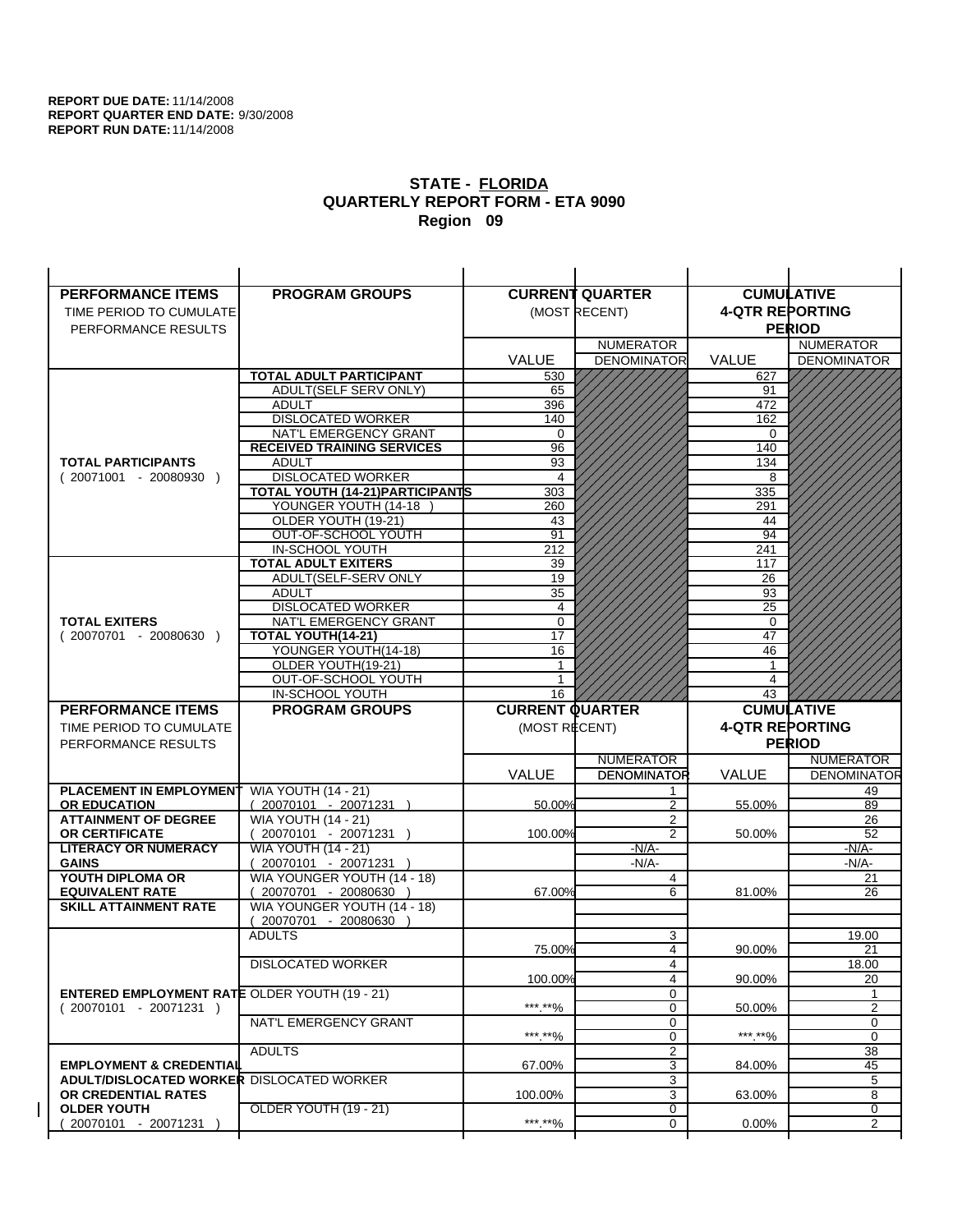$\bar{\Gamma}$ 

 $\Gamma$ 

# **STATE - FLORIDA QUARTERLY REPORT FORM - ETA 9090 Region 09**

|                            | <b>ADULTS</b>            |                     | 17           |              | 47           |
|----------------------------|--------------------------|---------------------|--------------|--------------|--------------|
|                            |                          | 94.00%              | 18           | 92.00%       | 51           |
|                            | <b>DISLOCATED WORKER</b> |                     | 8            |              | 16           |
| <b>RETENTION RATE</b>      |                          | 100.00%             | 8            | 94.00%       | 17           |
| - 20070630<br>20060701     | OLDER YOUTH (19 - 21)    |                     |              |              |              |
|                            |                          | 100.00%             |              | 100.00%      |              |
|                            | YOUNGER YOUTH (14 - 18)  |                     | 22           |              | 69           |
|                            |                          | 42.00%              | 53           | 57.00%       | 121          |
|                            | NAT'L EMERGENCY GRANT    |                     |              |              | $\Omega$     |
|                            |                          | ***.**%             |              | ***.**%      |              |
|                            | <b>ADULTS</b>            |                     | \$285,095.00 |              | \$874,424.00 |
|                            |                          | \$15,005.00         | 19           | \$16,193.04  | 54           |
| <b>SIX MONTHS EARNINGS</b> | <b>DISLOCATED WORKER</b> |                     | \$128,747.18 |              | \$309,535.77 |
| <b>INCREASE</b>            |                          | \$14,305.24         |              | \$17,196.43  | 18           |
| - 20070630<br>20060701     | OLDER YOUTH (19 - 21)    |                     | \$11,230.00  |              | \$11,230.00  |
|                            |                          | \$11,230.00         |              | \$11,230.00  |              |
|                            | NAT'L EMERGENCY GRANT    |                     | \$0.00       |              | \$0.00       |
|                            |                          | $S^{**}$ *** *** ** |              | $$********"$ | 0            |
|                            |                          |                     |              |              |              |

 $\bar{\Gamma}$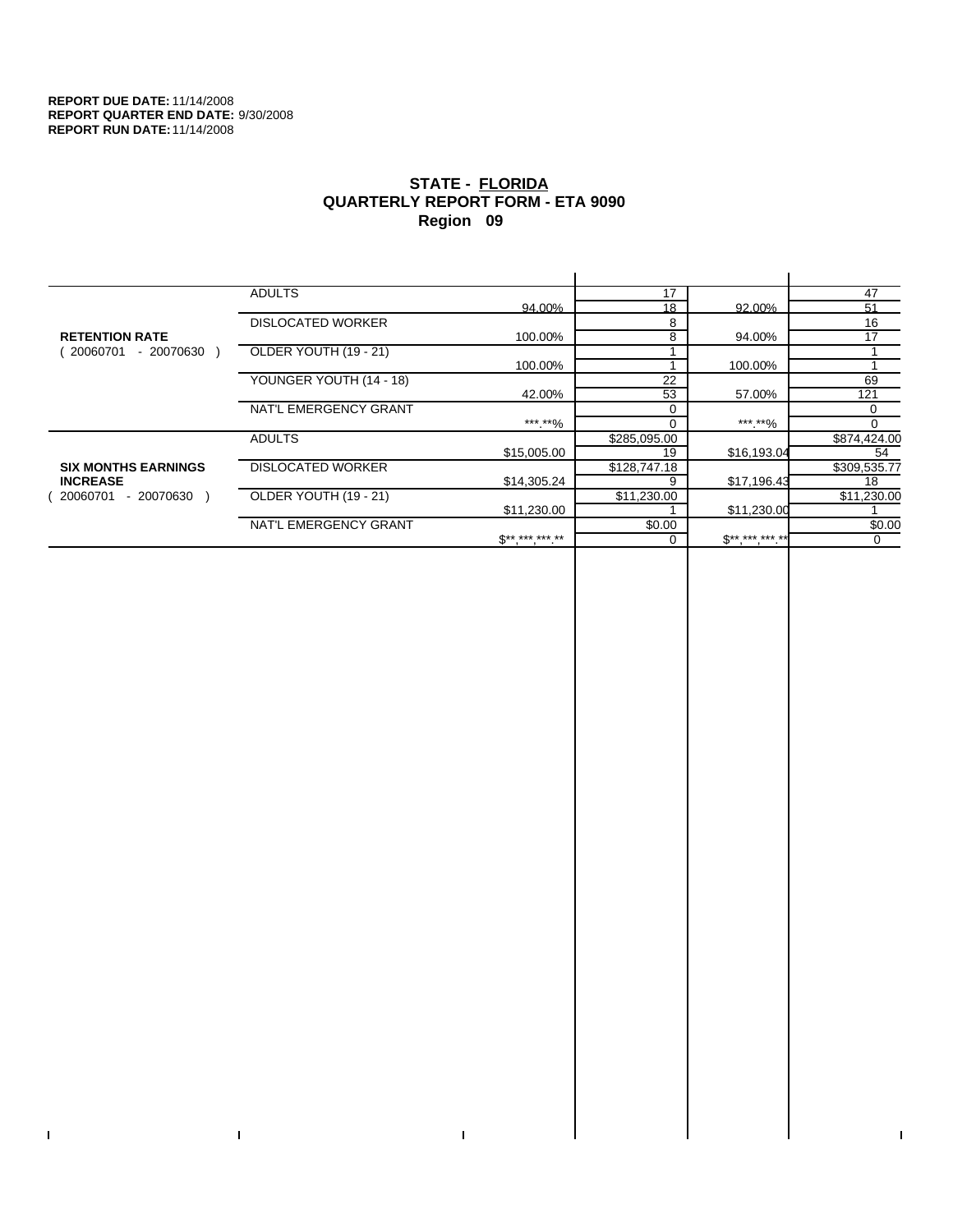| <b>PERFORMANCE ITEMS</b>                             | <b>PROGRAM GROUPS</b>                                 |                        | <b>CURRENT QUARTER</b>                 |                        | <b>CUMULATIVE</b>                      |
|------------------------------------------------------|-------------------------------------------------------|------------------------|----------------------------------------|------------------------|----------------------------------------|
| TIME PERIOD TO CUMULATE                              |                                                       |                        | (MOST RECENT)                          | <b>4-QTR REPORTING</b> |                                        |
| PERFORMANCE RESULTS                                  |                                                       |                        |                                        |                        | <b>PERIOD</b>                          |
|                                                      |                                                       |                        | <b>NUMERATOR</b>                       |                        | <b>NUMERATOR</b>                       |
|                                                      |                                                       | <b>VALUE</b>           | <b>DENOMINATOR</b>                     | VALUE                  | <b>DENOMINATOR</b>                     |
|                                                      | <b>TOTAL ADULT PARTICIPANT</b>                        | 365                    |                                        | 998                    |                                        |
|                                                      | <b>ADULT(SELF SERV ONLY)</b>                          | 1                      |                                        | 3                      |                                        |
|                                                      | <b>ADULT</b>                                          | 289                    |                                        | 888                    |                                        |
|                                                      | <b>DISLOCATED WORKER</b>                              | 78                     |                                        | 113                    |                                        |
|                                                      | NAT'L EMERGENCY GRANT                                 | 0                      |                                        | 0                      |                                        |
|                                                      | <b>RECEIVED TRAINING SERVICES</b>                     | 96                     |                                        | 415                    |                                        |
| <b>TOTAL PARTICIPANTS</b>                            | <b>ADULT</b>                                          | 75                     |                                        | 383                    |                                        |
| $(20071001 - 20080930)$                              | <b>DISLOCATED WORKER</b>                              | 21                     |                                        | 33                     |                                        |
|                                                      | TOTAL YOUTH (14-21) PARTICIPANTS                      | 204                    |                                        | 295                    |                                        |
|                                                      | YOUNGER YOUTH (14-18                                  | 157                    |                                        | 221                    |                                        |
|                                                      | OLDER YOUTH (19-21)                                   | 47                     |                                        | 74                     |                                        |
|                                                      | OUT-OF-SCHOOL YOUTH                                   | 69                     |                                        | 122                    |                                        |
|                                                      | IN-SCHOOL YOUTH                                       | 135                    |                                        | 173                    |                                        |
|                                                      | <b>TOTAL ADULT EXITERS</b>                            | 329                    |                                        | 706                    |                                        |
|                                                      | ADULT(SELF-SERV ONLY                                  | 2                      |                                        | 2                      |                                        |
|                                                      | <b>ADULT</b><br><b>DISLOCATED WORKER</b>              | 321<br>8               |                                        | 650<br>58              |                                        |
| <b>TOTAL EXITERS</b>                                 | NAT'L EMERGENCY GRANT                                 | 0                      |                                        | 0                      |                                        |
| $(20070701 - 20080630)$                              | TOTAL YOUTH(14-21)                                    | 49                     |                                        | 120                    |                                        |
|                                                      | YOUNGER YOUTH(14-18)                                  | 37                     |                                        | 81                     |                                        |
|                                                      | OLDER YOUTH(19-21)                                    | 12                     |                                        | 39                     |                                        |
|                                                      | OUT-OF-SCHOOL YOUTH                                   | 25                     |                                        | 68                     |                                        |
|                                                      | IN-SCHOOL YOUTH                                       | 24                     |                                        | 52                     |                                        |
|                                                      |                                                       |                        |                                        |                        |                                        |
| <b>PERFORMANCE ITEMS</b>                             | <b>PROGRAM GROUPS</b>                                 | <b>CURRENT QUARTER</b> |                                        |                        | <b>CUMULATIVE</b>                      |
| TIME PERIOD TO CUMULATE                              |                                                       |                        |                                        |                        |                                        |
|                                                      |                                                       | (MOST RECENT)          |                                        | <b>4-QTR REPORTING</b> |                                        |
| PERFORMANCE RESULTS                                  |                                                       |                        |                                        |                        | <b>PERIOD</b>                          |
|                                                      |                                                       |                        | <b>NUMERATOR</b><br><b>DENOMINATOR</b> | <b>VALUE</b>           | <b>NUMERATOR</b><br><b>DENOMINATOR</b> |
| <b>PLACEMENT IN EMPLOYMENT</b>                       |                                                       | <b>VALUE</b>           | 6                                      |                        | 47                                     |
| <b>OR EDUCATION</b>                                  | <b>WIA YOUTH (14 - 21)</b>                            | 67.00%                 | 9                                      | 57.00%                 | 82                                     |
| <b>ATTAINMENT OF DEGREE</b>                          | $(20070101 - 20071231)$<br><b>WIA YOUTH (14 - 21)</b> |                        | 13                                     |                        | 52                                     |
| <b>OR CERTIFICATE</b>                                | $(20070101 - 20071231)$                               | 100.00%                | 13                                     | 63.00%                 | 82                                     |
| <b>LITERACY OR NUMERACY</b>                          | <b>WIA YOUTH (14 - 21)</b>                            |                        | $-N/A-$                                |                        | <u>-N/A-</u>                           |
| <b>GAINS</b>                                         | 20070101 - 20071231                                   |                        | $-N/A-$                                |                        | $-N/A-$                                |
| YOUTH DIPLOMA OR                                     | WIA YOUNGER YOUTH (14 - 18)                           |                        | 8                                      |                        | 19                                     |
| <b>EQUIVALENT RATE</b>                               | 20070701 - 20080630 )                                 | 67.00%                 | 12                                     | 68.00%                 | 28                                     |
| <b>SKILL ATTAINMENT RATE</b>                         | WIA YOUNGER YOUTH (14 - 18)                           |                        |                                        |                        |                                        |
|                                                      | (20070701 - 20080630                                  |                        |                                        |                        |                                        |
|                                                      | <b>ADULTS</b>                                         |                        | 17                                     |                        | 226.00                                 |
|                                                      |                                                       | 89.00%                 | 19                                     | 95.00%                 | 237                                    |
|                                                      | <b>DISLOCATED WORKER</b>                              |                        | 12                                     |                        | 56.00                                  |
|                                                      |                                                       | 100.00%                | 12                                     | 86.00%                 | 65                                     |
| <b>ENTERED EMPLOYMENT RATE OLDER YOUTH (19 - 21)</b> |                                                       |                        | 3                                      |                        | 20                                     |
| $(20070101 - 20071231)$                              | NAT'L EMERGENCY GRANT                                 | 100.00%                | 3                                      | 83.00%                 | 24<br>0                                |
|                                                      |                                                       | ***.**%                | 0<br>$\mathbf 0$                       | *** **%                | 0                                      |
|                                                      | <b>ADULTS</b>                                         |                        | 21                                     |                        | 176                                    |
| <b>EMPLOYMENT &amp; CREDENTIAL</b>                   |                                                       | 70.00%                 | 30                                     | 27.00%                 | 658                                    |
| <b>ADULT/DISLOCATED WORKER DISLOCATED WORKER</b>     |                                                       |                        | 4                                      |                        | 10                                     |
| OR CREDENTIAL RATES                                  |                                                       | 57.00%                 | $\overline{7}$                         | 59.00%                 | 17                                     |
| <b>OLDER YOUTH</b><br>20070101 - 20071231            | OLDER YOUTH (19 - 21)                                 | 100.00%                | 4<br>4                                 | 52.00%                 | 16<br>31                               |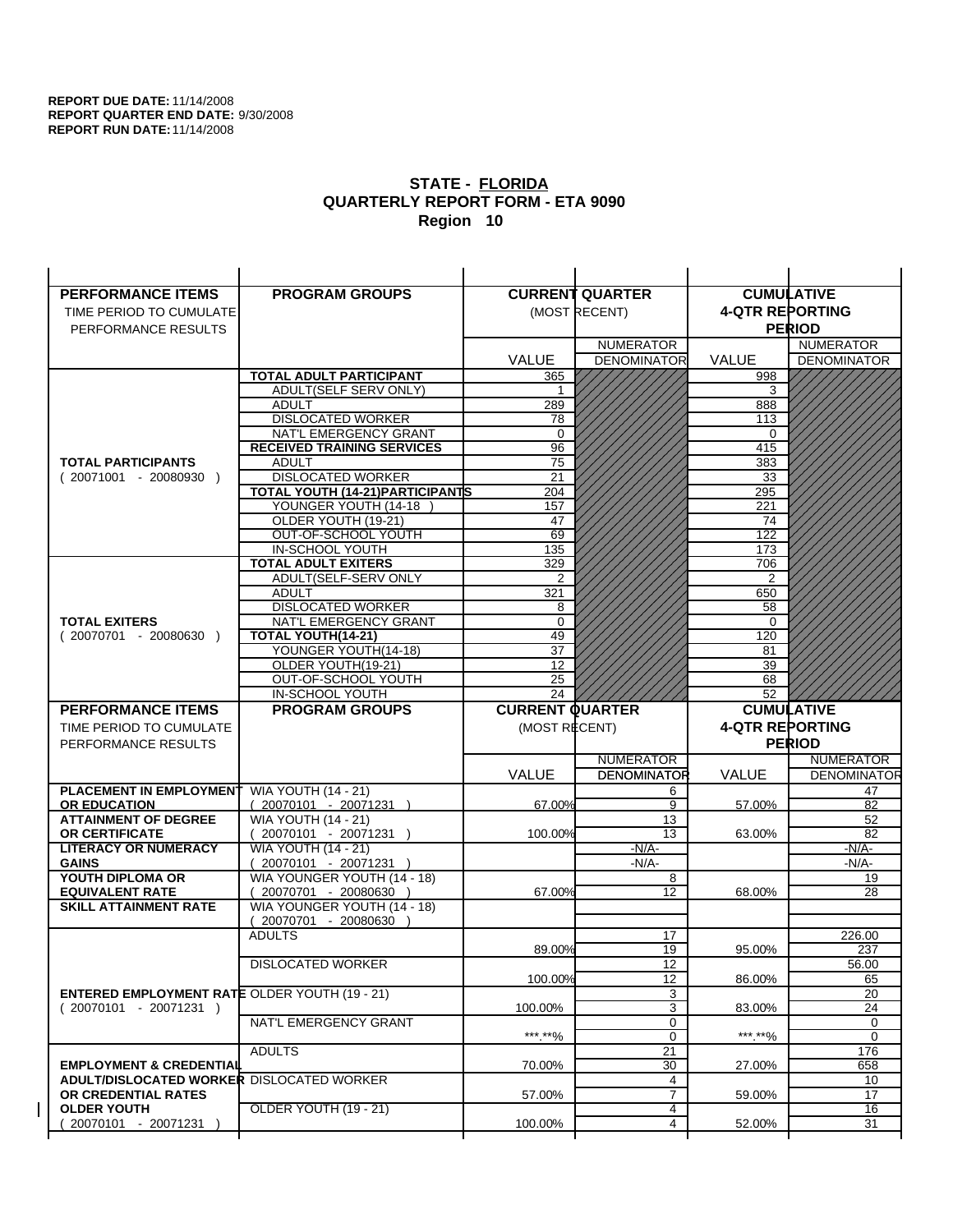$\bar{\Gamma}$ 

 $\Gamma$ 

# **STATE - FLORIDA QUARTERLY REPORT FORM - ETA 9090 Region 10**

|                            | <b>ADULTS</b>            |              | 203            |              | 698             |
|----------------------------|--------------------------|--------------|----------------|--------------|-----------------|
|                            |                          | 91.00%       | 223            | 93.00%       | 754             |
|                            | <b>DISLOCATED WORKER</b> |              | 9              |              | 57              |
| <b>RETENTION RATE</b>      |                          | 82.00%       | 11             | 93.00%       | 61              |
| - 20070630<br>20060701     | OLDER YOUTH (19 - 21)    |              | 2              |              | 14              |
|                            |                          | 50.00%       | 4              | 70.00%       | 20              |
|                            | YOUNGER YOUTH (14 - 18)  |              | 11             |              | 17              |
|                            |                          | 52.00%       | 21             | 52.00%       | 33              |
|                            | NAT'L EMERGENCY GRANT    |              |                |              | 0               |
|                            |                          | ***.**%      | $\Omega$       | ***.**%      | $\Omega$        |
|                            | <b>ADULTS</b>            |              | \$6,055,712.93 |              | \$14,258,665.27 |
|                            |                          | \$10,405.01  | 582            | \$12,474.77  | 1143            |
| <b>SIX MONTHS EARNINGS</b> | <b>DISLOCATED WORKER</b> |              | \$205,265.49   |              | \$1,240,551.57  |
| <b>INCREASE</b>            |                          | \$13,684.37  | 15             | \$19,085.41  | 65              |
| - 20070630<br>20060701     | OLDER YOUTH (19 - 21)    |              | \$4,721.00     |              | \$47,301.00     |
|                            |                          | \$1,180.25   |                | \$2,365.05   | 20              |
|                            | NAT'L EMERGENCY GRANT    |              | \$0.00         |              | \$0.00          |
|                            |                          | $S*********$ |                | $$********"$ | 0               |
|                            |                          |              |                |              |                 |

 $\bar{\Gamma}$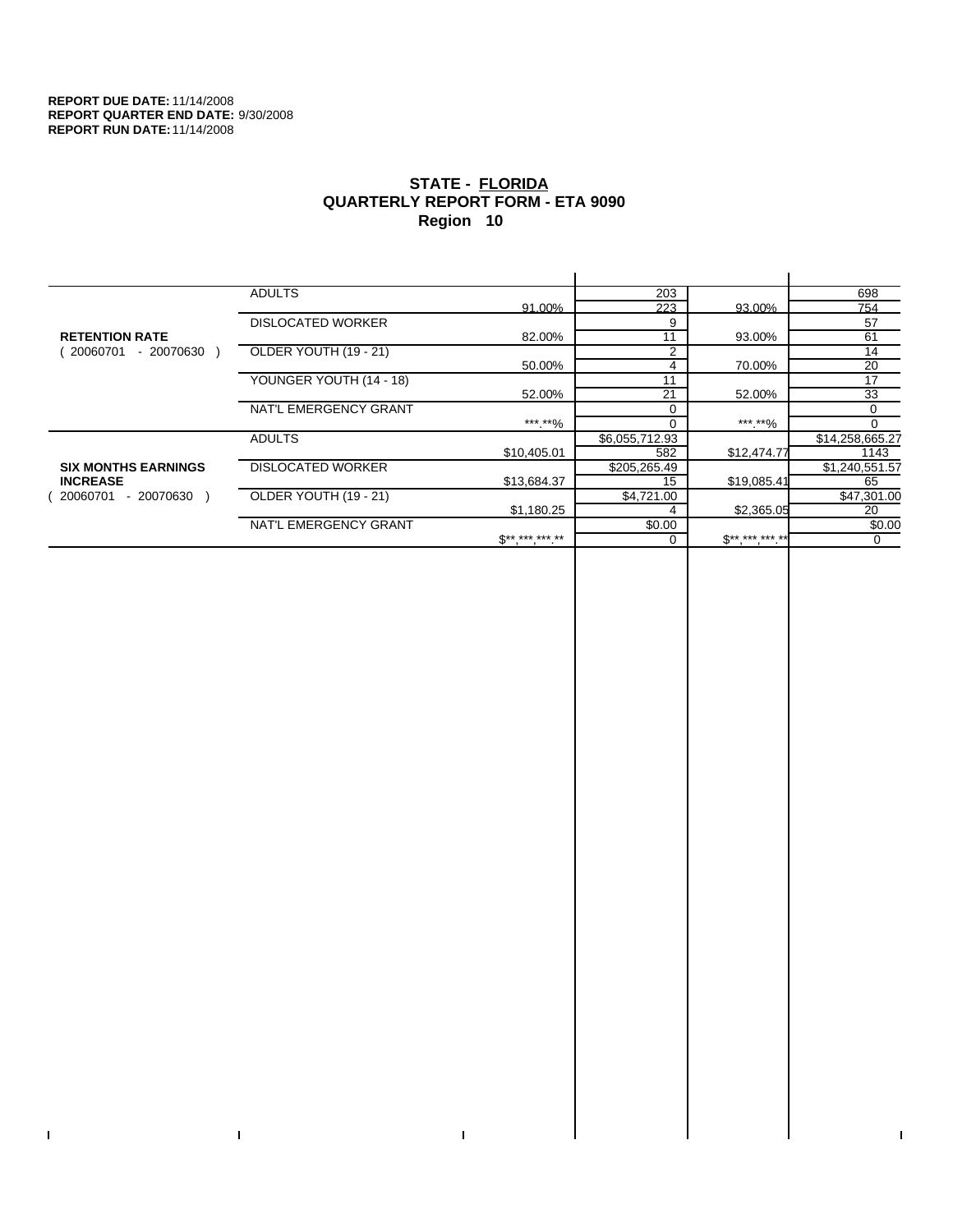| <b>PERFORMANCE ITEMS</b>                             | <b>PROGRAM GROUPS</b>                                |                        | <b>CURRENT QUARTER</b> |                        | <b>CUMULATIVE</b>         |
|------------------------------------------------------|------------------------------------------------------|------------------------|------------------------|------------------------|---------------------------|
| TIME PERIOD TO CUMULATE                              |                                                      |                        | (MOST RECENT)          | <b>4-QTR REPORTING</b> |                           |
| PERFORMANCE RESULTS                                  |                                                      |                        |                        |                        | <b>PERIOD</b>             |
|                                                      |                                                      |                        | <b>NUMERATOR</b>       |                        | <b>NUMERATOR</b>          |
|                                                      |                                                      | <b>VALUE</b>           | <b>DENOMINATOR</b>     | VALUE                  | <b>DENOMINATOR</b>        |
|                                                      | <b>TOTAL ADULT PARTICIPANT</b>                       | 546                    |                        | 1296                   |                           |
|                                                      | <b>ADULT(SELF SERV ONLY)</b>                         | 1                      |                        | 2                      |                           |
|                                                      | <b>ADULT</b>                                         | 495                    |                        | 1093                   |                           |
|                                                      | <b>DISLOCATED WORKER</b>                             | 99                     |                        | 300                    |                           |
|                                                      | NAT'L EMERGENCY GRANT                                | $\Omega$               |                        | $\Omega$               |                           |
|                                                      | <b>RECEIVED TRAINING SERVICES</b>                    | 271                    |                        | 559                    |                           |
| <b>TOTAL PARTICIPANTS</b>                            | <b>ADULT</b>                                         | 256                    |                        | 534                    |                           |
| $(20071001 - 20080930)$                              | <b>DISLOCATED WORKER</b>                             | 42                     |                        | 78                     |                           |
|                                                      | <b>TOTAL YOUTH (14-21) PARTICIPANTS</b>              | 140                    |                        | 268                    |                           |
|                                                      | YOUNGER YOUTH (14-18                                 | 95                     |                        | 195                    |                           |
|                                                      | OLDER YOUTH (19-21)                                  | 45<br>94               |                        | 73<br>154              |                           |
|                                                      | OUT-OF-SCHOOL YOUTH<br>IN-SCHOOL YOUTH               | 46                     |                        | 114                    |                           |
|                                                      | <b>TOTAL ADULT EXITERS</b>                           | 396                    |                        | 909                    |                           |
|                                                      | ADULT(SELF-SERV ONLY                                 | $\Omega$               |                        | 2                      |                           |
|                                                      | <b>ADULT</b>                                         | 297                    |                        | 731                    |                           |
|                                                      | <b>DISLOCATED WORKER</b>                             | 121                    |                        | 237                    |                           |
| <b>TOTAL EXITERS</b>                                 | NAT'L EMERGENCY GRANT                                | 0                      |                        | 0                      |                           |
| $(20070701 - 20080630)$                              | TOTAL YOUTH(14-21)                                   | 59                     |                        | 158                    |                           |
|                                                      | YOUNGER YOUTH(14-18)                                 | 47                     |                        | 122                    |                           |
|                                                      | OLDER YOUTH(19-21)                                   | 12                     |                        | 36                     |                           |
|                                                      | OUT-OF-SCHOOL YOUTH                                  | 41                     |                        | 74                     |                           |
|                                                      | IN-SCHOOL YOUTH                                      | 18                     |                        | 84                     |                           |
|                                                      |                                                      |                        |                        |                        |                           |
| <b>PERFORMANCE ITEMS</b>                             | <b>PROGRAM GROUPS</b>                                | <b>CURRENT QUARTER</b> |                        |                        | <b>CUMULATIVE</b>         |
| TIME PERIOD TO CUMULATE                              |                                                      | (MOST RECENT)          |                        | <b>4-QTR REPORTING</b> |                           |
| PERFORMANCE RESULTS                                  |                                                      |                        |                        |                        | <b>PERIOD</b>             |
|                                                      |                                                      |                        | <b>NUMERATOR</b>       |                        | <b>NUMERATOR</b>          |
|                                                      |                                                      | <b>VALUE</b>           | <b>DENOMINATOR</b>     | <b>VALUE</b>           |                           |
| <b>PLACEMENT IN EMPLOYMENT</b>                       | <b>WIA YOUTH (14 - 21)</b>                           |                        | 5                      |                        | 79                        |
| <b>OR EDUCATION</b>                                  | $(20070101 - 20071231)$                              | 56.00%                 | 9                      | 58.00%                 | <b>DENOMINATOR</b><br>137 |
| <b>ATTAINMENT OF DEGREE</b>                          | <b>WIA YOUTH (14 - 21)</b>                           |                        | 9                      |                        | 83                        |
| <b>OR CERTIFICATE</b>                                | $(20070101 - 20071231)$                              | 90.00%                 | 10                     | 61.00%                 | 137                       |
| <b>LITERACY OR NUMERACY</b>                          | <b>WIA YOUTH (14 - 21)</b>                           |                        | $-N/A-$                |                        | -N/A-                     |
| <b>GAINS</b>                                         | 20070101 - 20071231                                  |                        | $-N/A-$                |                        | $-N/A-$                   |
| YOUTH DIPLOMA OR<br><b>EQUIVALENT RATE</b>           | WIA YOUNGER YOUTH (14 - 18)                          | 8.00%                  | 2<br>24                | 18.00%                 | $\overline{7}$<br>40      |
| <b>SKILL ATTAINMENT RATE</b>                         | 20070701 - 20080630 )<br>WIA YOUNGER YOUTH (14 - 18) |                        |                        |                        |                           |
|                                                      | (20070701 - 20080630                                 |                        |                        |                        |                           |
|                                                      | <b>ADULTS</b>                                        |                        | 41                     |                        | 381.00                    |
|                                                      |                                                      | 85.00%                 | 48                     | 80.00%                 | 475                       |
|                                                      | <b>DISLOCATED WORKER</b>                             |                        | 15                     |                        | 126.00                    |
|                                                      |                                                      | 94.00%                 | 16                     | 89.00%                 | 142                       |
| <b>ENTERED EMPLOYMENT RATE OLDER YOUTH (19 - 21)</b> |                                                      |                        | 3                      |                        | 25                        |
| $(20070101 - 20071231)$                              |                                                      | 75.00%                 | 4                      | 71.00%                 | 35                        |
|                                                      | NAT'L EMERGENCY GRANT                                |                        | 0                      |                        | 0                         |
|                                                      |                                                      | ***.**%                | 0                      | *** **%                | 0                         |
| <b>EMPLOYMENT &amp; CREDENTIAL</b>                   | <b>ADULTS</b>                                        | 96.00%                 | 22                     | 82.00%                 | 303                       |
| <b>ADULT/DISLOCATED WORKER DISLOCATED WORKER</b>     |                                                      |                        | 23<br>4                |                        | 368<br>60                 |
| OR CREDENTIAL RATES                                  |                                                      | 100.00%                | $\overline{4}$         | 88.00%                 | 68                        |
| <b>OLDER YOUTH</b>                                   | OLDER YOUTH (19 - 21)                                |                        | 3                      |                        | $\overline{23}$           |
| 20070101 - 20071231                                  |                                                      | 75.00%                 | 4                      | 59.00%                 | 39                        |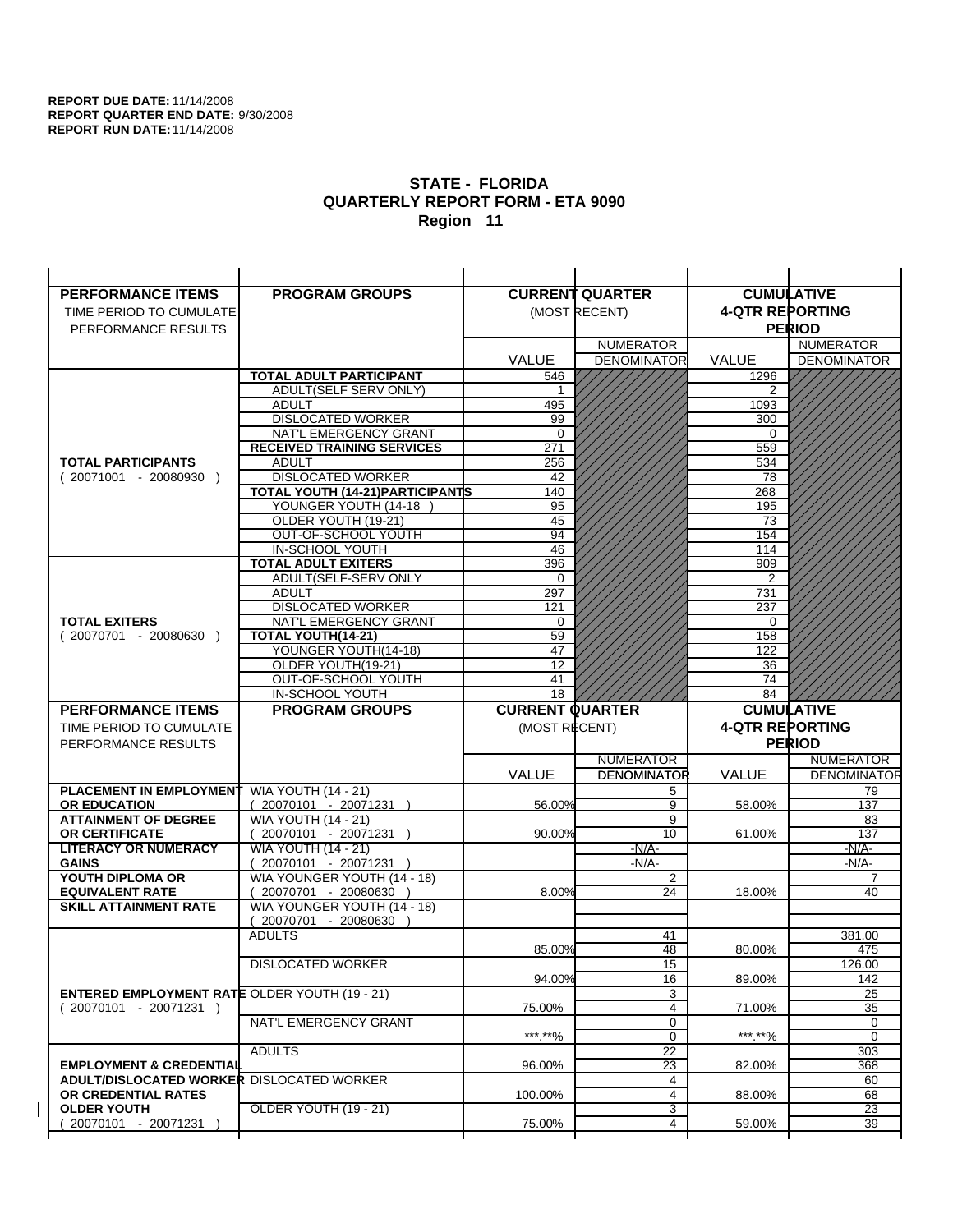$\bar{\Gamma}$ 

 $\Gamma$ 

# **STATE - FLORIDA QUARTERLY REPORT FORM - ETA 9090 Region 11**

|                            | <b>ADULTS</b>            |                     | 224            |                                          | 579             |
|----------------------------|--------------------------|---------------------|----------------|------------------------------------------|-----------------|
|                            |                          | 88.00%              | 256            | 85.00%                                   | 683             |
|                            | <b>DISLOCATED WORKER</b> |                     | 56             |                                          | 83              |
| <b>RETENTION RATE</b>      |                          | 90.00%              | 62             | 90.00%                                   | 92              |
| - 20070630<br>20060701     | OLDER YOUTH (19 - 21)    |                     |                |                                          | 16              |
|                            |                          | 58.00%              | 12             | 70.00%                                   | 23              |
|                            | YOUNGER YOUTH (14 - 18)  |                     | 11             |                                          | 31              |
|                            |                          | 58.00%              | 19             | 60.00%                                   | 52              |
|                            | NAT'L EMERGENCY GRANT    |                     |                |                                          | 0               |
|                            |                          | ***.**%             |                | ***.**%                                  | $\Omega$        |
|                            | <b>ADULTS</b>            |                     | \$5,454,299.21 |                                          | \$10,449,230.93 |
|                            |                          | \$19,004.53         | 287            | \$13,160.24                              | 794             |
| <b>SIX MONTHS EARNINGS</b> | <b>DISLOCATED WORKER</b> |                     | \$1,051,473.31 |                                          | \$1,417,624.08  |
| <b>INCREASE</b>            |                          | \$15,462.84         | 68             | \$13,898.28                              | 102             |
| - 20070630<br>20060701     | OLDER YOUTH (19 - 21)    |                     | \$12,113.00    |                                          | \$6,723.00      |
|                            |                          | \$1,101.18          | 11             | \$320.14                                 | 21              |
|                            | NAT'L EMERGENCY GRANT    |                     | \$0.00         |                                          | \$0.00          |
|                            |                          | $S^{**}$ *** *** ** |                | $\mathfrak{F}^{\star\star}$ , *** *** ** | 0               |
|                            |                          |                     |                |                                          |                 |

 $\bar{\Gamma}$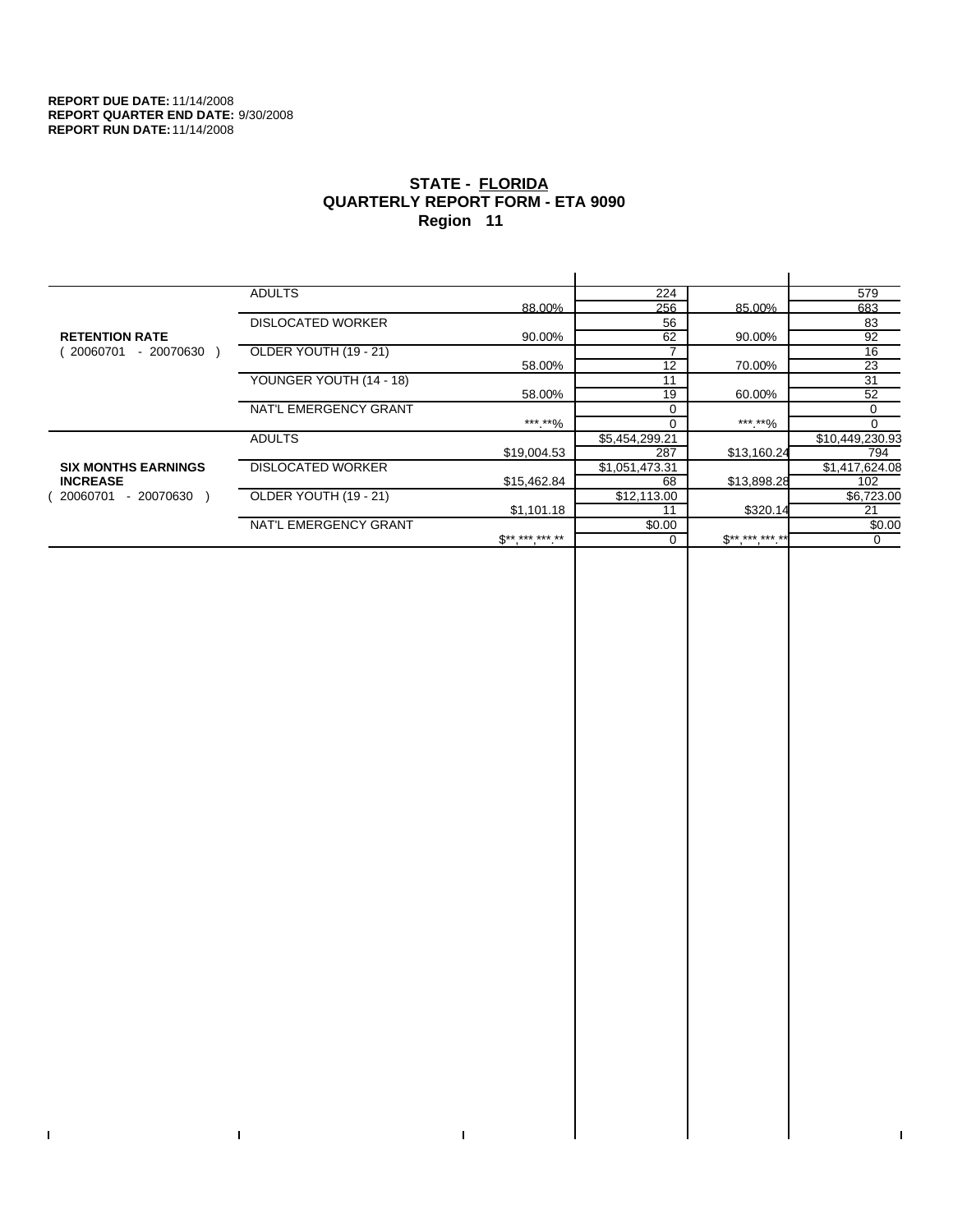| <b>PERFORMANCE ITEMS</b>                                         | <b>PROGRAM GROUPS</b>                                 |                        | <b>CURRENT QUARTER</b> |                        | <b>CUMULATIVE</b>  |
|------------------------------------------------------------------|-------------------------------------------------------|------------------------|------------------------|------------------------|--------------------|
| TIME PERIOD TO CUMULATE                                          |                                                       |                        | (MOST RECENT)          | <b>4-QTR REPORTING</b> |                    |
| PERFORMANCE RESULTS                                              |                                                       |                        |                        |                        | <b>PERIOD</b>      |
|                                                                  |                                                       |                        | <b>NUMERATOR</b>       |                        | <b>NUMERATOR</b>   |
|                                                                  |                                                       | <b>VALUE</b>           | <b>DENOMINATOR</b>     | VALUE                  | <b>DENOMINATOR</b> |
|                                                                  | <b>TOTAL ADULT PARTICIPANT</b>                        | 2598                   |                        | 3967                   |                    |
|                                                                  | ADULT(SELF SERV ONLY)                                 | 0                      |                        | -1                     |                    |
|                                                                  | <b>ADULT</b>                                          | 2274                   |                        | 3327                   |                    |
|                                                                  | <b>DISLOCATED WORKER</b>                              | 329                    |                        | 647                    |                    |
|                                                                  | NAT'L EMERGENCY GRANT                                 | 0                      |                        | 0                      |                    |
|                                                                  | <b>RECEIVED TRAINING SERVICES</b>                     | 2142                   |                        | 3289                   |                    |
| <b>TOTAL PARTICIPANTS</b>                                        | <b>ADULT</b>                                          | 1973                   |                        | 2955                   |                    |
| $(20071001 - 20080930)$                                          | <b>DISLOCATED WORKER</b>                              | 170                    |                        | 339                    |                    |
|                                                                  | TOTAL YOUTH (14-21) PARTICIPANTS                      | 179                    |                        | 576                    |                    |
|                                                                  | YOUNGER YOUTH (14-18<br>OLDER YOUTH (19-21)           | 46<br>133              |                        | 149<br>427             |                    |
|                                                                  | OUT-OF-SCHOOL YOUTH                                   | 156                    |                        | 511                    |                    |
|                                                                  | IN-SCHOOL YOUTH                                       | 23                     |                        | 65                     |                    |
|                                                                  | <b>TOTAL ADULT EXITERS</b>                            | 434                    |                        | 1640                   |                    |
|                                                                  | ADULT(SELF-SERV ONLY                                  | $\Omega$               |                        |                        |                    |
|                                                                  | <b>ADULT</b>                                          | 355                    |                        | 1260                   |                    |
|                                                                  | <b>DISLOCATED WORKER</b>                              | 79                     |                        | 383                    |                    |
| <b>TOTAL EXITERS</b>                                             | NAT'L EMERGENCY GRANT                                 | $\mathbf 0$            |                        | $\mathbf 0$            |                    |
| $(20070701 - 20080630)$                                          | TOTAL YOUTH(14-21)                                    | 159                    |                        | 468                    |                    |
|                                                                  | YOUNGER YOUTH(14-18)                                  | 46                     |                        | 114                    |                    |
|                                                                  | OLDER YOUTH(19-21)<br>OUT-OF-SCHOOL YOUTH             | 113                    |                        | 354<br>422             |                    |
|                                                                  | IN-SCHOOL YOUTH                                       | 135<br>24              |                        | 46                     |                    |
|                                                                  |                                                       |                        |                        |                        |                    |
|                                                                  |                                                       |                        |                        |                        |                    |
| <b>PERFORMANCE ITEMS</b>                                         | <b>PROGRAM GROUPS</b>                                 | <b>CURRENT QUARTER</b> |                        |                        | <b>CUMULATIVE</b>  |
| TIME PERIOD TO CUMULATE                                          |                                                       | (MOST RECENT)          |                        | <b>4-QTR REPORTING</b> |                    |
| PERFORMANCE RESULTS                                              |                                                       |                        |                        |                        | <b>PERIOD</b>      |
|                                                                  |                                                       |                        | <b>NUMERATOR</b>       |                        | <b>NUMERATOR</b>   |
|                                                                  |                                                       | <b>VALUE</b>           | <b>DENOMINATOR</b>     | <b>VALUE</b>           | <b>DENOMINATOR</b> |
| <b>PLACEMENT IN EMPLOYMENT</b><br><b>OR EDUCATION</b>            | <b>WIA YOUTH (14 - 21)</b><br>$(20070101 - 20071231)$ | 75.00%                 | 41<br>$\overline{55}$  | 76.00%                 | 169<br>221         |
| <b>ATTAINMENT OF DEGREE</b>                                      | <b>WIA YOUTH (14 - 21)</b>                            |                        | 4                      |                        | 20                 |
| OR CERTIFICATE                                                   | (20070101 - 20071231 )                                | 24.00%                 | 17                     | 25.00%                 | 81                 |
| <b>LITERACY OR NUMERACY</b>                                      | <b>WIA YOUTH (14 - 21)</b>                            |                        | $-N/A$ -               |                        | -N/A-              |
| <b>GAINS</b>                                                     | 20070101 - 20071231                                   |                        | $-N/A-$                |                        | $-N/A-$            |
| YOUTH DIPLOMA OR                                                 | WIA YOUNGER YOUTH (14 - 18)                           |                        | $\mathbf{1}$           |                        | 3                  |
| <b>EQUIVALENT RATE</b>                                           | $(20070701 - 20080630)$                               | 5.00%                  | 21                     | 8.00%                  | 37                 |
| <b>SKILL ATTAINMENT RATE</b>                                     | WIA YOUNGER YOUTH (14 - 18)                           |                        |                        |                        |                    |
|                                                                  | (20070701 - 20080630                                  |                        |                        |                        |                    |
|                                                                  | <b>ADULTS</b>                                         | 79.00%                 | 23<br>29               | 79.00%                 | 158.00<br>201      |
|                                                                  |                                                       |                        |                        |                        |                    |
|                                                                  | <b>DISLOCATED WORKER</b>                              | 90.00%                 | $\overline{36}$<br>40  | 89.00%                 | 231.00<br>261      |
| <b>ENTERED EMPLOYMENT RATE OLDER YOUTH (19 - 21)</b>             |                                                       |                        | 31                     |                        | 146                |
| $(20070101 - 20071231)$                                          |                                                       | 72.00%                 | 43                     | 74.00%                 | 197                |
|                                                                  | NAT'L EMERGENCY GRANT                                 |                        | 0                      |                        | 1                  |
|                                                                  |                                                       | *** **%                | $\mathbf 0$            | 100.00%                | $\mathbf{1}$       |
|                                                                  | <b>ADULTS</b>                                         |                        | 60                     |                        | 816                |
| <b>EMPLOYMENT &amp; CREDENTIAL</b>                               |                                                       | 86.00%                 | 70                     | 73.00%                 | 1119               |
| ADULT/DISLOCATED WORKER DISLOCATED WORKER<br>OR CREDENTIAL RATES |                                                       | 83.00%                 | 20                     |                        | 136<br>171         |
| <b>OLDER YOUTH</b>                                               | OLDER YOUTH (19 - 21)                                 |                        | 24<br>8                | 80.00%                 | 60                 |
| 20070101 - 20071231                                              |                                                       | 16.00%                 | 51                     | 28.00%                 | 212                |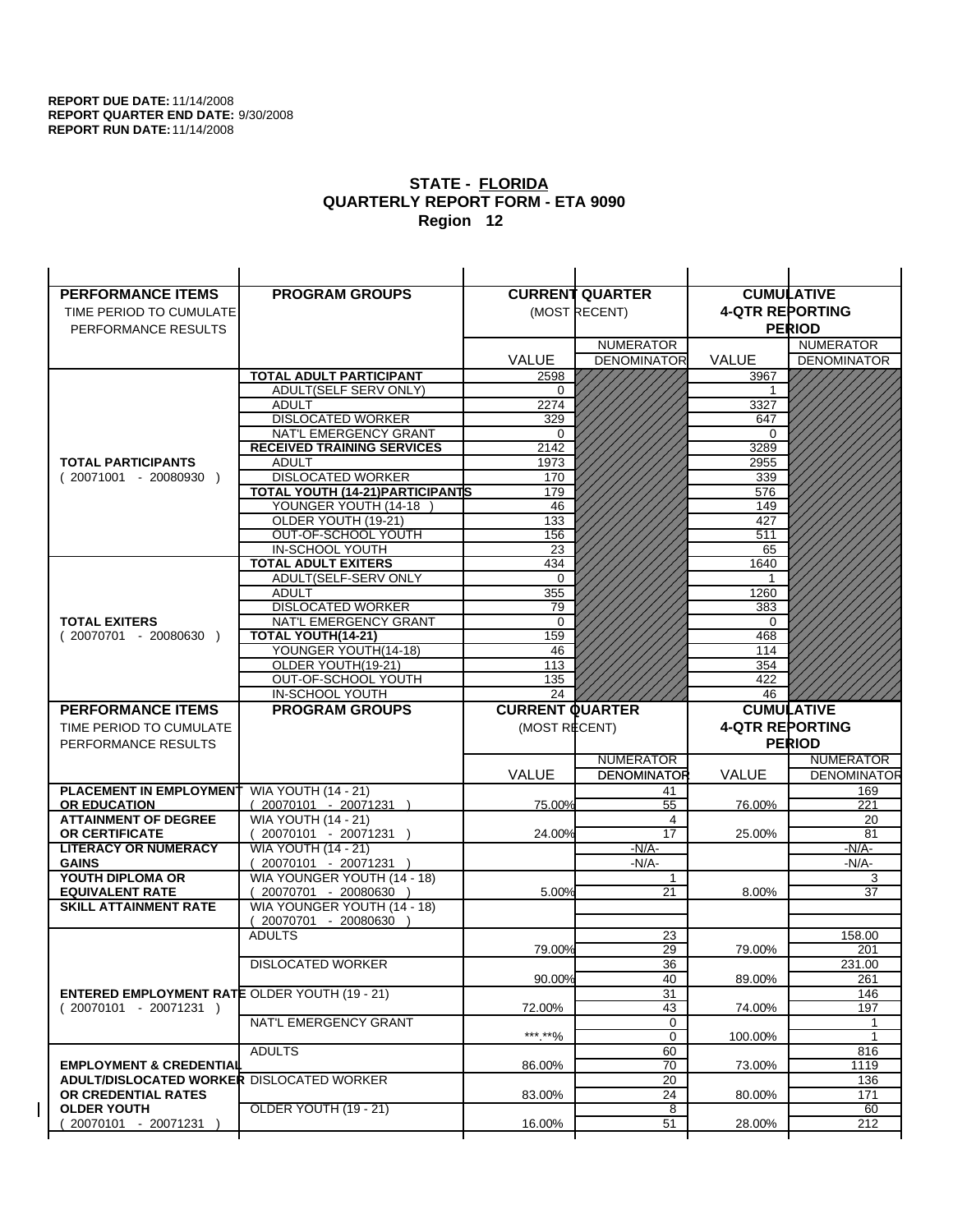$\bar{\Gamma}$ 

 $\mathbf{I}$ 

# **STATE - FLORIDA QUARTERLY REPORT FORM - ETA 9090 Region 12**

|                            | <b>ADULTS</b>            |             | 658             |             | 877             |
|----------------------------|--------------------------|-------------|-----------------|-------------|-----------------|
|                            |                          | 88.00%      | 752             | 87.00%      | 1004            |
|                            | <b>DISLOCATED WORKER</b> |             | 60              |             | 215             |
| <b>RETENTION RATE</b>      |                          | 86.00%      | 70              | 93.00%      | 230             |
| 20060701<br>- 20070630     | OLDER YOUTH (19 - 21)    |             | 47              |             | 49              |
|                            |                          | 82.00%      | 57              | 82.00%      | 60              |
|                            | YOUNGER YOUTH (14 - 18)  |             |                 |             |                 |
|                            |                          | 50.00%      | $\overline{2}$  | 50.00%      | 2               |
|                            | NAT'L EMERGENCY GRANT    |             |                 |             | 3               |
|                            |                          | 100.00%     |                 | 100.00%     | 3               |
|                            | <b>ADULTS</b>            |             | \$12,288,764.50 |             | \$16,060,716.52 |
|                            |                          | \$14,542.92 | 845             | \$14,051.37 | 1143            |
| <b>SIX MONTHS EARNINGS</b> | <b>DISLOCATED WORKER</b> |             | \$1,130,730.69  |             | \$3,854,057.44  |
| <b>INCREASE</b>            |                          | \$13,959.64 | 81              | \$14,543.61 | 265             |
| 20060701<br>$-20070630$    | OLDER YOUTH (19 - 21)    |             | \$205,397.00    |             | \$208,777.00    |
|                            |                          | \$3,603.46  | 57              | \$3,479.62  | 60              |
|                            | NAT'L EMERGENCY GRANT    |             | \$8,683.00      |             | \$49,712.00     |
|                            |                          | \$8,683.00  |                 | \$16,570.67 | 3               |
|                            |                          |             |                 |             |                 |

 $\bar{\Gamma}$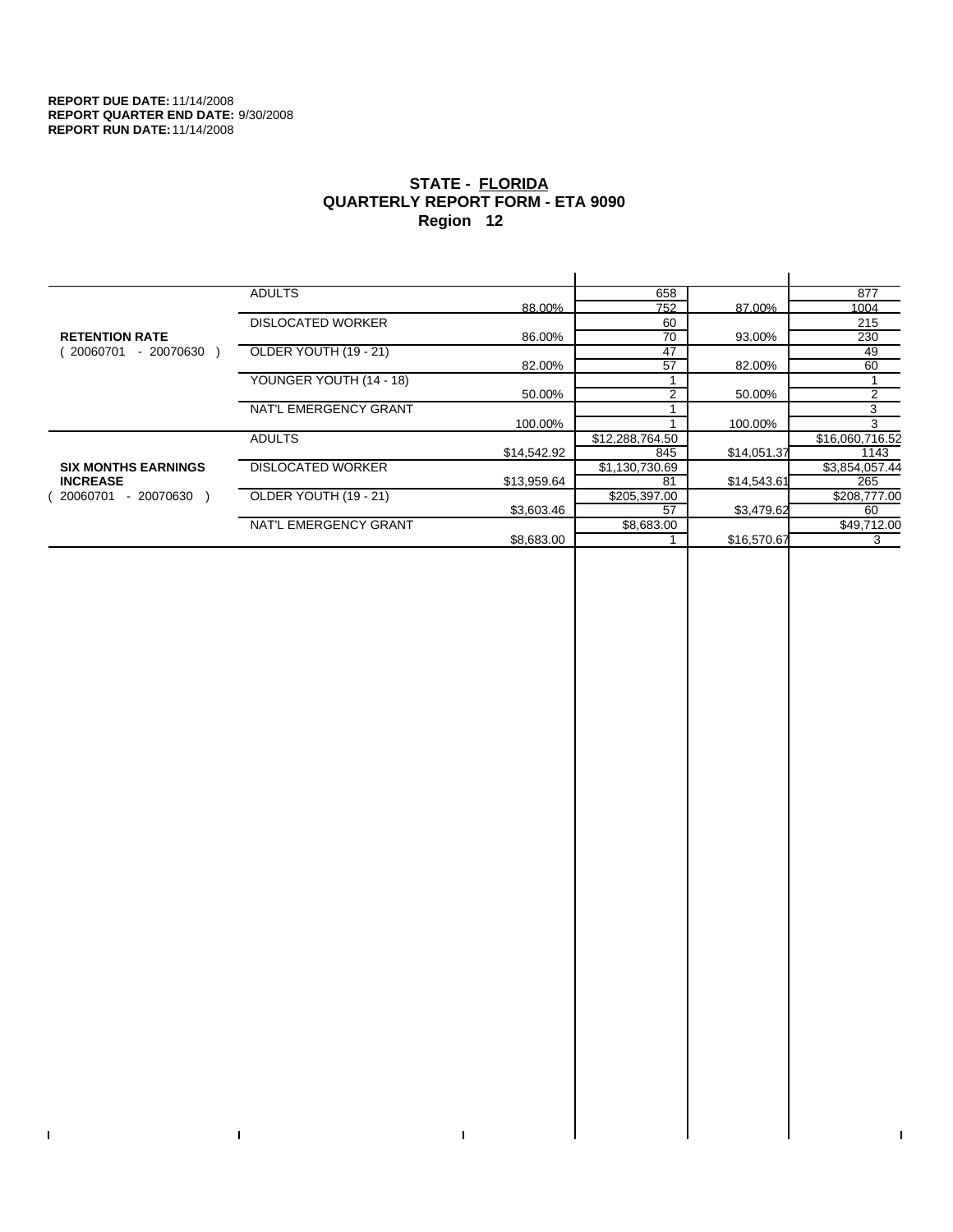| <b>PERFORMANCE ITEMS</b>                             | <b>PROGRAM GROUPS</b>                              |                        | <b>CURRENT QUARTER</b> |                        | <b>CUMULATIVE</b>     |
|------------------------------------------------------|----------------------------------------------------|------------------------|------------------------|------------------------|-----------------------|
| TIME PERIOD TO CUMULATE                              |                                                    |                        | (MOST RECENT)          | <b>4-QTR REPORTING</b> |                       |
| PERFORMANCE RESULTS                                  |                                                    |                        |                        |                        | <b>PERIOD</b>         |
|                                                      |                                                    |                        | <b>NUMERATOR</b>       |                        | <b>NUMERATOR</b>      |
|                                                      |                                                    | <b>VALUE</b>           | <b>DENOMINATOR</b>     | VALUE                  | <b>DENOMINATOR</b>    |
|                                                      | <b>TOTAL ADULT PARTICIPANT</b>                     | 207                    |                        | 367                    |                       |
|                                                      | <b>ADULT(SELF SERV ONLY)</b>                       | 0                      |                        | 0                      |                       |
|                                                      | <b>ADULT</b>                                       | 172                    |                        | 307                    |                       |
|                                                      | <b>DISLOCATED WORKER</b>                           | 36                     |                        | 63                     |                       |
|                                                      | NAT'L EMERGENCY GRANT                              |                        |                        | 3                      |                       |
|                                                      | <b>RECEIVED TRAINING SERVICES</b>                  | 112                    |                        | 241                    |                       |
| <b>TOTAL PARTICIPANTS</b>                            | <b>ADULT</b>                                       | 99                     |                        | 213                    |                       |
| $(20071001 - 20080930)$                              | <b>DISLOCATED WORKER</b>                           | 14                     |                        | 29                     |                       |
|                                                      | <b>TOTAL YOUTH (14-21) PARTICIPANTS</b>            | 76                     |                        | 149                    |                       |
|                                                      | YOUNGER YOUTH (14-18                               | 25                     |                        | 56                     |                       |
|                                                      | OLDER YOUTH (19-21)<br>OUT-OF-SCHOOL YOUTH         | 51<br>$\overline{72}$  |                        | 93<br>137              |                       |
|                                                      | IN-SCHOOL YOUTH                                    | $\overline{4}$         |                        | 12                     |                       |
|                                                      | <b>TOTAL ADULT EXITERS</b>                         | 76                     |                        | 229                    |                       |
|                                                      | ADULT(SELF-SERV ONLY                               | $\mathbf 0$            |                        | 0                      |                       |
|                                                      | <b>ADULT</b>                                       | 67                     |                        | 194                    |                       |
|                                                      | <b>DISLOCATED WORKER</b>                           | 10                     |                        | 40                     |                       |
| <b>TOTAL EXITERS</b>                                 | NAT'L EMERGENCY GRANT                              | $\mathbf 0$            |                        | 2                      |                       |
| $(20070701 - 20080630)$                              | TOTAL YOUTH(14-21)                                 | 45                     |                        | 86                     |                       |
|                                                      | YOUNGER YOUTH(14-18)                               | 19                     |                        | 39                     |                       |
|                                                      | OLDER YOUTH(19-21)                                 | 26                     |                        | 47                     |                       |
|                                                      | OUT-OF-SCHOOL YOUTH                                | 40                     |                        | 77                     |                       |
|                                                      | IN-SCHOOL YOUTH                                    | 5                      |                        | 9                      |                       |
|                                                      |                                                    |                        |                        |                        |                       |
| <b>PERFORMANCE ITEMS</b>                             | <b>PROGRAM GROUPS</b>                              | <b>CURRENT QUARTER</b> |                        |                        | <b>CUMULATIVE</b>     |
| TIME PERIOD TO CUMULATE                              |                                                    | (MOST RECENT)          |                        | <b>4-QTR REPORTING</b> |                       |
| PERFORMANCE RESULTS                                  |                                                    |                        |                        |                        | <b>PERIOD</b>         |
|                                                      |                                                    |                        | <b>NUMERATOR</b>       |                        | <b>NUMERATOR</b>      |
|                                                      |                                                    | <b>VALUE</b>           | <b>DENOMINATOR</b>     | <b>VALUE</b>           | <b>DENOMINATOR</b>    |
| <b>PLACEMENT IN EMPLOYMENT</b>                       | <b>WIA YOUTH (14 - 21)</b>                         |                        | 3                      |                        | 37                    |
| <b>OR EDUCATION</b>                                  | $(20070101 - 20071231)$                            | 60.00%                 | 5                      | 65.00%                 | 57                    |
| <b>ATTAINMENT OF DEGREE</b>                          | <b>WIA YOUTH (14 - 21)</b>                         |                        | $\overline{7}$         |                        | 71                    |
| <b>OR CERTIFICATE</b>                                | $(20070101 - 20071231)$                            | 100.00%                | $\overline{7}$         | 91.00%                 | 78                    |
| <b>LITERACY OR NUMERACY</b><br><b>GAINS</b>          | <b>WIA YOUTH (14 - 21)</b>                         |                        | $-N/A$ -<br>$-N/A-$    |                        | -N/A-<br>$-N/A-$      |
| YOUTH DIPLOMA OR                                     | 20070101 - 20071231<br>WIA YOUNGER YOUTH (14 - 18) |                        | 11                     |                        | 22                    |
| <b>EQUIVALENT RATE</b>                               | 20070701 - 20080630 )                              | 69.00%                 | 16                     | 71.00%                 | 31                    |
| <b>SKILL ATTAINMENT RATE</b>                         | WIA YOUNGER YOUTH (14 - 18)                        |                        |                        |                        |                       |
|                                                      | (20070701 - 20080630                               |                        |                        |                        |                       |
|                                                      | <b>ADULTS</b>                                      |                        | 3                      |                        | 42.00                 |
|                                                      |                                                    | 100.00%                | 3                      | 95.00%                 | 44                    |
|                                                      | <b>DISLOCATED WORKER</b>                           |                        | $\overline{7}$         |                        | 31.00                 |
|                                                      |                                                    | 100.00%                | $\overline{7}$         | 94.00%                 | 33                    |
| <b>ENTERED EMPLOYMENT RATE OLDER YOUTH (19 - 21)</b> |                                                    |                        | 3                      |                        | 19                    |
| $(20070101 - 20071231)$                              |                                                    | 75.00%                 | 4<br>$\mathbf{1}$      | 61.00%                 | 31                    |
|                                                      | NAT'L EMERGENCY GRANT                              | 100.00%                | 1                      |                        | 2<br>3                |
|                                                      | <b>ADULTS</b>                                      |                        | 4                      | 67.00%                 | 146                   |
| <b>EMPLOYMENT &amp; CREDENTIAL</b>                   |                                                    | 50.00%                 | 8                      | 75.00%                 | 194                   |
| <b>ADULT/DISLOCATED WORKER DISLOCATED WORKER</b>     |                                                    |                        | 1                      |                        | 18                    |
| OR CREDENTIAL RATES                                  |                                                    | 50.00%                 | $\overline{2}$         | 75.00%                 | 24                    |
| <b>OLDER YOUTH</b><br>20070101 - 20071231            | OLDER YOUTH (19 - 21)                              | 80.00%                 | 4<br>5                 | 63.00%                 | $\overline{27}$<br>43 |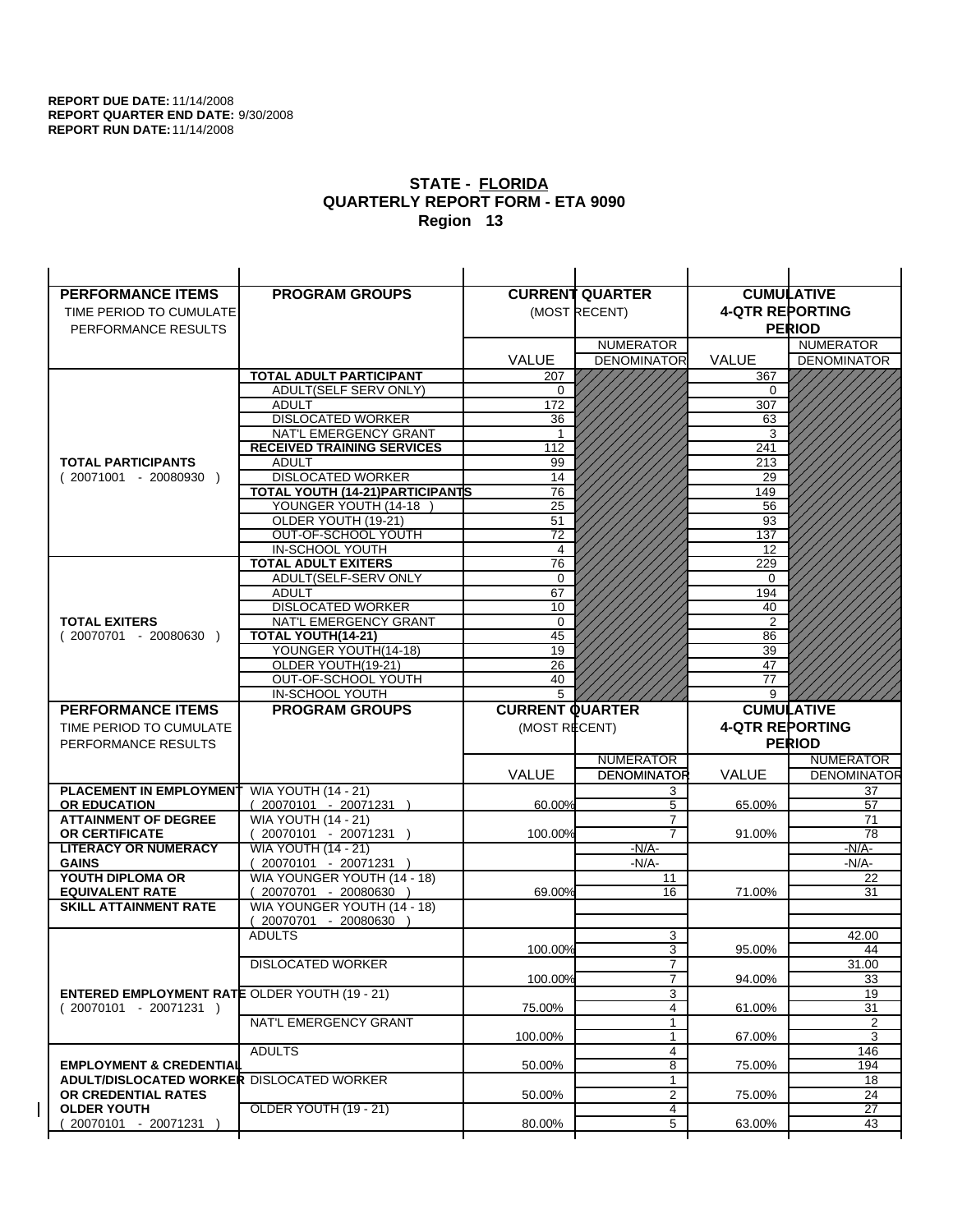$\bar{\Gamma}$ 

 $\Gamma$ 

# **STATE - FLORIDA QUARTERLY REPORT FORM - ETA 9090 Region 13**

|                            | <b>ADULTS</b>            |              | 35           |             | 166            |
|----------------------------|--------------------------|--------------|--------------|-------------|----------------|
|                            |                          | 92.00%       | 38           | 95.00%      | 175            |
|                            | <b>DISLOCATED WORKER</b> |              | 4            |             | 29             |
| <b>RETENTION RATE</b>      |                          | 80.00%       | 5            | 91.00%      | 32             |
| - 20070630<br>20060701     | OLDER YOUTH (19 - 21)    |              | 10           |             | 18             |
|                            |                          | 77.00%       | 13           | 82.00%      | 22             |
|                            | YOUNGER YOUTH (14 - 18)  |              | 19           |             | 33             |
|                            |                          | 76.00%       | 25           | 79.00%      | 42             |
|                            | NAT'L EMERGENCY GRANT    |              |              |             | 3              |
|                            |                          | ***.**%      |              | 100.00%     | 3              |
|                            | <b>ADULTS</b>            |              | \$606,290.94 |             | \$3,529,566.77 |
|                            |                          | \$15,157.27  | 40           | \$19,500.37 | 181            |
| <b>SIX MONTHS EARNINGS</b> | <b>DISLOCATED WORKER</b> |              | \$48,165.00  |             | \$614,903.72   |
| <b>INCREASE</b>            |                          | \$9,633.00   |              | \$18,633.45 | 33             |
| $-20070630$<br>20060701    | OLDER YOUTH (19 - 21)    |              | \$60,127.50  |             | \$95,684.50    |
|                            |                          | \$5,010.63   | 12           | \$4,556.40  | 21             |
|                            | NAT'L EMERGENCY GRANT    |              | \$0.00       |             | \$34,984.00    |
|                            |                          | $S*********$ | $\Omega$     | \$6,996.80  | 5              |
|                            |                          |              |              |             |                |

 $\bar{\Gamma}$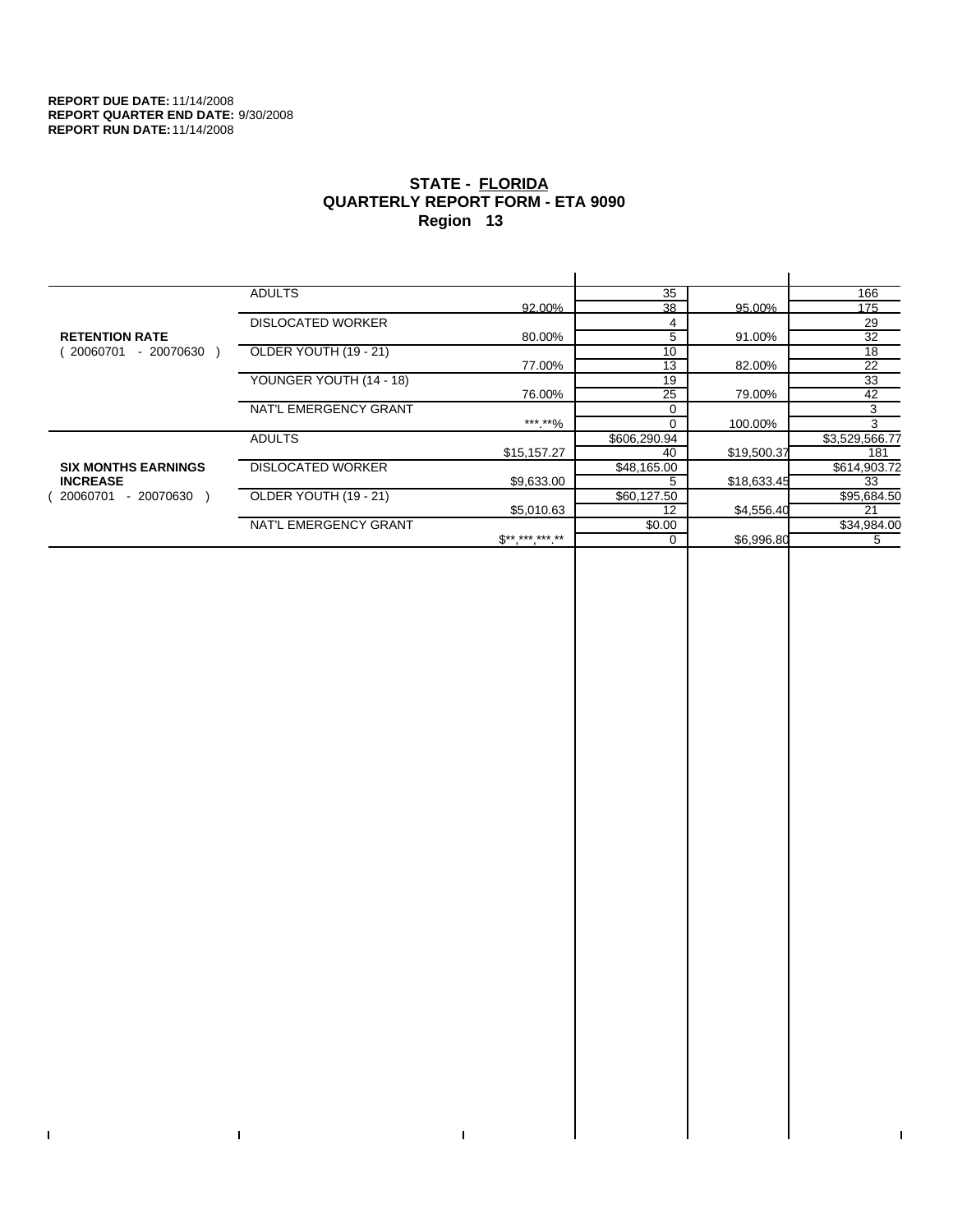| <b>PERFORMANCE ITEMS</b>                              | <b>PROGRAM GROUPS</b>                                 |                        | <b>CURRENT QUARTER</b> |                        | <b>CUMULATIVE</b>  |
|-------------------------------------------------------|-------------------------------------------------------|------------------------|------------------------|------------------------|--------------------|
| TIME PERIOD TO CUMULATE                               |                                                       |                        | (MOST RECENT)          | <b>4-QTR REPORTING</b> |                    |
| PERFORMANCE RESULTS                                   |                                                       |                        |                        |                        | <b>PERIOD</b>      |
|                                                       |                                                       |                        | <b>NUMERATOR</b>       |                        | <b>NUMERATOR</b>   |
|                                                       |                                                       | <b>VALUE</b>           | <b>DENOMINATOR</b>     | VALUE                  | <b>DENOMINATOR</b> |
|                                                       | <b>TOTAL ADULT PARTICIPANT</b>                        | 1484                   |                        | 3782                   |                    |
|                                                       | ADULT(SELF SERV ONLY)                                 | 3                      |                        | 8                      |                    |
|                                                       | <b>ADULT</b>                                          | 1023                   |                        | 3202                   |                    |
|                                                       | <b>DISLOCATED WORKER</b>                              | 461                    |                        | 580                    |                    |
|                                                       | NAT'L EMERGENCY GRANT                                 | 16                     |                        | 18                     |                    |
|                                                       | <b>RECEIVED TRAINING SERVICES</b>                     | 510                    |                        | 2550                   |                    |
| <b>TOTAL PARTICIPANTS</b>                             | <b>ADULT</b>                                          | 212                    |                        | 2167                   |                    |
| $(20071001 - 20080930)$                               | <b>DISLOCATED WORKER</b>                              | 298                    |                        | 383                    |                    |
|                                                       | TOTAL YOUTH (14-21) PARTICIPANTS                      | 394                    |                        | 505                    |                    |
|                                                       | YOUNGER YOUTH (14-18<br>OLDER YOUTH (19-21)           | 215<br>179             |                        | 292<br>213             |                    |
|                                                       | OUT-OF-SCHOOL YOUTH                                   | 255                    |                        | 306                    |                    |
|                                                       | IN-SCHOOL YOUTH                                       | 139                    |                        | 199                    |                    |
|                                                       | <b>TOTAL ADULT EXITERS</b>                            | 1516                   |                        | 2410                   |                    |
|                                                       | ADULT(SELF-SERV ONLY                                  |                        |                        | 5                      |                    |
|                                                       | <b>ADULT</b>                                          | 1449                   |                        | 2270                   |                    |
|                                                       | <b>DISLOCATED WORKER</b>                              | 67                     |                        | 140                    |                    |
| <b>TOTAL EXITERS</b>                                  | NAT'L EMERGENCY GRANT                                 | $\mathbf 0$            |                        | 3                      |                    |
| $(20070701 - 20080630)$                               | TOTAL YOUTH(14-21)                                    | 44                     |                        | 142                    |                    |
|                                                       | YOUNGER YOUTH(14-18)                                  | 28                     |                        | 101                    |                    |
|                                                       | OLDER YOUTH(19-21)<br>OUT-OF-SCHOOL YOUTH             | 16<br>28               |                        | 41<br>58               |                    |
|                                                       | IN-SCHOOL YOUTH                                       | 16                     |                        | 84                     |                    |
|                                                       |                                                       |                        |                        |                        |                    |
|                                                       |                                                       |                        |                        |                        |                    |
| <b>PERFORMANCE ITEMS</b>                              | <b>PROGRAM GROUPS</b>                                 | <b>CURRENT QUARTER</b> |                        |                        | <b>CUMULATIVE</b>  |
| TIME PERIOD TO CUMULATE                               |                                                       | (MOST RECENT)          |                        | <b>4-QTR REPORTING</b> |                    |
| PERFORMANCE RESULTS                                   |                                                       |                        |                        |                        | <b>PERIOD</b>      |
|                                                       |                                                       |                        | <b>NUMERATOR</b>       |                        | <b>NUMERATOR</b>   |
|                                                       |                                                       | <b>VALUE</b>           | <b>DENOMINATOR</b>     | <b>VALUE</b>           | <b>DENOMINATOR</b> |
| <b>PLACEMENT IN EMPLOYMENT</b><br><b>OR EDUCATION</b> | <b>WIA YOUTH (14 - 21)</b><br>$(20070101 - 20071231)$ | 83.00%                 | 19<br>23               | 85.00%                 | 62<br>73           |
| <b>ATTAINMENT OF DEGREE</b>                           | <b>WIA YOUTH (14 - 21)</b>                            |                        | 26                     |                        | 129                |
| OR CERTIFICATE                                        | (20070101 - 20071231 )                                | 90.00%                 | 29                     | 97.00%                 | 133                |
| <b>LITERACY OR NUMERACY</b>                           | <b>WIA YOUTH (14 - 21)</b>                            |                        | $-N/A$ -               |                        | -N/A-              |
| <b>GAINS</b>                                          | 20070101 - 20071231                                   |                        | $-N/A-$                |                        | $-N/A-$            |
| YOUTH DIPLOMA OR                                      | WIA YOUNGER YOUTH (14 - 18)                           |                        | 14                     |                        | 64                 |
| <b>EQUIVALENT RATE</b>                                | $(20070701 - 20080630)$                               | 88.00%                 | 16                     | 88.00%                 | 73                 |
| <b>SKILL ATTAINMENT RATE</b>                          | WIA YOUNGER YOUTH (14 - 18)                           |                        |                        |                        |                    |
|                                                       | (20070701 - 20080630                                  |                        |                        |                        |                    |
|                                                       | <b>ADULTS</b>                                         |                        | 14<br>16               |                        | 64.00<br>67        |
|                                                       |                                                       | 88.00%                 |                        | 96.00%                 | 108.00             |
|                                                       | <b>DISLOCATED WORKER</b>                              | 92.00%                 | $\overline{22}$<br>24  | 91.00%                 | 119                |
| <b>ENTERED EMPLOYMENT RATE OLDER YOUTH (19 - 21)</b>  |                                                       |                        | 5                      |                        | 14                 |
| $(20070101 - 20071231)$                               |                                                       | 71.00%                 | $\overline{7}$         | 74.00%                 | 19                 |
|                                                       | NAT'L EMERGENCY GRANT                                 |                        | 1                      |                        | 5                  |
|                                                       |                                                       | 100.00%                | $\mathbf{1}$           | 83.00%                 | 6                  |
|                                                       | <b>ADULTS</b>                                         |                        | 279                    |                        | 1579               |
| <b>EMPLOYMENT &amp; CREDENTIAL</b>                    |                                                       | 55.00%                 | 509                    | 67.00%                 | 2363               |
| ADULT/DISLOCATED WORKER DISLOCATED WORKER             |                                                       |                        | 16                     |                        | 93                 |
| OR CREDENTIAL RATES<br><b>OLDER YOUTH</b>             | OLDER YOUTH (19 - 21)                                 | 94.00%                 | 17<br>6                | 82.00%                 | 113<br>33          |
| 20070101 - 20071231                                   |                                                       | 75.00%                 | 8                      | 85.00%                 | 39                 |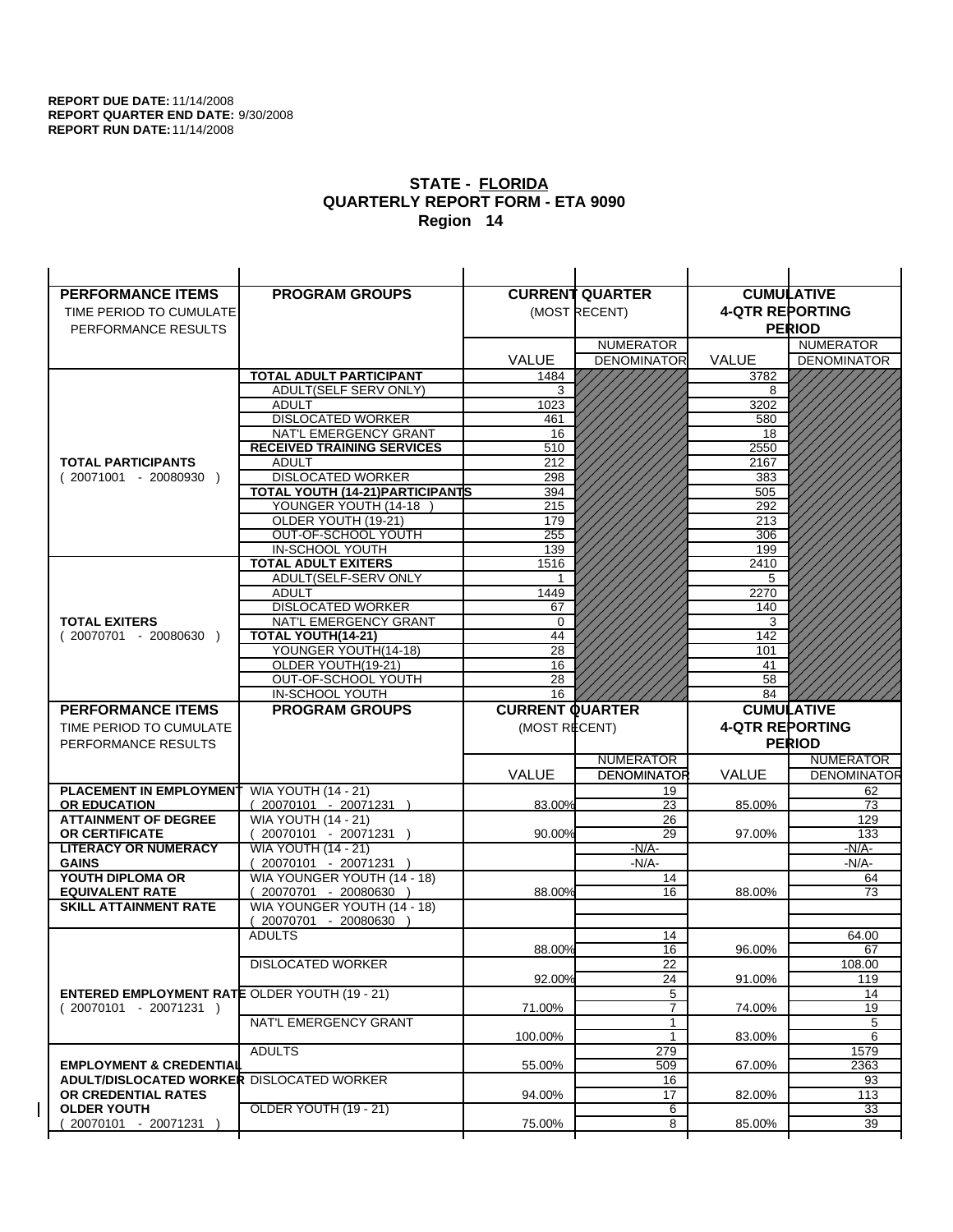$\bar{\Gamma}$ 

 $\Gamma$ 

# **STATE - FLORIDA QUARTERLY REPORT FORM - ETA 9090 Region 14**

|                            | <b>ADULTS</b>            |             | 1656            |             | 1862            |
|----------------------------|--------------------------|-------------|-----------------|-------------|-----------------|
|                            |                          | 97.00%      | 1714            | 96.00%      | 1932            |
|                            | <b>DISLOCATED WORKER</b> |             | 68              |             | 133             |
| <b>RETENTION RATE</b>      |                          | 91.00%      | 75              | 90.00%      | 148             |
| - 20070630<br>20060701     | OLDER YOUTH (19 - 21)    |             | 13              |             | 34              |
|                            |                          | 87.00%      | 15              | 77.00%      | 44              |
|                            | YOUNGER YOUTH (14 - 18)  |             | 25              |             | 49              |
|                            |                          | 66.00%      | 38              | 77.00%      | 64              |
|                            | NAT'L EMERGENCY GRANT    |             |                 |             | 4               |
|                            |                          | 67.00%      | 3               | 80.00%      | 5               |
|                            | <b>ADULTS</b>            |             | \$45,377,072.43 |             | \$50,115,403.75 |
|                            |                          | \$25,084.06 | 1809            | \$24,626.73 | 2035            |
| <b>SIX MONTHS EARNINGS</b> | <b>DISLOCATED WORKER</b> |             | \$1,285,272.34  |             | \$2,658,768.56  |
| <b>INCREASE</b>            |                          | \$16,065.90 | 80              | \$17,264.73 | 154             |
| $-20070630$<br>20060701    | OLDER YOUTH (19 - 21)    |             | \$53,991.34     |             | \$149,257.34    |
|                            |                          | \$4,153.18  | 13              | \$3,927.82  | 38              |
|                            | NAT'L EMERGENCY GRANT    |             | \$14,374.00     |             | \$50,355.00     |
|                            |                          | \$3,593.50  |                 | \$8,392.50  | 6               |
|                            |                          |             |                 |             |                 |

 $\bar{\Gamma}$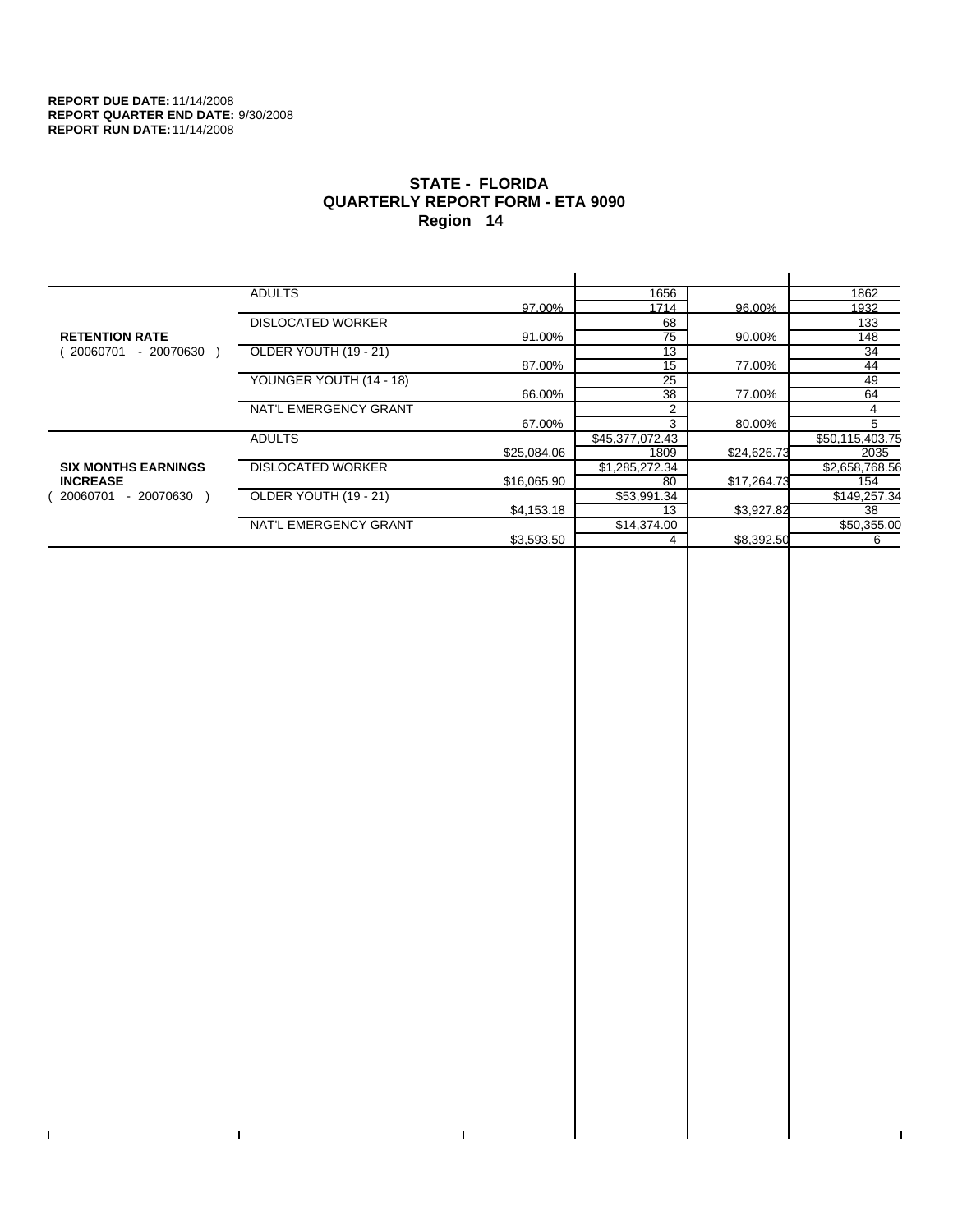| <b>PERFORMANCE ITEMS</b>                             | <b>PROGRAM GROUPS</b>                         |                        | <b>CURRENT QUARTER</b> |                        | <b>CUMULATIVE</b>  |
|------------------------------------------------------|-----------------------------------------------|------------------------|------------------------|------------------------|--------------------|
| TIME PERIOD TO CUMULATE                              |                                               |                        | (MOST RECENT)          | <b>4-QTR REPORTING</b> |                    |
| PERFORMANCE RESULTS                                  |                                               |                        |                        |                        | <b>PERIOD</b>      |
|                                                      |                                               |                        | <b>NUMERATOR</b>       |                        | <b>NUMERATOR</b>   |
|                                                      |                                               | <b>VALUE</b>           | <b>DENOMINATOR</b>     | VALUE                  | <b>DENOMINATOR</b> |
|                                                      | <b>TOTAL ADULT PARTICIPANT</b>                | 1040                   |                        | 1386                   |                    |
|                                                      | ADULT(SELF SERV ONLY)                         | 0                      |                        | 0                      |                    |
|                                                      | <b>ADULT</b>                                  | 515                    |                        | 761                    |                    |
|                                                      | <b>DISLOCATED WORKER</b>                      | 540                    |                        | 644                    |                    |
|                                                      | NAT'L EMERGENCY GRANT                         | 9                      |                        | 10                     |                    |
|                                                      | <b>RECEIVED TRAINING SERVICES</b>             | 603                    |                        | 1001                   |                    |
| <b>TOTAL PARTICIPANTS</b>                            | <b>ADULT</b>                                  | 270                    |                        | 570                    |                    |
| $(20071001 - 20080930)$                              | <b>DISLOCATED WORKER</b>                      | 345                    |                        | 448                    |                    |
|                                                      | <b>TOTAL YOUTH (14-21) PARTICIPANTS</b>       | 409                    |                        | 495                    |                    |
|                                                      | YOUNGER YOUTH (14-18                          | 292                    |                        | 353                    |                    |
|                                                      | OLDER YOUTH (19-21)                           | 117                    |                        | 142                    |                    |
|                                                      | OUT-OF-SCHOOL YOUTH                           | 196                    |                        | 238                    |                    |
|                                                      | IN-SCHOOL YOUTH<br><b>TOTAL ADULT EXITERS</b> | 213<br>221             |                        | 257<br>482             |                    |
|                                                      | ADULT(SELF-SERV ONLY                          | $\Omega$               |                        | 0                      |                    |
|                                                      | <b>ADULT</b>                                  | 181                    |                        | 317                    |                    |
|                                                      | <b>DISLOCATED WORKER</b>                      | 40                     |                        | 170                    |                    |
| <b>TOTAL EXITERS</b>                                 | <b>NAT'L EMERGENCY GRANT</b>                  | $\mathbf 0$            |                        | 2                      |                    |
| $(20070701 - 20080630)$                              | <b>TOTAL YOUTH(14-21)</b>                     | 54                     |                        | 120                    |                    |
|                                                      | YOUNGER YOUTH(14-18)                          | 43                     |                        | 80                     |                    |
|                                                      | OLDER YOUTH(19-21)                            | 11                     |                        | 40                     |                    |
|                                                      | OUT-OF-SCHOOL YOUTH                           | 19                     |                        | 69                     |                    |
|                                                      | IN-SCHOOL YOUTH                               | $\overline{35}$        |                        | 51                     |                    |
|                                                      |                                               |                        |                        |                        |                    |
| <b>PERFORMANCE ITEMS</b>                             | <b>PROGRAM GROUPS</b>                         | <b>CURRENT QUARTER</b> |                        |                        | <b>CUMULATIVE</b>  |
| TIME PERIOD TO CUMULATE                              |                                               | (MOST RECENT)          |                        | <b>4-QTR REPORTING</b> |                    |
| PERFORMANCE RESULTS                                  |                                               |                        |                        |                        | <b>PERIOD</b>      |
|                                                      |                                               |                        | <b>NUMERATOR</b>       |                        | <b>NUMERATOR</b>   |
|                                                      |                                               | <b>VALUE</b>           | <b>DENOMINATOR</b>     | <b>VALUE</b>           | <b>DENOMINATOR</b> |
| <b>PLACEMENT IN EMPLOYMENT</b>                       | <b>WIA YOUTH (14 - 21)</b>                    |                        | 6                      |                        | 78                 |
| <b>OR EDUCATION</b>                                  | $(20070101 - 20071231)$                       | 75.00%                 | 8                      | 64.00%                 | 122                |
| <b>ATTAINMENT OF DEGREE</b>                          | <b>WIA YOUTH (14 - 21)</b>                    |                        | 6                      |                        | 81                 |
| <b>OR CERTIFICATE</b>                                | $(20070101 - 20071231)$                       | 75.00%                 | 8                      | 60.00%                 | 136                |
| <b>LITERACY OR NUMERACY</b>                          | <b>WIA YOUTH (14 - 21)</b>                    |                        | -N/A-                  |                        | -N/A-              |
| <b>GAINS</b>                                         | 20070101 - 20071231                           |                        | $-N/A-$                |                        | $-N/A-$            |
| YOUTH DIPLOMA OR                                     | WIA YOUNGER YOUTH (14 - 18)                   |                        | 15                     |                        | 31                 |
| <b>EQUIVALENT RATE</b>                               | 20070701 - 20080630 )                         | 75.00%                 | 20                     | 72.00%                 | 43                 |
| <b>SKILL ATTAINMENT RATE</b>                         | WIA YOUNGER YOUTH (14 - 18)                   |                        |                        |                        |                    |
|                                                      | (20070701 - 20080630<br><b>ADULTS</b>         |                        | 3                      |                        | 61.00              |
|                                                      |                                               | 100.00%                | 3                      | 76.00%                 | 80                 |
|                                                      | <b>DISLOCATED WORKER</b>                      |                        | $\overline{24}$        |                        | 141.00             |
|                                                      |                                               | 92.00%                 | 26                     | 84.00%                 | 167                |
| <b>ENTERED EMPLOYMENT RATE OLDER YOUTH (19 - 21)</b> |                                               |                        | 1                      |                        | 31                 |
| $(20070101 - 20071231)$                              |                                               | 50.00%                 | $\overline{2}$         | 63.00%                 | 49                 |
|                                                      | NAT'L EMERGENCY GRANT                         |                        | $\mathbf{1}$           |                        | 3                  |
|                                                      |                                               | 100.00%                | $\mathbf{1}$           | 75.00%                 | 4                  |
|                                                      | <b>ADULTS</b>                                 |                        | 8                      |                        | 291                |
| <b>EMPLOYMENT &amp; CREDENTIAL</b>                   |                                               | 100.00%                | 8                      | 90.00%                 | 325                |
| <b>ADULT/DISLOCATED WORKER DISLOCATED WORKER</b>     |                                               |                        | 22                     |                        | 108                |
| OR CREDENTIAL RATES                                  |                                               | 85.00%                 | 26                     | 71.00%                 | 153                |
| <b>OLDER YOUTH</b><br>20070101 - 20071231            | OLDER YOUTH (19 - 21)                         | 50.00%                 | 1<br>$\overline{2}$    | 34.00%                 | 19<br>56           |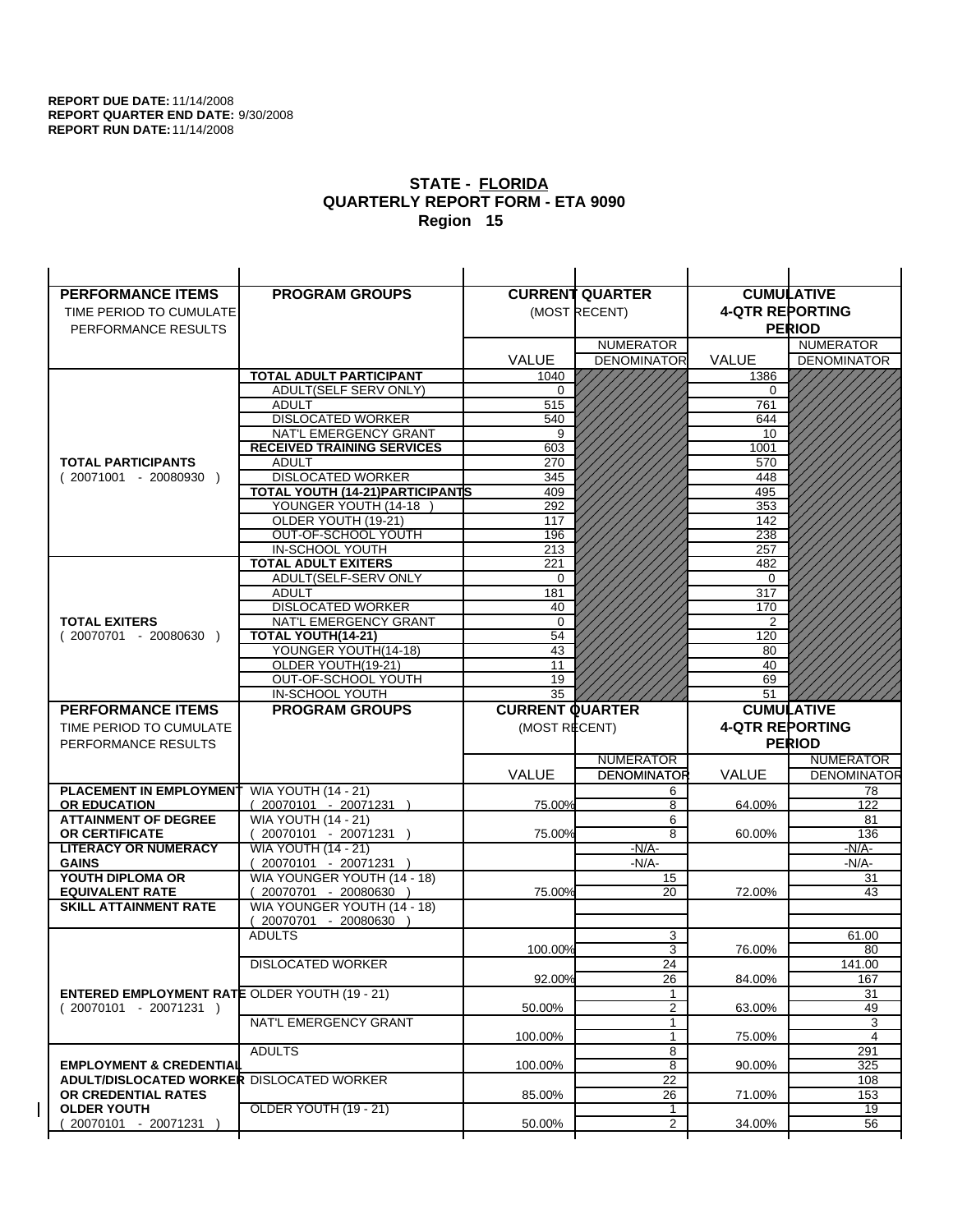$\bar{\Gamma}$ 

 $\Gamma$ 

# **STATE - FLORIDA QUARTERLY REPORT FORM - ETA 9090 Region 15**

|                            | <b>ADULTS</b>            |                              | 120            |             | 363             |
|----------------------------|--------------------------|------------------------------|----------------|-------------|-----------------|
|                            |                          | 95.00%                       | 126            | 94.00%      | 385             |
|                            | <b>DISLOCATED WORKER</b> |                              | 20             |             | 92              |
| <b>RETENTION RATE</b>      |                          | 83.00%                       | 24             | 91.00%      | 101             |
| - 20070630<br>20060701     | OLDER YOUTH (19 - 21)    |                              | 8              |             | 37              |
|                            |                          | 73.00%                       | 11             | 77.00%      | 48              |
|                            | YOUNGER YOUTH (14 - 18)  |                              | 20             |             | 46              |
|                            |                          | 50.00%                       | 40             | 59.00%      | 78              |
|                            | NAT'L EMERGENCY GRANT    |                              |                |             | 2               |
|                            |                          | ***.**%                      |                | 100.00%     | $\mathcal{P}$   |
|                            | <b>ADULTS</b>            |                              | \$3,893,475.52 |             | \$11,094,367.00 |
|                            |                          | \$28,840.56                  | 135            | \$27,529.45 | 403             |
| <b>SIX MONTHS EARNINGS</b> | <b>DISLOCATED WORKER</b> |                              | \$511,267.78   |             | \$2,448,336.14  |
| <b>INCREASE</b>            |                          | \$19.664.15                  | 26             | \$21,289.88 | 115             |
| - 20070630<br>20060701     | OLDER YOUTH (19 - 21)    |                              | \$29,267.00    |             | \$129,437.44    |
|                            |                          | \$2,660.64                   | 11             | \$2,696.61  | 48              |
|                            | NAT'L EMERGENCY GRANT    |                              | \$0.00         |             | \$24,778.18     |
|                            |                          | $\mathbb{S}^{**}$ *** *** ** |                | \$8,259.39  | 3               |
|                            |                          |                              |                |             |                 |

 $\bar{\Gamma}$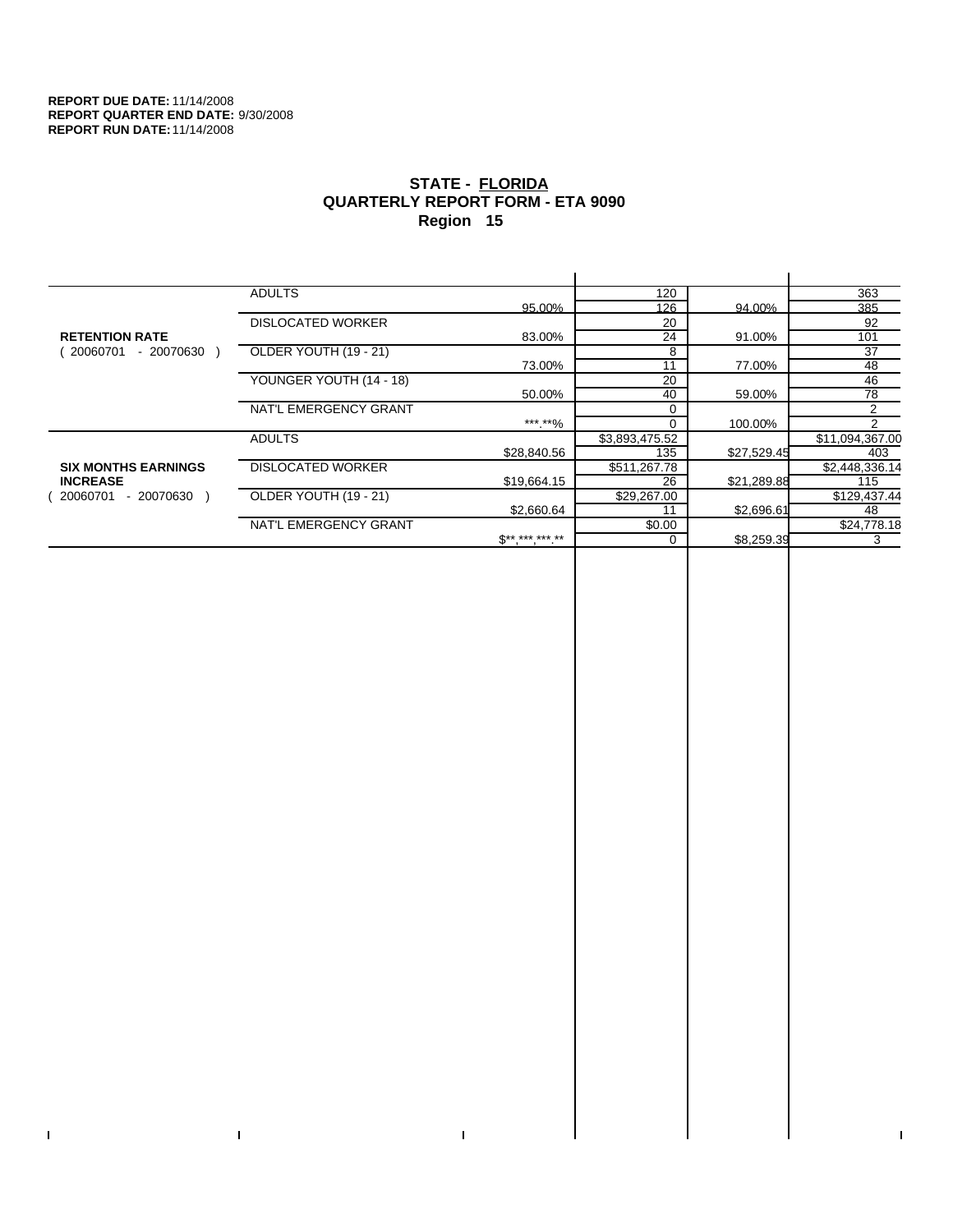| <b>PERFORMANCE ITEMS</b>                             | <b>PROGRAM GROUPS</b>                              |                        | <b>CURRENT QUARTER</b> |                        | <b>CUMULATIVE</b>        |
|------------------------------------------------------|----------------------------------------------------|------------------------|------------------------|------------------------|--------------------------|
| TIME PERIOD TO CUMULATE                              |                                                    |                        | (MOST RECENT)          | <b>4-QTR REPORTING</b> |                          |
| PERFORMANCE RESULTS                                  |                                                    |                        |                        |                        | <b>PERIOD</b>            |
|                                                      |                                                    |                        | <b>NUMERATOR</b>       |                        | <b>NUMERATOR</b>         |
|                                                      |                                                    | <b>VALUE</b>           | <b>DENOMINATOR</b>     | <b>VALUE</b>           | <b>DENOMINATOR</b>       |
|                                                      | <b>TOTAL ADULT PARTICIPANT</b>                     | 460                    |                        | 706                    |                          |
|                                                      | ADULT(SELF SERV ONLY)                              | 0                      |                        | 0                      |                          |
|                                                      | <b>ADULT</b>                                       | 360                    |                        | 545                    |                          |
|                                                      | <b>DISLOCATED WORKER</b>                           | 109                    |                        | 176                    |                          |
|                                                      | NAT'L EMERGENCY GRANT                              | $\Omega$               |                        | $\Omega$               |                          |
|                                                      | <b>RECEIVED TRAINING SERVICES</b>                  | 280                    |                        | 448                    |                          |
| <b>TOTAL PARTICIPANTS</b>                            | <b>ADULT</b>                                       | 223                    |                        | 327                    |                          |
| $(20071001 - 20080930)$                              | <b>DISLOCATED WORKER</b>                           | 63                     |                        | 131                    |                          |
|                                                      | <b>TOTAL YOUTH (14-21) PARTICIPANTS</b>            | 91                     |                        | 241                    |                          |
|                                                      | YOUNGER YOUTH (14-18                               | 64                     |                        | 141                    |                          |
|                                                      | OLDER YOUTH (19-21)<br>OUT-OF-SCHOOL YOUTH         | 27<br>$\overline{58}$  |                        | 100<br>196             |                          |
|                                                      | IN-SCHOOL YOUTH                                    | 33                     |                        | 45                     |                          |
|                                                      | <b>TOTAL ADULT EXITERS</b>                         | 123                    |                        | 370                    |                          |
|                                                      | ADULT(SELF-SERV ONLY                               | $\mathbf 0$            |                        | $\Omega$               |                          |
|                                                      | <b>ADULT</b>                                       | 87                     |                        | 294                    |                          |
|                                                      | <b>DISLOCATED WORKER</b>                           | 38                     |                        | 82                     |                          |
| <b>TOTAL EXITERS</b>                                 | NAT'L EMERGENCY GRANT                              | 0                      |                        | 0                      |                          |
| $(20070701 - 20080630)$                              | TOTAL YOUTH(14-21)                                 | $\overline{72}$        |                        | 171                    |                          |
|                                                      | YOUNGER YOUTH(14-18)                               | 44                     |                        | 87                     |                          |
|                                                      | OLDER YOUTH(19-21)                                 | $\overline{28}$        |                        | 84                     |                          |
|                                                      | OUT-OF-SCHOOL YOUTH                                | 61                     |                        | 159                    |                          |
|                                                      | IN-SCHOOL YOUTH                                    | 11                     |                        | 12                     |                          |
|                                                      |                                                    |                        |                        |                        |                          |
| <b>PERFORMANCE ITEMS</b>                             | <b>PROGRAM GROUPS</b>                              | <b>CURRENT QUARTER</b> |                        |                        | <b>CUMULATIVE</b>        |
| TIME PERIOD TO CUMULATE                              |                                                    | (MOST RECENT)          |                        | <b>4-QTR REPORTING</b> |                          |
| PERFORMANCE RESULTS                                  |                                                    |                        |                        |                        | <b>PERIOD</b>            |
|                                                      |                                                    |                        | <b>NUMERATOR</b>       |                        | <b>NUMERATOR</b>         |
|                                                      |                                                    | <b>VALUE</b>           | <b>DENOMINATOR</b>     | VALUE                  |                          |
| PLACEMENT IN EMPLOYMENT                              | <b>WIA YOUTH (14 - 21)</b>                         |                        | 19                     |                        | 105                      |
| <b>OR EDUCATION</b>                                  | $(20070101 - 20071231)$                            | 73.00%                 | 26                     | 68.00%                 | 154                      |
| <b>ATTAINMENT OF DEGREE</b>                          | <b>WIA YOUTH (14 - 21)</b>                         |                        | 24                     |                        | 130                      |
| <b>OR CERTIFICATE</b>                                | 20070101 - 20071231 )                              | 100.00%                | 24                     | 91.00%                 | 143                      |
| <b>LITERACY OR NUMERACY</b>                          | <b>WIA YOUTH (14 - 21)</b>                         |                        | $-N/A-$                |                        | $-N/A$ -                 |
| <b>GAINS</b>                                         | 20070101 - 20071231 )                              |                        | -N/A-<br>10            |                        | -N/A-<br>14              |
| YOUTH DIPLOMA OR<br><b>EQUIVALENT RATE</b>           | WIA YOUNGER YOUTH (14 - 18)<br>20070701 - 20080630 | 26.00%                 | 39                     | 20.00%                 | 69                       |
| <b>SKILL ATTAINMENT RATE</b>                         | WIA YOUNGER YOUTH (14 - 18)                        |                        |                        |                        |                          |
|                                                      | (20070701 - 20080630                               |                        |                        |                        |                          |
|                                                      | <b>ADULTS</b>                                      |                        | 15                     |                        | 197.00                   |
|                                                      |                                                    | 79.00%                 | 19                     | 69.00%                 | 285                      |
|                                                      | <b>DISLOCATED WORKER</b>                           |                        | $\overline{9}$         |                        | 86.00                    |
|                                                      |                                                    | 100.00%                | 9                      | 89.00%                 | <b>DENOMINATOR</b><br>97 |
| <b>ENTERED EMPLOYMENT RATE OLDER YOUTH (19 - 21)</b> |                                                    |                        | 12                     |                        | 52                       |
| $(20070101 - 20071231)$                              |                                                    | 71.00%                 | 17                     | 66.00%                 | 79                       |
|                                                      | NAT'L EMERGENCY GRANT                              |                        | 0                      |                        | 0                        |
|                                                      | <b>ADULTS</b>                                      | ***.**%                | 0                      | ***.**%                | $\mathbf 0$              |
| <b>EMPLOYMENT &amp; CREDENTIAL</b>                   |                                                    | 68.00%                 | 13<br>19               | 63.00%                 | 323<br>514               |
| <b>ADULT/DISLOCATED WORKER DISLOCATED WORKER</b>     |                                                    |                        | 6                      |                        | 57                       |
| OR CREDENTIAL RATES                                  |                                                    | 100.00%                | 6                      | 73.00%                 | 78                       |
| <b>OLDER YOUTH</b><br>20070101 - 20071231            | <b>OLDER YOUTH (19 - 21)</b>                       | 59.00%                 | 10<br>$\overline{17}$  | 54.00%                 | 44<br>81                 |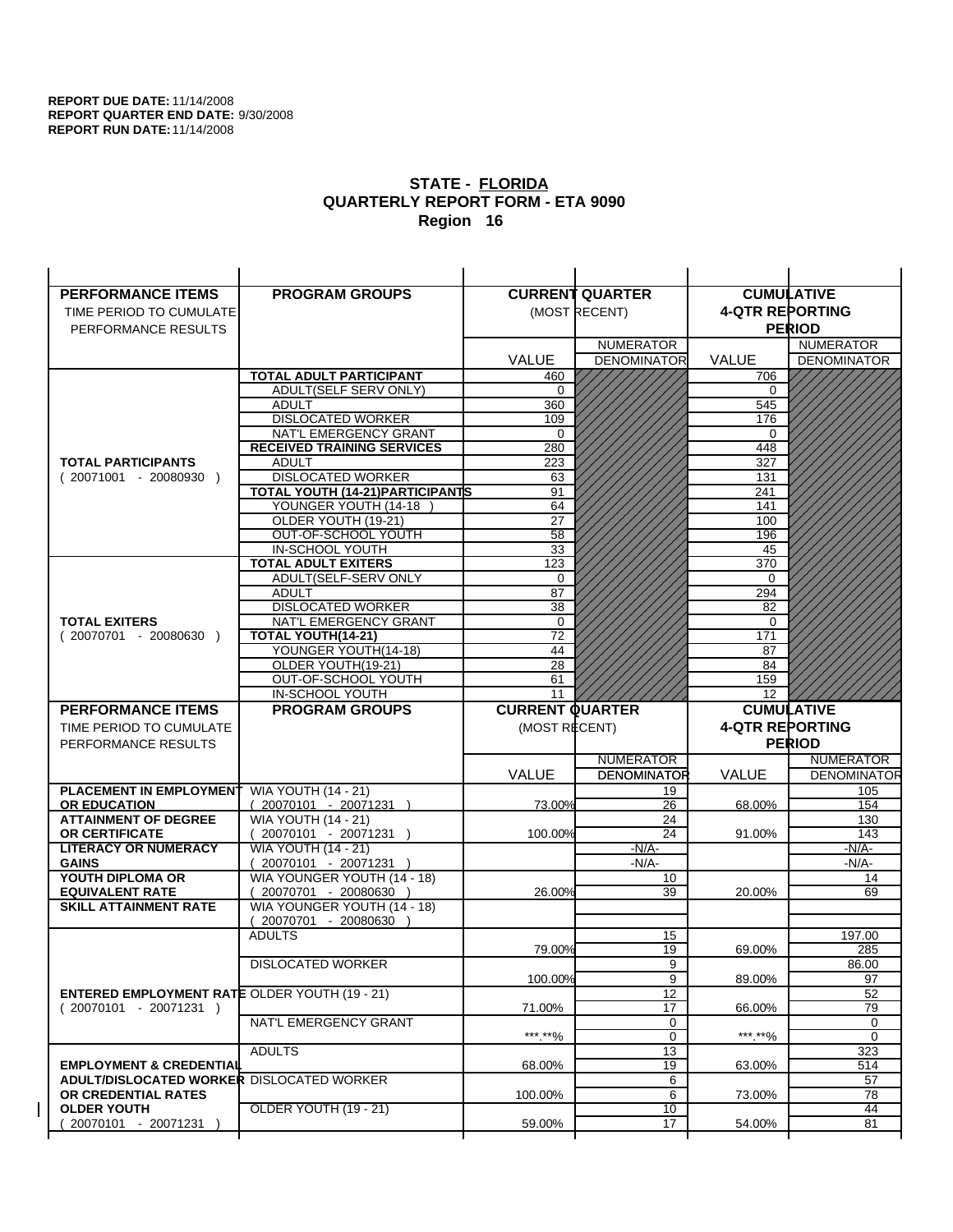$\bar{\Gamma}$ 

 $\Gamma$ 

# **STATE - FLORIDA QUARTERLY REPORT FORM - ETA 9090 Region 16**

|                            | <b>ADULTS</b>            |                | 174            |              | 348            |
|----------------------------|--------------------------|----------------|----------------|--------------|----------------|
|                            |                          | 86.00%         | 202            | 88.00%       | 395            |
|                            | <b>DISLOCATED WORKER</b> |                | 21             |              | 88             |
| <b>RETENTION RATE</b>      |                          | 91.00%         | 23             | 88.00%       | 100            |
| - 20070630<br>20060701     | OLDER YOUTH (19 - 21)    |                | 21             |              | 31             |
|                            |                          | 81.00%         | 26             | 78.00%       | 40             |
|                            | YOUNGER YOUTH (14 - 18)  |                | 26             |              | 32             |
|                            |                          | 52.00%         | 50             | 53.00%       | 60             |
|                            | NAT'L EMERGENCY GRANT    |                | $\Omega$       |              | 0              |
|                            |                          | ***.**%        | $\Omega$       | ***.**%      | $\Omega$       |
|                            | <b>ADULTS</b>            |                | \$3,502,925.44 |              | \$6,855,215.70 |
|                            |                          | \$12,831.23    | 273            | \$14,281.70  | 480            |
| <b>SIX MONTHS EARNINGS</b> | <b>DISLOCATED WORKER</b> |                | \$583,649.89   |              | \$1,836,002.95 |
| <b>INCREASE</b>            |                          | \$19,455.00    | 30             | \$16,105.29  | 114            |
| - 20070630<br>20060701     | OLDER YOUTH (19 - 21)    |                | \$101,813.65   |              | \$167,490.76   |
|                            |                          | \$4,242,24     | 24             | \$4,526.78   | 37             |
|                            | NAT'L EMERGENCY GRANT    |                | \$0.00         |              | \$0.00         |
|                            |                          | $S^{********}$ |                | $$********"$ | 0              |
|                            |                          |                |                |              |                |

 $\bar{\Gamma}$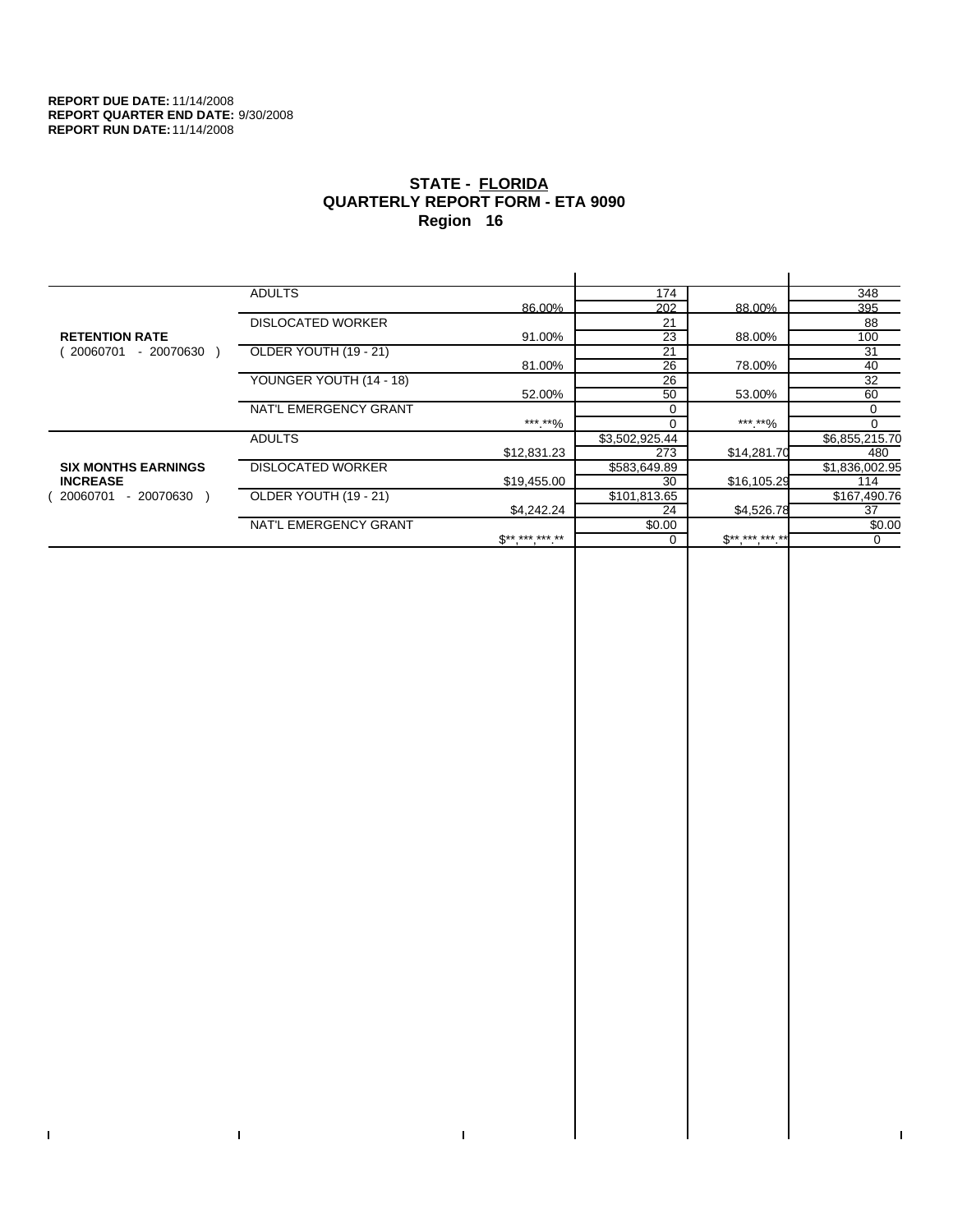| <b>PERFORMANCE ITEMS</b>                                                | <b>PROGRAM GROUPS</b>                                    |                        | <b>CURRENT QUARTER</b> |                        | <b>CUMULATIVE</b>        |
|-------------------------------------------------------------------------|----------------------------------------------------------|------------------------|------------------------|------------------------|--------------------------|
| TIME PERIOD TO CUMULATE                                                 |                                                          |                        | (MOST RECENT)          | <b>4-QTR REPORTING</b> |                          |
| PERFORMANCE RESULTS                                                     |                                                          |                        |                        |                        | <b>PERIOD</b>            |
|                                                                         |                                                          |                        | <b>NUMERATOR</b>       |                        | <b>NUMERATOR</b>         |
|                                                                         |                                                          | <b>VALUE</b>           | <b>DENOMINATOR</b>     | <b>VALUE</b>           | <b>DENOMINATOR</b>       |
|                                                                         | <b>TOTAL ADULT PARTICIPANT</b>                           | 188                    |                        | 388                    |                          |
|                                                                         | ADULT(SELF SERV ONLY)                                    | 0                      |                        | 0                      |                          |
|                                                                         | <b>ADULT</b>                                             | 116                    |                        | 269                    |                          |
|                                                                         | <b>DISLOCATED WORKER</b>                                 | 76                     |                        | 129                    |                          |
|                                                                         | NAT'L EMERGENCY GRANT                                    | 1                      |                        | 4                      |                          |
|                                                                         | <b>RECEIVED TRAINING SERVICES</b>                        | 83                     |                        | 199                    |                          |
| <b>TOTAL PARTICIPANTS</b>                                               | <b>ADULT</b>                                             | 54                     |                        | 148                    |                          |
| $(20071001 - 20080930)$                                                 | <b>DISLOCATED WORKER</b>                                 | 29                     |                        | 56                     |                          |
|                                                                         | TOTAL YOUTH (14-21) PARTICIPANTS<br>YOUNGER YOUTH (14-18 | 142<br>101             |                        | 257<br>188             |                          |
|                                                                         | OLDER YOUTH (19-21)                                      | 41                     |                        | 69                     |                          |
|                                                                         | OUT-OF-SCHOOL YOUTH                                      | 79                     |                        | 157                    |                          |
|                                                                         | IN-SCHOOL YOUTH                                          | 63                     |                        | 100                    |                          |
|                                                                         | <b>TOTAL ADULT EXITERS</b>                               | 95                     |                        | 236                    |                          |
|                                                                         | ADULT(SELF-SERV ONLY                                     | $\Omega$               |                        | $\Omega$               |                          |
|                                                                         | <b>ADULT</b>                                             | 78                     |                        | 181                    |                          |
|                                                                         | <b>DISLOCATED WORKER</b>                                 | 19                     |                        | 63                     |                          |
| <b>TOTAL EXITERS</b>                                                    | NAT'L EMERGENCY GRANT                                    | 1                      |                        | 3                      |                          |
| $(20070701 - 20080630)$                                                 | TOTAL YOUTH(14-21)                                       | $\overline{72}$        |                        | 139                    |                          |
|                                                                         | YOUNGER YOUTH(14-18)                                     | 59                     |                        | 103                    |                          |
|                                                                         | OLDER YOUTH(19-21)<br>OUT-OF-SCHOOL YOUTH                | 13<br>36               |                        | 36<br>92               |                          |
|                                                                         | IN-SCHOOL YOUTH                                          | 36                     |                        | 47                     |                          |
|                                                                         |                                                          |                        |                        |                        |                          |
|                                                                         |                                                          |                        |                        |                        |                          |
| <b>PERFORMANCE ITEMS</b>                                                | <b>PROGRAM GROUPS</b>                                    | <b>CURRENT QUARTER</b> |                        |                        | <b>CUMULATIVE</b>        |
| TIME PERIOD TO CUMULATE                                                 |                                                          | (MOST RECENT)          |                        | <b>4-QTR REPORTING</b> |                          |
| PERFORMANCE RESULTS                                                     |                                                          |                        |                        |                        | <b>PERIOD</b>            |
|                                                                         |                                                          |                        | <b>NUMERATOR</b>       |                        | <b>NUMERATOR</b>         |
|                                                                         |                                                          | <b>VALUE</b>           | <b>DENOMINATOR</b>     | VALUE                  |                          |
| PLACEMENT IN EMPLOYMENT<br><b>OR EDUCATION</b>                          | <b>WIA YOUTH (14 - 21)</b>                               | 40.00%                 | 2<br>5                 | 65.00%                 | 83<br>128                |
| <b>ATTAINMENT OF DEGREE</b>                                             | $(20070101 - 20071231)$<br><b>WIA YOUTH (14 - 21)</b>    |                        | 3                      |                        | 106                      |
| <b>OR CERTIFICATE</b>                                                   | 20070101 - 20071231 )                                    | 60.00%                 | $\overline{5}$         | 79.00%                 | 135                      |
| <b>LITERACY OR NUMERACY</b>                                             | <b>WIA YOUTH (14 - 21)</b>                               |                        | $-N/A-$                |                        | -N/A-                    |
| <b>GAINS</b>                                                            | 20070101 - 20071231 )                                    |                        | $-N/A-$                |                        | -N/A-                    |
| YOUTH DIPLOMA OR                                                        | WIA YOUNGER YOUTH (14 - 18)                              |                        | 28                     |                        | 37                       |
| <b>EQUIVALENT RATE</b>                                                  | 20070701 - 20080630                                      | 55.00%                 | 51                     | 45.00%                 | 82                       |
| <b>SKILL ATTAINMENT RATE</b>                                            | WIA YOUNGER YOUTH (14 - 18)                              |                        |                        |                        |                          |
|                                                                         | (20070701 - 20080630                                     |                        |                        |                        |                          |
|                                                                         | <b>ADULTS</b>                                            | 67.00%                 | 6<br>9                 | 89.00%                 | 39.00<br>44              |
|                                                                         | <b>DISLOCATED WORKER</b>                                 |                        | 6                      |                        | 42.00                    |
|                                                                         |                                                          | 67.00%                 | 9                      | 93.00%                 | 45                       |
| <b>ENTERED EMPLOYMENT RATE OLDER YOUTH (19 - 21)</b>                    |                                                          |                        | 0                      |                        | <b>DENOMINATOR</b><br>18 |
| $(20070101 - 20071231)$                                                 |                                                          | ***.**%                | 0                      | 82.00%                 | 22                       |
|                                                                         | NAT'L EMERGENCY GRANT                                    |                        | $\mathbf{1}$           |                        | 1                        |
|                                                                         |                                                          | 100.00%                | $\mathbf{1}$           | 100.00%                | $\mathbf{1}$             |
|                                                                         | <b>ADULTS</b>                                            |                        | 12                     |                        | 77                       |
| <b>EMPLOYMENT &amp; CREDENTIAL</b>                                      |                                                          | 67.00%                 | 18                     | 80.00%                 | 96                       |
| <b>ADULT/DISLOCATED WORKER DISLOCATED WORKER</b><br>OR CREDENTIAL RATES |                                                          |                        | 3<br>9                 |                        | 32<br>42                 |
| <b>OLDER YOUTH</b>                                                      | <b>OLDER YOUTH (19 - 21)</b>                             | 33.00%                 | 0                      | 76.00%                 | 16                       |
| 20070101 - 20071231                                                     |                                                          | ***.**%                | $\mathbf 0$            | 64.00%                 | $\overline{25}$          |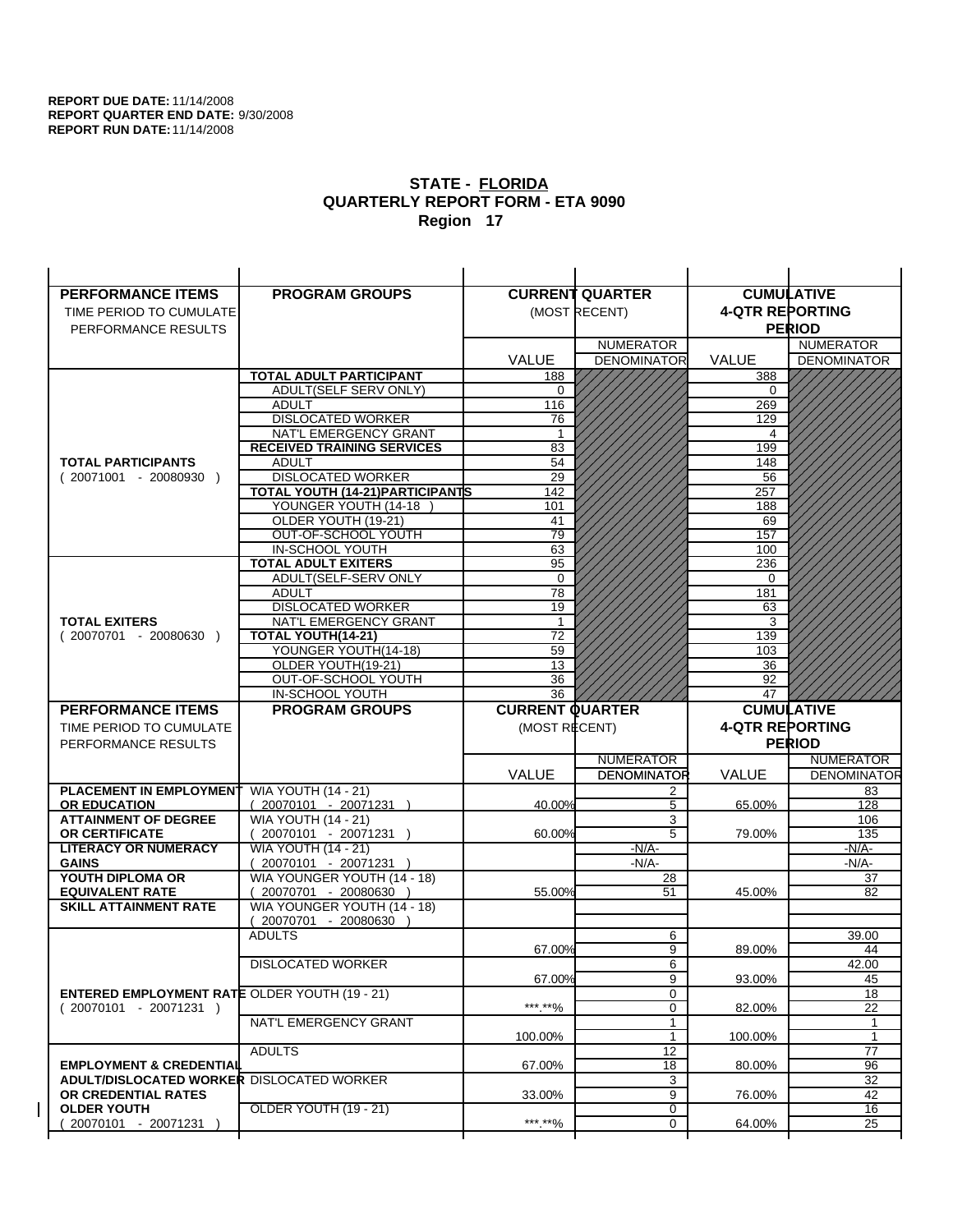$\bar{\Gamma}$ 

 $\Gamma$ 

# **STATE - FLORIDA QUARTERLY REPORT FORM - ETA 9090 Region 17**

|                            | <b>ADULTS</b>            |                 | 22           |              | 132            |
|----------------------------|--------------------------|-----------------|--------------|--------------|----------------|
|                            |                          | 100.00%         | 22           | 98.00%       | 135            |
|                            | <b>DISLOCATED WORKER</b> |                 |              |              | 46             |
| <b>RETENTION RATE</b>      |                          | 88.00%          | 8            | 96.00%       | 48             |
| - 20070630<br>20060701     | OLDER YOUTH (19 - 21)    |                 | 10           |              | 12             |
|                            |                          | 83.00%          | 12           | 63.00%       | 19             |
|                            | YOUNGER YOUTH (14 - 18)  |                 | 24           |              | 33             |
|                            |                          | 57.00%          | 42           | 54.00%       | 61             |
|                            | NAT'L EMERGENCY GRANT    |                 |              |              | 0              |
|                            |                          | ***.**%         |              | ***.**%      |                |
|                            | <b>ADULTS</b>            |                 | \$334,291.60 |              | \$2,100,198.72 |
|                            |                          | \$15,195.07     | 22           | \$15,218.83  | 138            |
| <b>SIX MONTHS EARNINGS</b> | <b>DISLOCATED WORKER</b> |                 | \$127,156.50 |              | \$1,571,527.39 |
| <b>INCREASE</b>            |                          | \$15,894.56     | 8            | \$32,740.15  | 48             |
| $-20070630$<br>20060701    | OLDER YOUTH (19 - 21)    |                 | \$23,771.00  |              | \$26,769.00    |
|                            |                          | \$1,980.92      | 12           | \$1,487.17   | 18             |
|                            | NAT'L EMERGENCY GRANT    |                 | \$0.00       |              | \$0.00         |
|                            |                          | $S^{*********}$ |              | $S*********$ | $\mathbf 0$    |
|                            |                          |                 |              |              |                |

 $\bar{\Gamma}$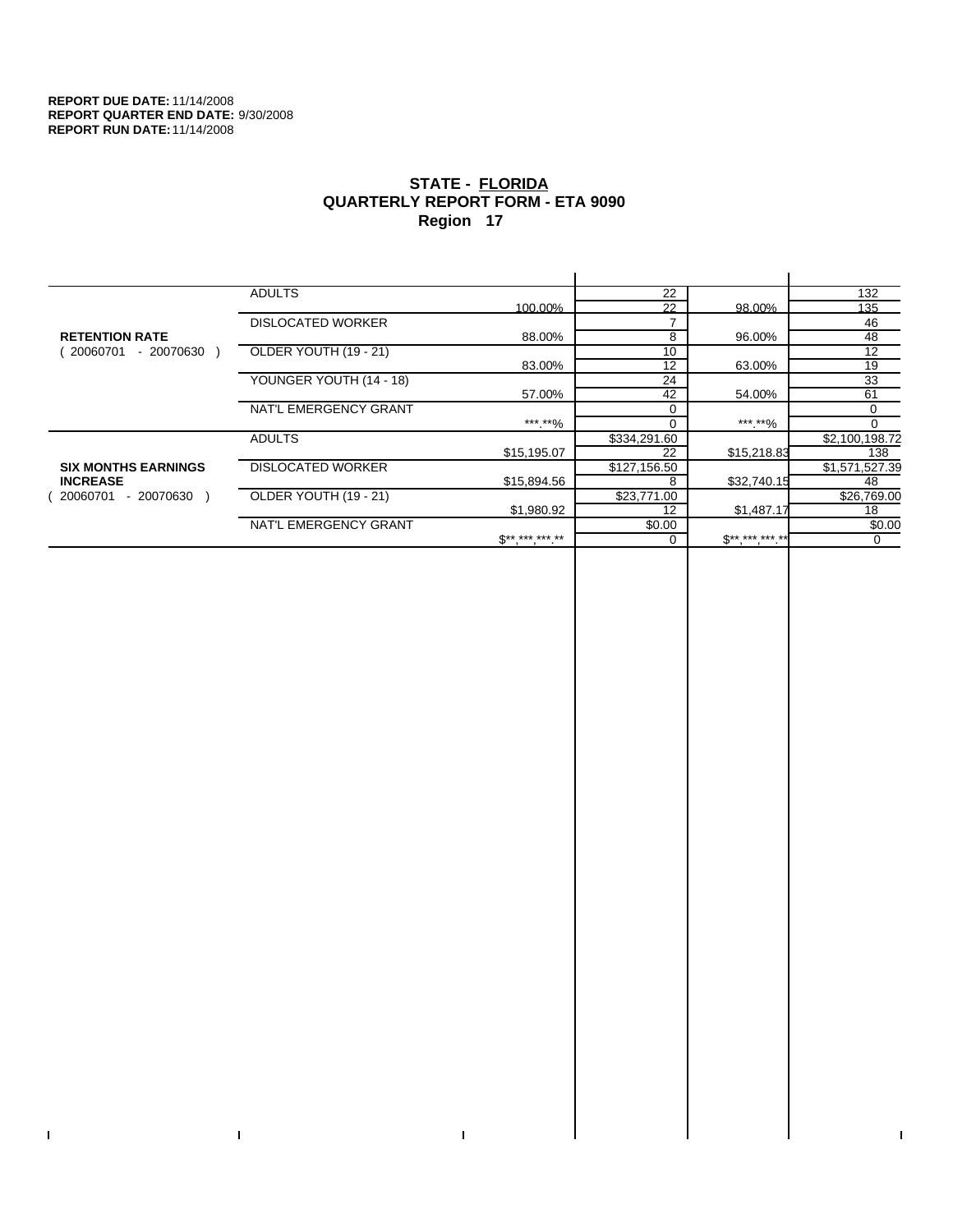| <b>PERFORMANCE ITEMS</b>                                                        | <b>PROGRAM GROUPS</b>                                           |                        | <b>CURRENT QUARTER</b>           |                        | <b>CUMULATIVE</b>     |
|---------------------------------------------------------------------------------|-----------------------------------------------------------------|------------------------|----------------------------------|------------------------|-----------------------|
| TIME PERIOD TO CUMULATE                                                         |                                                                 |                        | (MOST RECENT)                    | <b>4-QTR REPORTING</b> |                       |
| PERFORMANCE RESULTS                                                             |                                                                 |                        |                                  |                        | <b>PERIOD</b>         |
|                                                                                 |                                                                 |                        | <b>NUMERATOR</b>                 |                        | <b>NUMERATOR</b>      |
|                                                                                 |                                                                 | VALUE                  | <b>DENOMINATOR</b>               | <b>VALUE</b>           | <b>DENOMINATOR</b>    |
|                                                                                 | <b>TOTAL ADULT PARTICIPANT</b>                                  | 250                    |                                  | 338                    |                       |
|                                                                                 | ADULT(SELF SERV ONLY)                                           | 0                      |                                  | 0                      |                       |
|                                                                                 | <b>ADULT</b>                                                    | 171                    |                                  | 248                    |                       |
|                                                                                 | <b>DISLOCATED WORKER</b>                                        | 85                     |                                  | 96                     |                       |
|                                                                                 | NAT'L EMERGENCY GRANT                                           | $\Omega$               |                                  | $\Omega$               |                       |
|                                                                                 | <b>RECEIVED TRAINING SERVICES</b>                               | 167                    |                                  | 256                    |                       |
| <b>TOTAL PARTICIPANTS</b>                                                       | <b>ADULT</b>                                                    | 145                    |                                  | 230                    |                       |
| $(20071001 - 20080930)$                                                         | <b>DISLOCATED WORKER</b>                                        | 25                     |                                  | 29                     |                       |
|                                                                                 | <b>TOTAL YOUTH (14-21) PARTICIPANTS</b><br>YOUNGER YOUTH (14-18 | 28<br>24               |                                  | 88                     |                       |
|                                                                                 | OLDER YOUTH (19-21)                                             | $\overline{4}$         |                                  | 71<br>17               |                       |
|                                                                                 | OUT-OF-SCHOOL YOUTH                                             | $\overline{3}$         |                                  | 16                     |                       |
|                                                                                 | IN-SCHOOL YOUTH                                                 | $\overline{25}$        |                                  | 72                     |                       |
|                                                                                 | <b>TOTAL ADULT EXITERS</b>                                      | 24                     |                                  | 101                    |                       |
|                                                                                 | ADULT(SELF-SERV ONLY                                            | $\mathbf 0$            |                                  | $\Omega$               |                       |
|                                                                                 | <b>ADULT</b>                                                    | 19                     |                                  | 88                     |                       |
|                                                                                 | <b>DISLOCATED WORKER</b>                                        | 5                      |                                  | 13                     |                       |
| <b>TOTAL EXITERS</b>                                                            | NAT'L EMERGENCY GRANT                                           | 0                      |                                  | 0                      |                       |
| $(20070701 - 20080630)$                                                         | TOTAL YOUTH(14-21)                                              | 51                     |                                  | 72                     |                       |
|                                                                                 | YOUNGER YOUTH(14-18)                                            | 46                     |                                  | 53                     |                       |
|                                                                                 | OLDER YOUTH(19-21)                                              | 5                      |                                  | 19                     |                       |
|                                                                                 | OUT-OF-SCHOOL YOUTH<br>IN-SCHOOL YOUTH                          | 5<br>46                |                                  | 20<br>52               |                       |
|                                                                                 |                                                                 |                        |                                  |                        |                       |
|                                                                                 |                                                                 |                        |                                  |                        |                       |
| <b>PERFORMANCE ITEMS</b>                                                        | <b>PROGRAM GROUPS</b>                                           | <b>CURRENT QUARTER</b> |                                  |                        | <b>CUMULATIVE</b>     |
| TIME PERIOD TO CUMULATE                                                         |                                                                 | (MOST RECENT)          |                                  | <b>4-QTR REPORTING</b> |                       |
| PERFORMANCE RESULTS                                                             |                                                                 |                        |                                  |                        | <b>PERIOD</b>         |
|                                                                                 |                                                                 |                        | <b>NUMERATOR</b>                 |                        | <b>NUMERATOR</b>      |
|                                                                                 |                                                                 | <b>VALUE</b>           | <b>DENOMINATOR</b>               | <b>VALUE</b>           | <b>DENOMINATOR</b>    |
| <b>PLACEMENT IN EMPLOYMENT</b>                                                  | <b>WIA YOUTH (14 - 21)</b>                                      |                        | 2                                |                        | 36                    |
| <b>OR EDUCATION</b>                                                             | $(20070101 - 20071231)$                                         | 50.00%                 | 4                                | 61.00%                 | 59                    |
| <b>ATTAINMENT OF DEGREE</b>                                                     | <b>WIA YOUTH (14 - 21)</b>                                      |                        | $\overline{2}$<br>$\overline{5}$ |                        | 60                    |
| <b>OR CERTIFICATE</b><br><b>LITERACY OR NUMERACY</b>                            | (20070101 - 20071231 )<br><b>WIA YOUTH (14 - 21)</b>            | 40.00%                 | $-N/A-$                          | 75.00%                 | 80<br>$-N/A-$         |
| <b>GAINS</b>                                                                    | $(20070101 - 20071231)$                                         |                        | $-N/A-$                          |                        | -N/A-                 |
| YOUTH DIPLOMA OR                                                                | WIA YOUNGER YOUTH (14 - 18)                                     |                        | 24                               |                        | 25                    |
| <b>EQUIVALENT RATE</b>                                                          | 20070701 - 20080630 )                                           | 100.00%                | 24                               | 96.00%                 | 26                    |
| <b>SKILL ATTAINMENT RATE</b>                                                    | WIA YOUNGER YOUTH (14 - 18)                                     |                        |                                  |                        |                       |
|                                                                                 | (20070701 - 20080630                                            |                        |                                  |                        |                       |
|                                                                                 | <b>ADULTS</b>                                                   |                        | 1                                |                        | 18.00                 |
|                                                                                 |                                                                 | 100.00%                | 1                                | 67.00%                 | 27                    |
|                                                                                 | <b>DISLOCATED WORKER</b>                                        |                        | 0                                |                        | 5.00                  |
|                                                                                 |                                                                 | ***.**%                | $\mathbf 0$                      | 71.00%                 | $\overline{7}$        |
| <b>ENTERED EMPLOYMENT RATE OLDER YOUTH (19 - 21)</b><br>$(20070101 - 20071231)$ |                                                                 | 50.00%                 | $\overline{2}$<br>4              | 64.00%                 | 18                    |
|                                                                                 | NAT'L EMERGENCY GRANT                                           |                        | 0                                |                        | 28<br>0               |
|                                                                                 |                                                                 | ***.**%                | 0                                | ***.**%                | $\mathbf 0$           |
|                                                                                 | <b>ADULTS</b>                                                   |                        | 14                               |                        | 159                   |
| <b>EMPLOYMENT &amp; CREDENTIAL</b>                                              |                                                                 | 100.00%                | 14                               | 89.00%                 | 178                   |
| <b>ADULT/DISLOCATED WORKER DISLOCATED WORKER</b>                                |                                                                 |                        | 0                                |                        | 3                     |
| OR CREDENTIAL RATES                                                             |                                                                 | ***.**%                | 0                                | 50.00%                 | 6                     |
| <b>OLDER YOUTH</b><br>20070101 - 20071231                                       | OLDER YOUTH (19 - 21)                                           | 25.00%                 | 1<br>4                           | 59.00%                 | $\overline{22}$<br>37 |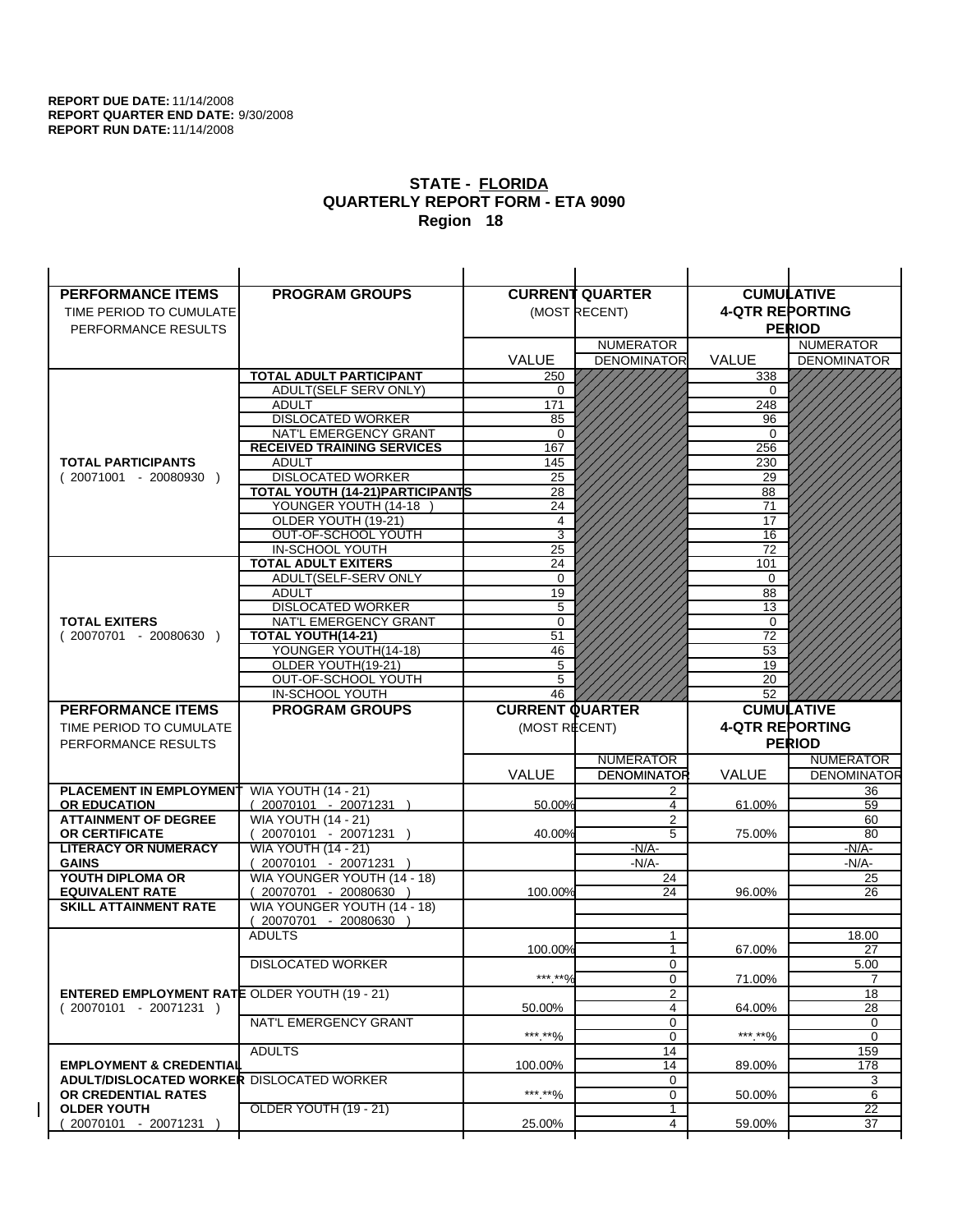$\bar{\Gamma}$ 

 $\Gamma$ 

# **STATE - FLORIDA QUARTERLY REPORT FORM - ETA 9090 Region 18**

|                            | <b>ADULTS</b>            |                 | 99              |             | 233            |
|----------------------------|--------------------------|-----------------|-----------------|-------------|----------------|
|                            |                          | 93.00%          | 106             | 94.00%      | 249            |
|                            | <b>DISLOCATED WORKER</b> |                 |                 |             | 12             |
| <b>RETENTION RATE</b>      |                          | 100.00%         |                 | 92.00%      | 13             |
| - 20070630<br>20060701     | OLDER YOUTH (19 - 21)    |                 | $1\overline{3}$ |             | 17             |
|                            |                          | 87.00%          | 15              | 81.00%      | 21             |
|                            | YOUNGER YOUTH (14 - 18)  |                 | 14              |             | 14             |
|                            |                          | 58.00%          | 24              | 58.00%      | 24             |
|                            | NAT'L EMERGENCY GRANT    |                 | $\Omega$        |             | 0              |
|                            |                          | ***.**%         |                 | ***.**%     |                |
|                            | <b>ADULTS</b>            |                 | \$1,493,114.22  |             | \$4,279,930.89 |
|                            |                          | \$13,213.40     | 113             | \$16,653.43 | 257            |
| <b>SIX MONTHS EARNINGS</b> | <b>DISLOCATED WORKER</b> |                 | \$15,322.00     |             | \$156,960.00   |
| <b>INCREASE</b>            |                          | \$7,661.00      |                 | \$10,464.00 | 15             |
| - 20070630<br>20060701     | OLDER YOUTH (19 - 21)    |                 | \$67,369.00     |             | \$87,946.00    |
|                            |                          | \$5,182.23      | 13              | \$4,885.89  | 18             |
|                            | NAT'L EMERGENCY GRANT    |                 | \$0.00          |             | \$0.00         |
|                            |                          | $S^{*********}$ |                 | $S********$ | 0              |
|                            |                          |                 |                 |             |                |

 $\bar{\Gamma}$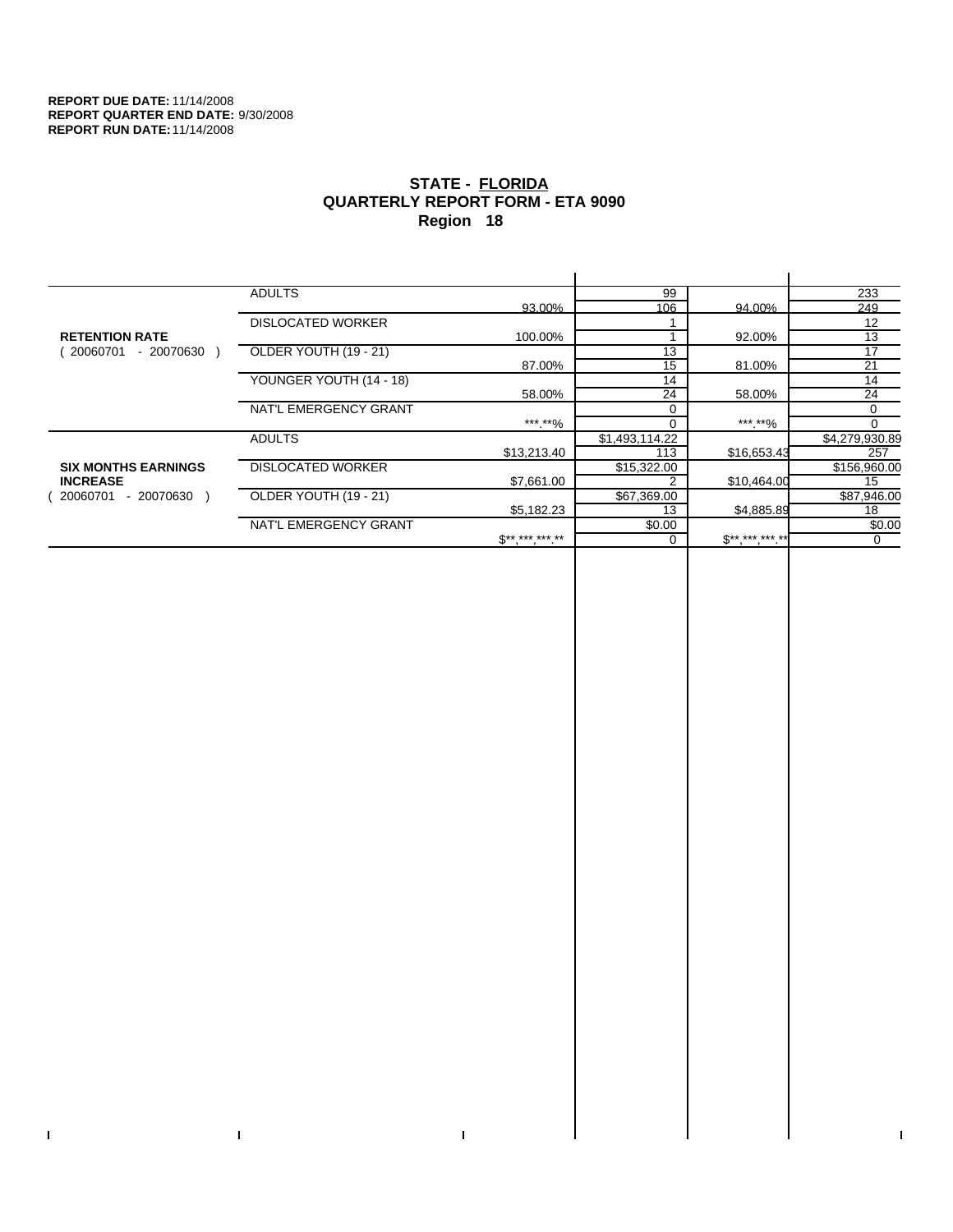| <b>PERFORMANCE ITEMS</b>                                                | <b>PROGRAM GROUPS</b>                                           |                        | <b>CURRENT QUARTER</b>  |                        | <b>CUMULATIVE</b>       |
|-------------------------------------------------------------------------|-----------------------------------------------------------------|------------------------|-------------------------|------------------------|-------------------------|
| TIME PERIOD TO CUMULATE                                                 |                                                                 |                        | (MOST RECENT)           | <b>4-QTR REPORTING</b> |                         |
| PERFORMANCE RESULTS                                                     |                                                                 |                        |                         |                        | <b>PERIOD</b>           |
|                                                                         |                                                                 |                        | <b>NUMERATOR</b>        |                        | <b>NUMERATOR</b>        |
|                                                                         |                                                                 | <b>VALUE</b>           | <b>DENOMINATOR</b>      | <b>VALUE</b>           | <b>DENOMINATOR</b>      |
|                                                                         | <b>TOTAL ADULT PARTICIPANT</b>                                  | 128                    |                         | 205                    |                         |
|                                                                         | ADULT(SELF SERV ONLY)                                           | 0                      |                         | 0                      |                         |
|                                                                         | <b>ADULT</b>                                                    | 124                    |                         | 193                    |                         |
|                                                                         | <b>DISLOCATED WORKER</b>                                        | 4                      |                         | 12                     |                         |
|                                                                         | NAT'L EMERGENCY GRANT                                           | $\Omega$               |                         | $\Omega$               |                         |
|                                                                         | <b>RECEIVED TRAINING SERVICES</b>                               | 110                    |                         | 165                    |                         |
| <b>TOTAL PARTICIPANTS</b>                                               | <b>ADULT</b>                                                    | 107                    |                         | 158                    |                         |
| $(20071001 - 20080930)$                                                 | <b>DISLOCATED WORKER</b>                                        | 3                      |                         | 7                      |                         |
|                                                                         | <b>TOTAL YOUTH (14-21) PARTICIPANTS</b><br>YOUNGER YOUTH (14-18 | 125<br>93              |                         | 160<br>112             |                         |
|                                                                         | OLDER YOUTH (19-21)                                             | 32                     |                         | 48                     |                         |
|                                                                         | OUT-OF-SCHOOL YOUTH                                             | $\overline{52}$        |                         | $\overline{77}$        |                         |
|                                                                         | IN-SCHOOL YOUTH                                                 | 73                     |                         | 83                     |                         |
|                                                                         | <b>TOTAL ADULT EXITERS</b>                                      | 30                     |                         | 104                    |                         |
|                                                                         | ADULT(SELF-SERV ONLY                                            | $\mathbf 0$            |                         | $\Omega$               |                         |
|                                                                         | <b>ADULT</b>                                                    | 27                     |                         | 94                     |                         |
|                                                                         | <b>DISLOCATED WORKER</b>                                        | 3                      |                         | 10                     |                         |
| <b>TOTAL EXITERS</b>                                                    | NAT'L EMERGENCY GRANT                                           | $\mathbf 0$            |                         | $\mathbf 0$            |                         |
| $(20070701 - 20080630)$                                                 | TOTAL YOUTH(14-21)                                              | 16                     |                         | 59                     |                         |
|                                                                         | YOUNGER YOUTH(14-18)                                            | 6                      |                         | 39                     |                         |
|                                                                         | OLDER YOUTH(19-21)<br>OUT-OF-SCHOOL YOUTH                       | 10<br>14               |                         | 20<br>30               |                         |
|                                                                         | IN-SCHOOL YOUTH                                                 | $\mathcal{P}$          |                         | 29                     |                         |
|                                                                         |                                                                 |                        |                         |                        |                         |
|                                                                         |                                                                 |                        |                         |                        |                         |
| <b>PERFORMANCE ITEMS</b>                                                | <b>PROGRAM GROUPS</b>                                           | <b>CURRENT QUARTER</b> |                         |                        | <b>CUMULATIVE</b>       |
| TIME PERIOD TO CUMULATE                                                 |                                                                 | (MOST RECENT)          |                         | <b>4-QTR REPORTING</b> |                         |
| PERFORMANCE RESULTS                                                     |                                                                 |                        |                         |                        | <b>PERIOD</b>           |
|                                                                         |                                                                 |                        | <b>NUMERATOR</b>        |                        | <b>NUMERATOR</b>        |
|                                                                         |                                                                 | <b>VALUE</b>           | <b>DENOMINATOR</b><br>2 | VALUE                  | 31                      |
| PLACEMENT IN EMPLOYMENT<br><b>OR EDUCATION</b>                          | <b>WIA YOUTH (14 - 21)</b><br>$(20070101 - 20071231)$           | 100.00%                | $\mathfrak{p}$          | 100.00%                | 31                      |
| <b>ATTAINMENT OF DEGREE</b>                                             | <b>WIA YOUTH (14 - 21)</b>                                      |                        | 0                       |                        | 26                      |
| <b>OR CERTIFICATE</b>                                                   | 20070101 - 20071231 )                                           | 0.00%                  | $\overline{2}$          | 84.00%                 | 31                      |
| <b>LITERACY OR NUMERACY</b>                                             | <b>WIA YOUTH (14 - 21)</b>                                      |                        | $-N/A-$                 |                        | $-N/A$ -                |
| <b>GAINS</b>                                                            | 20070101 - 20071231 )                                           |                        | $-N/A-$                 |                        | -N/A-                   |
| YOUTH DIPLOMA OR                                                        | WIA YOUNGER YOUTH (14 - 18)                                     |                        | $\overline{2}$          |                        | 27                      |
| <b>EQUIVALENT RATE</b>                                                  | 20070701 - 20080630                                             | 100.00%                | 2                       | 90.00%                 | 30                      |
| <b>SKILL ATTAINMENT RATE</b>                                            | WIA YOUNGER YOUTH (14 - 18)                                     |                        |                         |                        |                         |
|                                                                         | (20070701 - 20080630                                            |                        |                         |                        |                         |
|                                                                         | <b>ADULTS</b>                                                   | 100.00%                | 6<br>6                  | 88.00%                 | 52.00<br>59             |
|                                                                         | <b>DISLOCATED WORKER</b>                                        |                        | $\overline{2}$          |                        | 12.00                   |
|                                                                         |                                                                 | 100.00%                | 2                       | 92.00%                 | 13                      |
| <b>ENTERED EMPLOYMENT RATE OLDER YOUTH (19 - 21)</b>                    |                                                                 |                        | $\mathbf{1}$            |                        | 7                       |
| $(20070101 - 20071231)$                                                 |                                                                 | 100.00%                | 1                       | 100.00%                | <b>DENOMINATOR</b><br>7 |
|                                                                         | NAT'L EMERGENCY GRANT                                           |                        | 0                       |                        | 0                       |
|                                                                         |                                                                 | ***.**%                | 0                       | ***.**%                | 0                       |
|                                                                         | <b>ADULTS</b>                                                   |                        | 5                       |                        | 45                      |
| <b>EMPLOYMENT &amp; CREDENTIAL</b>                                      |                                                                 | 83.00%                 | 6                       | 79.00%                 | 57                      |
| <b>ADULT/DISLOCATED WORKER DISLOCATED WORKER</b><br>OR CREDENTIAL RATES |                                                                 | ***.**%                | 0<br>$\mathbf 0$        | 50.00%                 | 2<br>4                  |
| <b>OLDER YOUTH</b>                                                      | OLDER YOUTH (19 - 21)                                           |                        | 0                       |                        | 3                       |
| 20070101 - 20071231                                                     |                                                                 | 0.00%                  | 1                       | 33.00%                 | 9                       |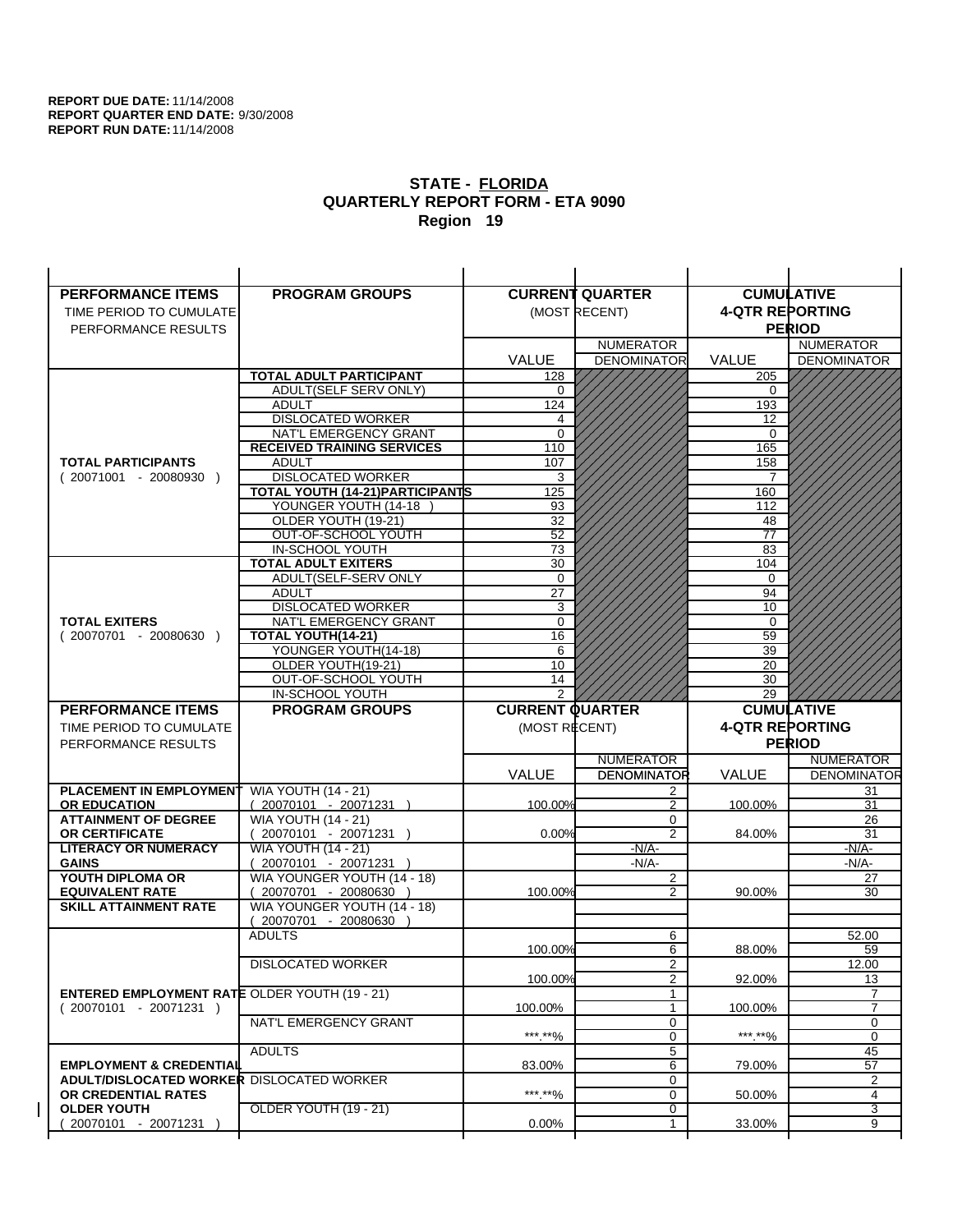$\bar{\Gamma}$ 

 $\mathbf{I}$ 

# **STATE - FLORIDA QUARTERLY REPORT FORM - ETA 9090 Region 19**

|                            | <b>ADULTS</b>            |                              | 18             |              | 109            |
|----------------------------|--------------------------|------------------------------|----------------|--------------|----------------|
|                            |                          | 90.00%                       | 20             | 89.00%       | 122            |
|                            | <b>DISLOCATED WORKER</b> |                              | $\mathcal{P}$  |              | 20             |
| <b>RETENTION RATE</b>      |                          | 67.00%                       | 3              | 91.00%       | 22             |
| 20060701<br>- 20070630     | OLDER YOUTH (19 - 21)    |                              | $\Omega$       |              | 8              |
|                            |                          | ***.**%                      | $\Omega$       | 100.00%      | 8              |
|                            | YOUNGER YOUTH (14 - 18)  |                              | $\overline{2}$ |              | 3              |
|                            |                          | 100.00%                      | 2              | 100.00%      | 3              |
|                            | NAT'L EMERGENCY GRANT    |                              |                |              | 0              |
|                            |                          | ***.**%                      |                | ***.**%      | $\Omega$       |
|                            | <b>ADULTS</b>            |                              | \$274,054.27   |              | \$1,633,117.87 |
|                            |                          | \$9,787.65                   | 28             | \$11,420.40  | 143            |
| <b>SIX MONTHS EARNINGS</b> | <b>DISLOCATED WORKER</b> |                              | \$51,366.00    |              | \$344,025.48   |
| <b>INCREASE</b>            |                          | \$12,841.50                  |                | \$13,761.02  | 25             |
| - 20070630<br>20060701     | OLDER YOUTH (19 - 21)    |                              | \$0.00         |              | \$41,816.00    |
|                            |                          | $\mathbb{S}^{**}$ *** *** ** |                | \$5,227.00   | 8              |
|                            | NAT'L EMERGENCY GRANT    |                              | \$0.00         |              | \$0.00         |
|                            |                          | $$*********$                 |                | $S*********$ | 0              |
|                            |                          |                              |                |              |                |

 $\bar{\Gamma}$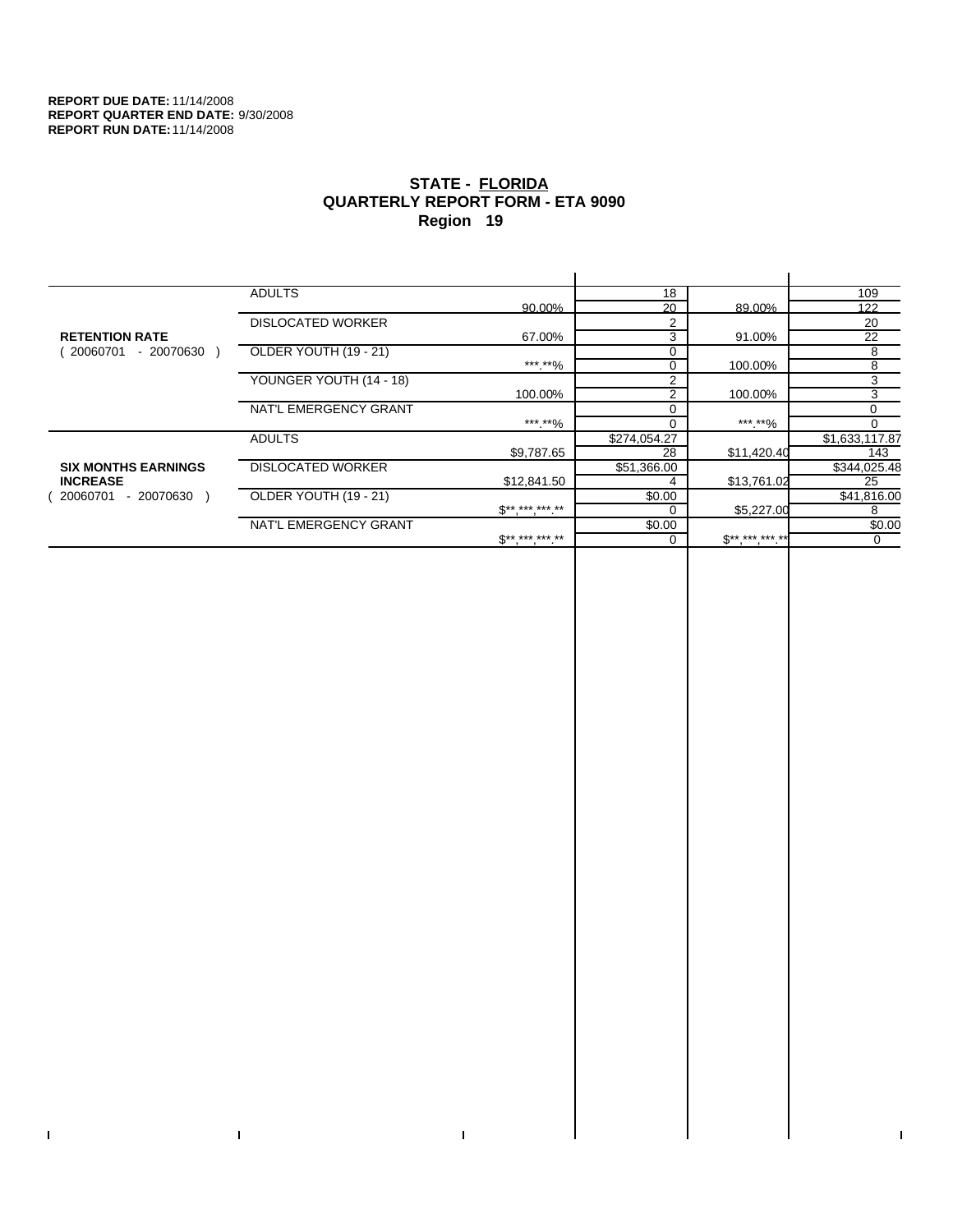| <b>PERFORMANCE ITEMS</b>                               | <b>PROGRAM GROUPS</b>                                |                        | <b>CURRENT QUARTER</b> |                        | <b>CUMULATIVE</b>  |
|--------------------------------------------------------|------------------------------------------------------|------------------------|------------------------|------------------------|--------------------|
| TIME PERIOD TO CUMULATE                                |                                                      |                        | (MOST RECENT)          | <b>4-QTR REPORTING</b> |                    |
| PERFORMANCE RESULTS                                    |                                                      |                        |                        |                        | <b>PERIOD</b>      |
|                                                        |                                                      |                        | <b>NUMERATOR</b>       |                        | <b>NUMERATOR</b>   |
|                                                        |                                                      | <b>VALUE</b>           | <b>DENOMINATOR</b>     | <b>VALUE</b>           | <b>DENOMINATOR</b> |
|                                                        | <b>TOTAL ADULT PARTICIPANT</b>                       | 348                    |                        | 725                    |                    |
|                                                        | ADULT(SELF SERV ONLY)                                | 0                      |                        | 0                      |                    |
|                                                        | <b>ADULT</b>                                         | 240                    |                        | 494                    |                    |
|                                                        | <b>DISLOCATED WORKER</b>                             | 111                    |                        | 239                    |                    |
|                                                        | NAT'L EMERGENCY GRANT                                | 0                      |                        | 2                      |                    |
|                                                        | <b>RECEIVED TRAINING SERVICES</b>                    | 166                    |                        | 389                    |                    |
| <b>TOTAL PARTICIPANTS</b>                              | <b>ADULT</b>                                         | 125                    |                        | 290                    |                    |
| $(20071001 - 20080930)$                                | <b>DISLOCATED WORKER</b>                             | 42                     |                        | 104                    |                    |
|                                                        | <b>TOTAL YOUTH (14-21) PARTICIPANTS</b>              | 295                    |                        | 437                    |                    |
|                                                        | YOUNGER YOUTH (14-18                                 | 255                    |                        | 342                    |                    |
|                                                        | OLDER YOUTH (19-21)                                  | 40<br>98               |                        | 95<br>176              |                    |
|                                                        | OUT-OF-SCHOOL YOUTH<br>IN-SCHOOL YOUTH               | 197                    |                        | 261                    |                    |
|                                                        | <b>TOTAL ADULT EXITERS</b>                           | 85                     |                        | 485                    |                    |
|                                                        | ADULT(SELF-SERV ONLY                                 | $\Omega$               |                        | $\Omega$               |                    |
|                                                        | <b>ADULT</b>                                         | 54                     |                        | 332                    |                    |
|                                                        | <b>DISLOCATED WORKER</b>                             | 33                     |                        | 159                    |                    |
| <b>TOTAL EXITERS</b>                                   | <b>NAT'L EMERGENCY GRANT</b>                         | -1                     |                        | 2                      |                    |
| $(20070701 - 20080630)$                                | <b>TOTAL YOUTH(14-21)</b>                            | 100                    |                        | 171                    |                    |
|                                                        | YOUNGER YOUTH(14-18)                                 | 61                     |                        | 106                    |                    |
|                                                        | OLDER YOUTH(19-21)                                   | 39                     |                        | 65                     |                    |
|                                                        | OUT-OF-SCHOOL YOUTH                                  | 47                     |                        | 100                    |                    |
|                                                        | IN-SCHOOL YOUTH                                      | $\overline{53}$        |                        | 71                     |                    |
|                                                        |                                                      |                        |                        |                        |                    |
| <b>PERFORMANCE ITEMS</b>                               | <b>PROGRAM GROUPS</b>                                | <b>CURRENT QUARTER</b> |                        |                        | <b>CUMULATIVE</b>  |
| TIME PERIOD TO CUMULATE                                |                                                      | (MOST RECENT)          |                        | <b>4-QTR REPORTING</b> |                    |
| PERFORMANCE RESULTS                                    |                                                      |                        |                        |                        | <b>PERIOD</b>      |
|                                                        |                                                      |                        | <b>NUMERATOR</b>       |                        | <b>NUMERATOR</b>   |
|                                                        |                                                      | <b>VALUE</b>           | <b>DENOMINATOR</b>     | <b>VALUE</b>           | <b>DENOMINATOR</b> |
| <b>PLACEMENT IN EMPLOYMENT</b>                         | <b>WIA YOUTH (14 - 21)</b>                           |                        | 3                      |                        | 84                 |
| <b>OR EDUCATION</b>                                    | $(20070101 - 20071231)$                              | 60.00%                 | 5                      | 67.00%                 | 126                |
| <b>ATTAINMENT OF DEGREE</b>                            | <b>WIA YOUTH (14 - 21)</b>                           |                        | 6                      |                        | 118                |
| <b>OR CERTIFICATE</b>                                  | $(20070101 - 20071231)$                              | 100.00%                | 6                      | 88.00%                 | 134                |
| <b>LITERACY OR NUMERACY</b>                            | <b>WIA YOUTH (14 - 21)</b>                           |                        | -N/A-                  |                        | <u>-N/A-</u>       |
| <b>GAINS</b>                                           | 20070101 - 20071231                                  |                        | $-N/A-$                |                        | $-N/A-$            |
| YOUTH DIPLOMA OR                                       | WIA YOUNGER YOUTH (14 - 18)                          | 65.00%                 | 34                     |                        | 41<br>74           |
| <b>EQUIVALENT RATE</b><br><b>SKILL ATTAINMENT RATE</b> | 20070701 - 20080630 )<br>WIA YOUNGER YOUTH (14 - 18) |                        | 52                     | 55.00%                 |                    |
|                                                        | (20070701 - 20080630                                 |                        |                        |                        |                    |
|                                                        | <b>ADULTS</b>                                        |                        | 22                     |                        | 90.00              |
|                                                        |                                                      | 76.00%                 | 29                     | 85.00%                 | 106                |
|                                                        | <b>DISLOCATED WORKER</b>                             |                        | $\overline{32}$        |                        | 99.00              |
|                                                        |                                                      | 89.00%                 | 36                     | 92.00%                 | 108                |
| <b>ENTERED EMPLOYMENT RATE OLDER YOUTH (19 - 21)</b>   |                                                      |                        | 0                      |                        | 23                 |
| $(20070101 - 20071231)$                                |                                                      | ***.**%                | 0                      | 58.00%                 | 40                 |
|                                                        | NAT'L EMERGENCY GRANT                                |                        | 0                      |                        | 0                  |
|                                                        |                                                      | *** **%                | $\mathbf 0$            | *** **%                | 0                  |
|                                                        | <b>ADULTS</b>                                        |                        | 35                     |                        | 257                |
| <b>EMPLOYMENT &amp; CREDENTIAL</b>                     |                                                      | 61.00%                 | 57                     | 77.00%                 | 334                |
| <b>ADULT/DISLOCATED WORKER DISLOCATED WORKER</b>       |                                                      | 50.00%                 | 13                     |                        | 41                 |
| OR CREDENTIAL RATES<br><b>OLDER YOUTH</b>              | OLDER YOUTH (19 - 21)                                |                        | 26<br>1                | 60.00%                 | 68<br>33           |
| 20070101 - 20071231                                    |                                                      | 100.00%                | 1                      | 58.00%                 | 57                 |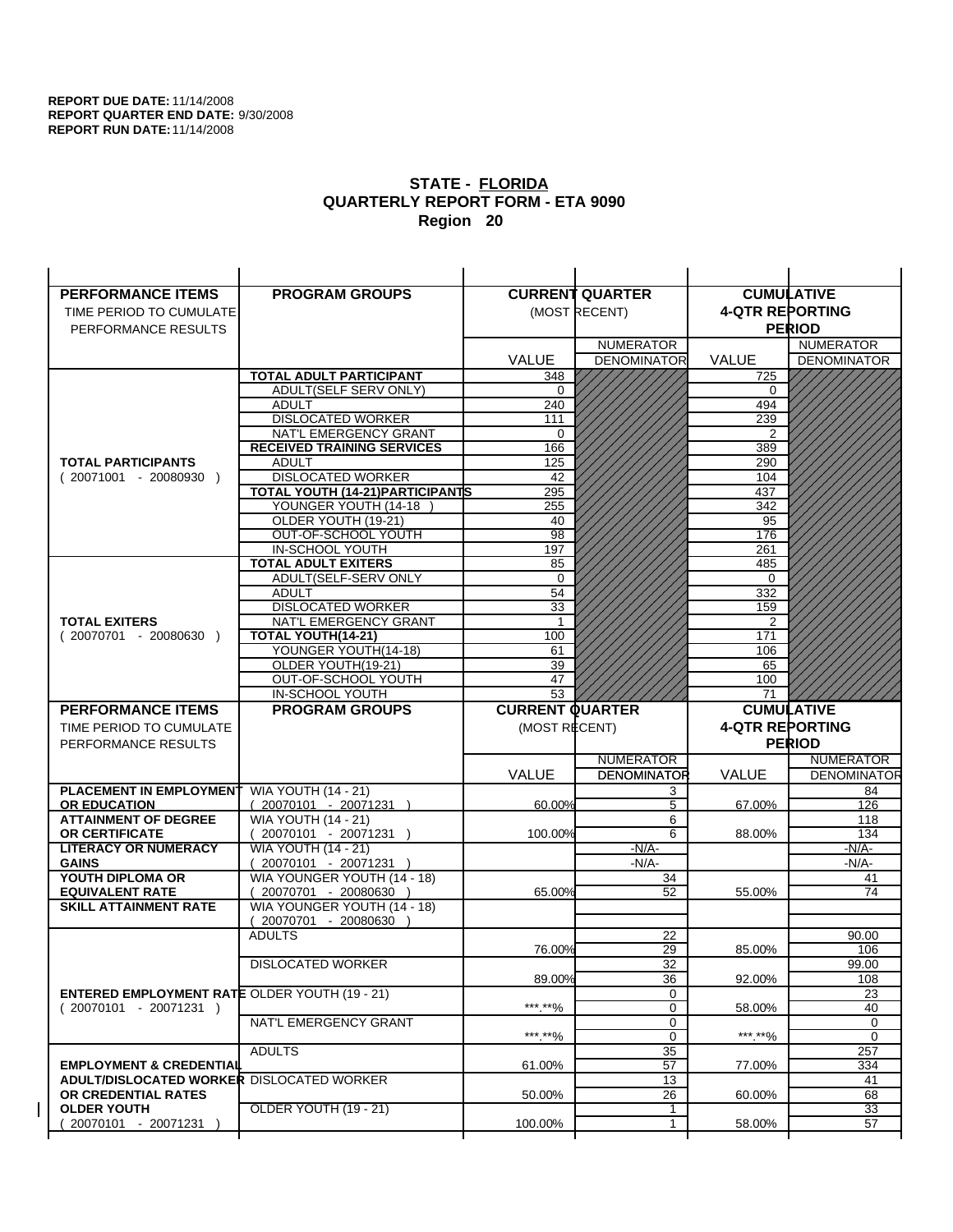$\bar{\Gamma}$ 

 $\Gamma$ 

# **STATE - FLORIDA QUARTERLY REPORT FORM - ETA 9090 Region 20**

|                            | <b>ADULTS</b>            |                 | 123            |             | 238            |
|----------------------------|--------------------------|-----------------|----------------|-------------|----------------|
|                            |                          | 96.00%          | 128            | 94.00%      | 252            |
|                            | <b>DISLOCATED WORKER</b> |                 | 15             |             | 51             |
| <b>RETENTION RATE</b>      |                          | 94.00%          | 16             | 93.00%      | 55             |
| - 20070630<br>20060701     | OLDER YOUTH (19 - 21)    |                 | 13             |             | 29             |
|                            |                          | 68.00%          | 19             | 76.00%      | 38             |
|                            | YOUNGER YOUTH (14 - 18)  |                 | 20             |             | 45             |
|                            |                          | 65.00%          | 31             | 63.00%      | 71             |
|                            | NAT'L EMERGENCY GRANT    |                 |                |             | $\Omega$       |
|                            |                          | ***.**%         |                | 0.00%       |                |
|                            | <b>ADULTS</b>            |                 | \$2,806,849.15 |             | \$5,099,515.56 |
|                            |                          | \$20,946.64     | 134            | \$18,887.09 | 270            |
| <b>SIX MONTHS EARNINGS</b> | <b>DISLOCATED WORKER</b> |                 | \$265,869.97   |             | \$809,576.95   |
| <b>INCREASE</b>            |                          | \$14,770.55     | 18             | \$13,492.95 | 60             |
| $-20070630$<br>20060701    | OLDER YOUTH (19 - 21)    |                 | \$69,564.57    |             | \$126,691.81   |
|                            |                          | \$4,637.64      | 15             | \$3,839.15  | 33             |
|                            | NAT'L EMERGENCY GRANT    |                 | \$0.00         |             | \$5,233.00     |
|                            |                          | $S^{*********}$ |                | \$2,616.50  |                |
|                            |                          |                 |                |             |                |

 $\bar{\Gamma}$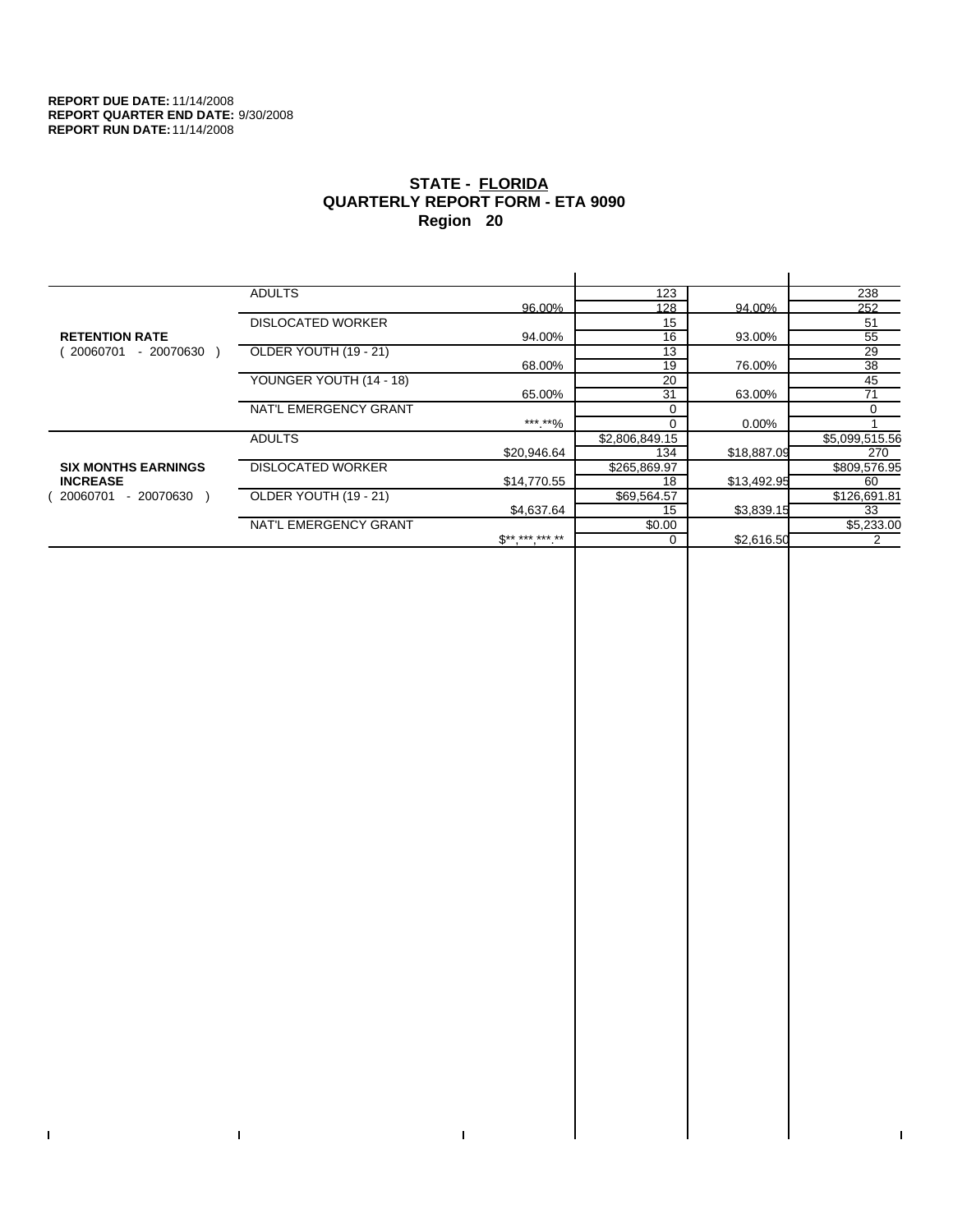| <b>PERFORMANCE ITEMS</b>                             | <b>PROGRAM GROUPS</b>                                |                        | <b>CURRENT QUARTER</b> |                        | <b>CUMULATIVE</b>  |
|------------------------------------------------------|------------------------------------------------------|------------------------|------------------------|------------------------|--------------------|
| TIME PERIOD TO CUMULATE                              |                                                      |                        | (MOST RECENT)          | <b>4-QTR REPORTING</b> |                    |
| PERFORMANCE RESULTS                                  |                                                      |                        |                        |                        | <b>PERIOD</b>      |
|                                                      |                                                      |                        | <b>NUMERATOR</b>       |                        | <b>NUMERATOR</b>   |
|                                                      |                                                      | <b>VALUE</b>           | <b>DENOMINATOR</b>     | <b>VALUE</b>           | <b>DENOMINATOR</b> |
|                                                      | <b>TOTAL ADULT PARTICIPANT</b>                       | 573                    |                        | 1187                   |                    |
|                                                      | ADULT(SELF SERV ONLY)                                | 8                      |                        | 11                     |                    |
|                                                      | <b>ADULT</b>                                         | 492                    |                        | 1045                   |                    |
|                                                      | <b>DISLOCATED WORKER</b>                             | 92                     |                        | 162                    |                    |
|                                                      | NAT'L EMERGENCY GRANT                                | 5                      |                        | 8                      |                    |
|                                                      | <b>RECEIVED TRAINING SERVICES</b>                    | 275                    |                        | 848                    |                    |
| <b>TOTAL PARTICIPANTS</b>                            | <b>ADULT</b>                                         | 257                    |                        | 788                    |                    |
| $(20071001 - 20080930)$                              | <b>DISLOCATED WORKER</b>                             | 23                     |                        | 73                     |                    |
|                                                      | <b>TOTAL YOUTH (14-21) PARTICIPANTS</b>              | 317                    |                        | 464                    |                    |
|                                                      | YOUNGER YOUTH (14-18                                 | 198                    |                        | 279                    |                    |
|                                                      | OLDER YOUTH (19-21)                                  | 119<br>176             |                        | 185<br>267             |                    |
|                                                      | OUT-OF-SCHOOL YOUTH<br>IN-SCHOOL YOUTH               | 141                    |                        | 197                    |                    |
|                                                      | <b>TOTAL ADULT EXITERS</b>                           | 378                    |                        | 788                    |                    |
|                                                      | ADULT(SELF-SERV ONLY                                 | $\Omega$               |                        | 4                      |                    |
|                                                      | <b>ADULT</b>                                         | 364                    |                        | 708                    |                    |
|                                                      | <b>DISLOCATED WORKER</b>                             | 17                     |                        | 90                     |                    |
| <b>TOTAL EXITERS</b>                                 | NAT'L EMERGENCY GRANT                                | -1                     |                        | 6                      |                    |
| $(20070701 - 20080630)$                              | <b>TOTAL YOUTH(14-21)</b>                            | 83                     |                        | 220                    |                    |
|                                                      | YOUNGER YOUTH(14-18)                                 | 56                     |                        | 139                    |                    |
|                                                      | OLDER YOUTH(19-21)                                   | 27                     |                        | 81                     |                    |
|                                                      | OUT-OF-SCHOOL YOUTH                                  | 38                     |                        | 139                    |                    |
|                                                      | IN-SCHOOL YOUTH                                      | 45                     |                        | 81                     |                    |
|                                                      |                                                      |                        |                        |                        |                    |
| <b>PERFORMANCE ITEMS</b>                             | <b>PROGRAM GROUPS</b>                                | <b>CURRENT QUARTER</b> |                        |                        | <b>CUMULATIVE</b>  |
| TIME PERIOD TO CUMULATE                              |                                                      | (MOST RECENT)          |                        | <b>4-QTR REPORTING</b> |                    |
| PERFORMANCE RESULTS                                  |                                                      |                        |                        |                        | <b>PERIOD</b>      |
|                                                      |                                                      |                        | <b>NUMERATOR</b>       |                        | <b>NUMERATOR</b>   |
|                                                      |                                                      | <b>VALUE</b>           | <b>DENOMINATOR</b>     | <b>VALUE</b>           | <b>DENOMINATOR</b> |
| <b>PLACEMENT IN EMPLOYMENT</b>                       | <b>WIA YOUTH (14 - 21)</b>                           |                        | 9                      |                        | 110                |
| <b>OR EDUCATION</b>                                  | $(20070101 - 20071231)$                              | 90.00%                 | 10                     | 72.00%                 | 152                |
| <b>ATTAINMENT OF DEGREE</b>                          | <b>WIA YOUTH (14 - 21)</b>                           |                        | 15                     |                        | 140                |
| <b>OR CERTIFICATE</b>                                | $(20070101 - 20071231)$                              | 94.00%                 | 16                     | 79.00%                 | 177                |
| <b>LITERACY OR NUMERACY</b>                          | <b>WIA YOUTH (14 - 21)</b>                           |                        | -N/A-                  |                        | -N/A-              |
| <b>GAINS</b>                                         | 20070101 - 20071231                                  |                        | $-N/A-$                |                        | $-N/A-$            |
| YOUTH DIPLOMA OR<br><b>EQUIVALENT RATE</b>           | WIA YOUNGER YOUTH (14 - 18)<br>20070701 - 20080630 ) | 71.00%                 | 20<br>28               | 50.00%                 | 33<br>66           |
| <b>SKILL ATTAINMENT RATE</b>                         | WIA YOUNGER YOUTH (14 - 18)                          |                        |                        |                        |                    |
|                                                      | (20070701 - 20080630                                 |                        |                        |                        |                    |
|                                                      | <b>ADULTS</b>                                        |                        | 24                     |                        | 109.00             |
|                                                      |                                                      | 77.00%                 | 31                     | 87.00%                 | 126                |
|                                                      | <b>DISLOCATED WORKER</b>                             |                        | $\overline{18}$        |                        | 70.00              |
|                                                      |                                                      | 86.00%                 | 21                     | 92.00%                 | 76                 |
| <b>ENTERED EMPLOYMENT RATE OLDER YOUTH (19 - 21)</b> |                                                      |                        | 6                      |                        | 28                 |
| $(20070101 - 20071231)$                              |                                                      | 86.00%                 | $\overline{7}$         | 78.00%                 | 36                 |
|                                                      | NAT'L EMERGENCY GRANT                                |                        | 1                      |                        | 7                  |
|                                                      |                                                      | 100.00%                | 1                      | 88.00%                 | 8                  |
| <b>EMPLOYMENT &amp; CREDENTIAL</b>                   | <b>ADULTS</b>                                        | 90.00%                 | 60<br>67               | 93.00%                 | 643                |
| <b>ADULT/DISLOCATED WORKER DISLOCATED WORKER</b>     |                                                      |                        | 15                     |                        | 688<br>51          |
| OR CREDENTIAL RATES                                  |                                                      | 83.00%                 | 18                     | 84.00%                 | 61                 |
| <b>OLDER YOUTH</b>                                   | OLDER YOUTH (19 - 21)                                |                        | $\overline{12}$        |                        | 55                 |
| 20070101 - 20071231                                  |                                                      | 92.00%                 | 13                     | 80.00%                 | 69                 |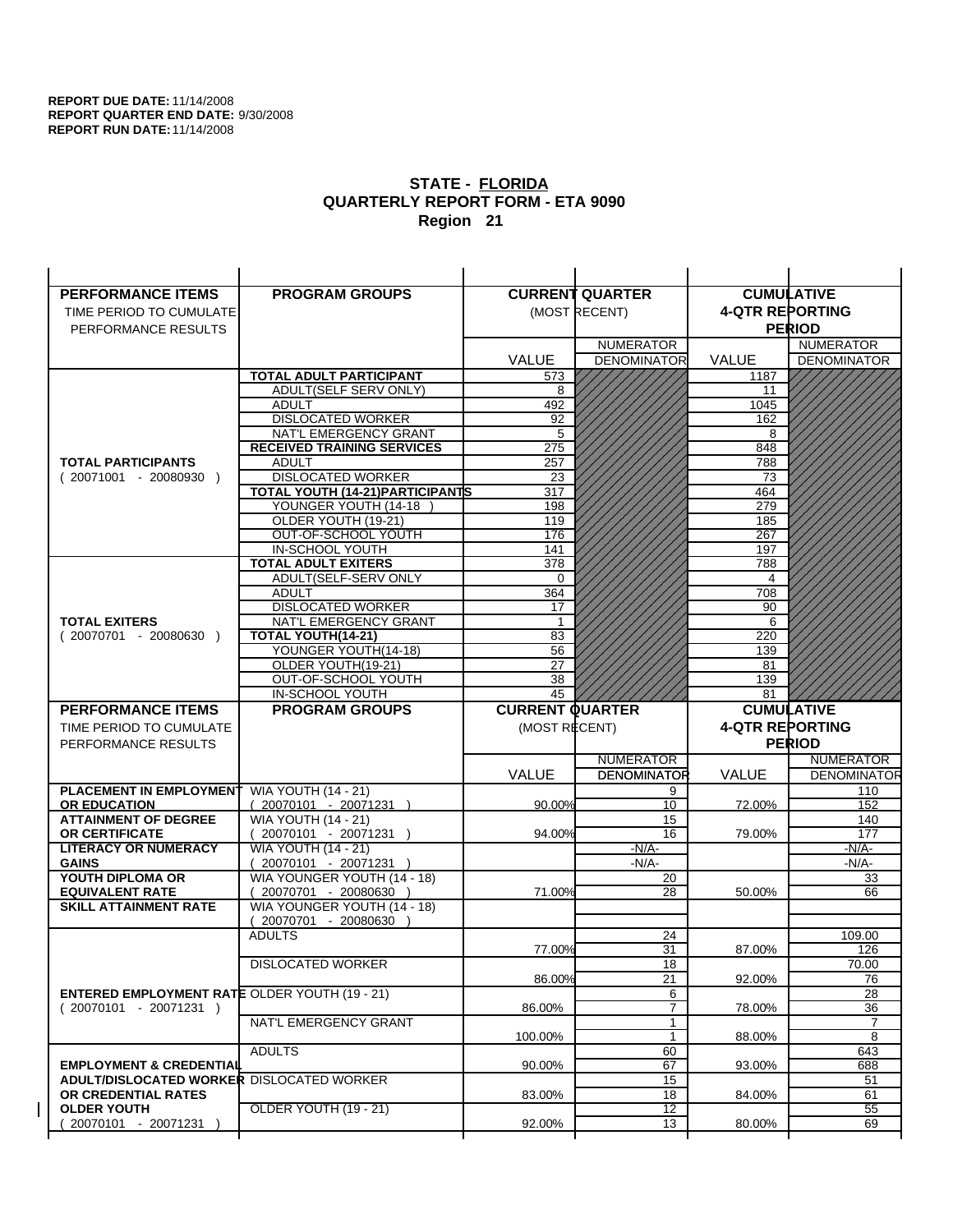$\bar{\Gamma}$ 

 $\Gamma$ 

# **STATE - FLORIDA QUARTERLY REPORT FORM - ETA 9090 Region 21**

|                            | <b>ADULTS</b>            |             | 364             |             | 946             |
|----------------------------|--------------------------|-------------|-----------------|-------------|-----------------|
|                            |                          | 96.00%      | 378             | 94.00%      | 1004            |
|                            | <b>DISLOCATED WORKER</b> |             | 19              |             | 96              |
| <b>RETENTION RATE</b>      |                          | 95.00%      | 20              | 88.00%      | 109             |
| - 20070630<br>20060701     | OLDER YOUTH (19 - 21)    |             | 26              |             | 42              |
|                            |                          | 96.00%      | 27              | 95.00%      | 44              |
|                            | YOUNGER YOUTH (14 - 18)  |             | 27              |             | 40              |
|                            |                          | 73.00%      | 37              | 66.00%      | 61              |
|                            | NAT'L EMERGENCY GRANT    |             |                 |             | 6               |
|                            |                          | 100.00%     |                 | 75.00%      | 8               |
|                            | <b>ADULTS</b>            |             | \$11,593,924.00 |             | \$29,496,176.87 |
|                            |                          | \$29,501.08 | 393             | \$28,280.13 | 1043            |
| <b>SIX MONTHS EARNINGS</b> | <b>DISLOCATED WORKER</b> |             | \$404,146.83    |             | \$1,794,705.69  |
| <b>INCREASE</b>            |                          | \$18,370.31 | 22              | \$15,339.36 | 117             |
| $-20070630$<br>20060701    | OLDER YOUTH (19 - 21)    |             | \$91,225.63     |             | \$145,696.63    |
|                            |                          | \$4,344.08  | 21              | \$4,047.13  | 36              |
|                            | NAT'L EMERGENCY GRANT    |             | \$83,530.41     |             | \$201,622.81    |
|                            |                          | \$83,530.41 |                 | \$22,402.53 | 9               |
|                            |                          |             |                 |             |                 |

 $\bar{\Gamma}$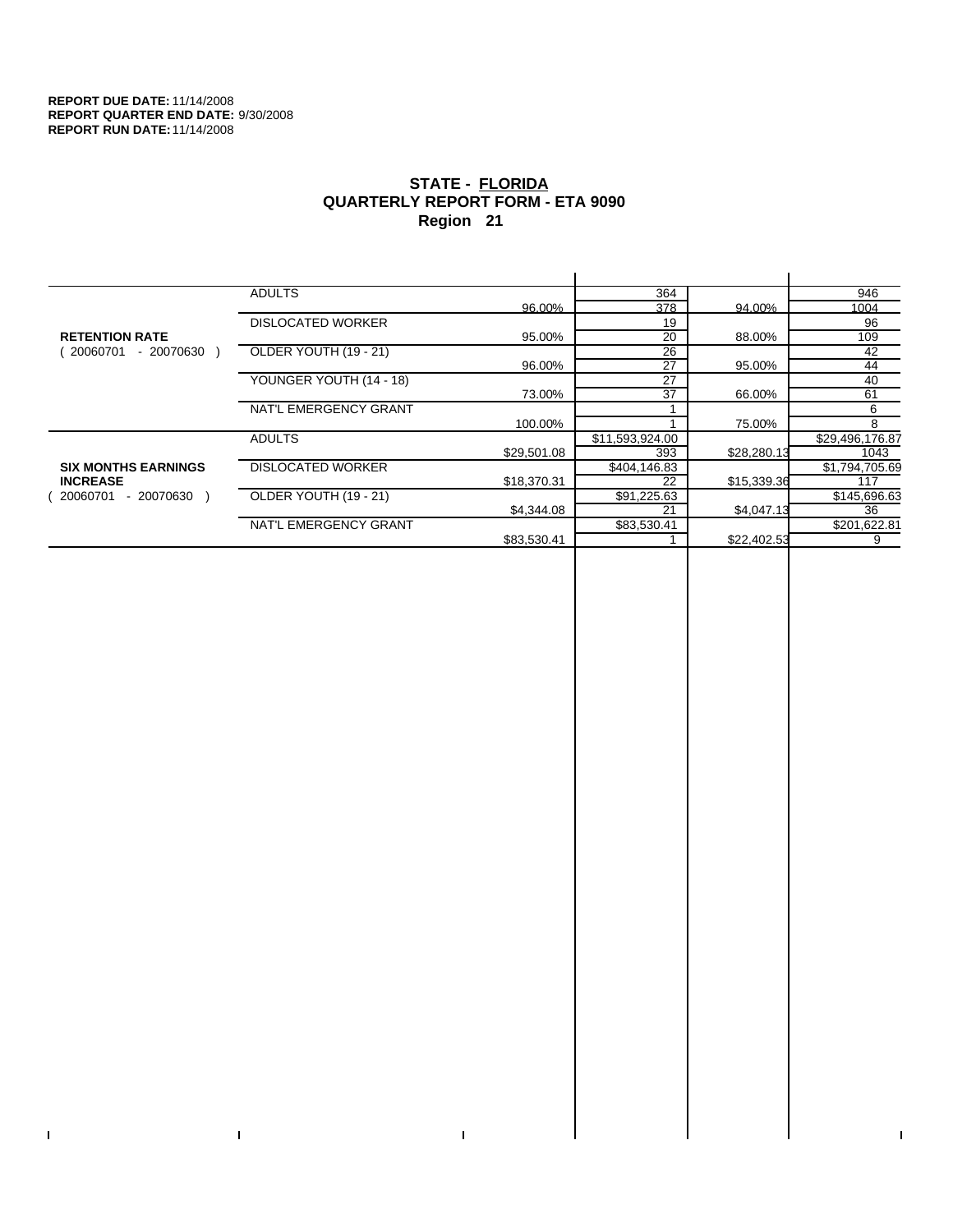| <b>PERFORMANCE ITEMS</b>                             | <b>PROGRAM GROUPS</b>                                |                        | <b>CURRENT QUARTER</b> |                        | <b>CUMULATIVE</b>  |
|------------------------------------------------------|------------------------------------------------------|------------------------|------------------------|------------------------|--------------------|
| TIME PERIOD TO CUMULATE                              |                                                      |                        | (MOST RECENT)          | <b>4-QTR REPORTING</b> |                    |
| PERFORMANCE RESULTS                                  |                                                      |                        |                        |                        | <b>PERIOD</b>      |
|                                                      |                                                      |                        | <b>NUMERATOR</b>       |                        | <b>NUMERATOR</b>   |
|                                                      |                                                      | <b>VALUE</b>           | <b>DENOMINATOR</b>     | VALUE                  | <b>DENOMINATOR</b> |
|                                                      | <b>TOTAL ADULT PARTICIPANT</b>                       | 766                    |                        | 2061                   |                    |
|                                                      | ADULT(SELF SERV ONLY)                                | 3                      |                        | 19                     |                    |
|                                                      | <b>ADULT</b>                                         | 401                    |                        | 1091                   |                    |
|                                                      | <b>DISLOCATED WORKER</b>                             | 375                    |                        | 997                    |                    |
|                                                      | NAT'L EMERGENCY GRANT                                | 2                      |                        |                        |                    |
|                                                      | <b>RECEIVED TRAINING SERVICES</b>                    | 315                    |                        | 962                    |                    |
| <b>TOTAL PARTICIPANTS</b>                            | <b>ADULT</b>                                         | 208                    |                        | 676                    |                    |
| $(20071001 - 20080930)$                              | <b>DISLOCATED WORKER</b>                             | 112                    |                        | 300                    |                    |
|                                                      | TOTAL YOUTH (14-21) PARTICIPANTS                     | 295                    |                        | 663                    |                    |
|                                                      | YOUNGER YOUTH (14-18                                 | 132                    |                        | 383                    |                    |
|                                                      | OLDER YOUTH (19-21)<br>OUT-OF-SCHOOL YOUTH           | 163<br>192             |                        | 279<br>312             |                    |
|                                                      | IN-SCHOOL YOUTH                                      | 103                    |                        | 350                    |                    |
|                                                      | <b>TOTAL ADULT EXITERS</b>                           | 608                    |                        | 1668                   |                    |
|                                                      | ADULT(SELF-SERV ONLY                                 | 5                      |                        | 18                     |                    |
|                                                      | <b>ADULT</b>                                         | 363                    |                        | 863                    |                    |
|                                                      | <b>DISLOCATED WORKER</b>                             | 250                    |                        | 831                    |                    |
| <b>TOTAL EXITERS</b>                                 | <b>NAT'L EMERGENCY GRANT</b>                         | -1                     |                        | 8                      |                    |
| $(20070701 - 20080630)$                              | <b>TOTAL YOUTH(14-21)</b>                            | 266                    |                        | 461                    |                    |
|                                                      | YOUNGER YOUTH(14-18)                                 | 223                    |                        | 288                    |                    |
|                                                      | OLDER YOUTH(19-21)                                   | 43                     |                        | 172                    |                    |
|                                                      | OUT-OF-SCHOOL YOUTH                                  | 36                     |                        | 186                    |                    |
|                                                      | IN-SCHOOL YOUTH                                      | 230                    |                        | 274                    |                    |
|                                                      |                                                      |                        |                        |                        |                    |
| <b>PERFORMANCE ITEMS</b>                             | <b>PROGRAM GROUPS</b>                                | <b>CURRENT QUARTER</b> |                        |                        | <b>CUMULATIVE</b>  |
| TIME PERIOD TO CUMULATE                              |                                                      | (MOST RECENT)          |                        | <b>4-QTR REPORTING</b> |                    |
| PERFORMANCE RESULTS                                  |                                                      |                        |                        |                        | <b>PERIOD</b>      |
|                                                      |                                                      |                        | <b>NUMERATOR</b>       |                        | <b>NUMERATOR</b>   |
|                                                      |                                                      | <b>VALUE</b>           | <b>DENOMINATOR</b>     | <b>VALUE</b>           | <b>DENOMINATOR</b> |
| <b>PLACEMENT IN EMPLOYMENT</b>                       | <b>WIA YOUTH (14 - 21)</b>                           |                        | 18                     |                        | 285                |
| <b>OR EDUCATION</b>                                  | $(20070101 - 20071231)$                              | 86.00%                 | 21                     | 81.00%                 | 351                |
| <b>ATTAINMENT OF DEGREE</b>                          | <b>WIA YOUTH (14 - 21)</b>                           |                        | 4                      |                        | 247                |
| <b>OR CERTIFICATE</b>                                | $(20070101 - 20071231)$                              | 25.00%                 | 16                     | 70.00%                 | 355                |
| <b>LITERACY OR NUMERACY</b>                          | <b>WIA YOUTH (14 - 21)</b>                           |                        | $-N/A-$                |                        | -N/A-              |
| <b>GAINS</b>                                         | 20070101 - 20071231                                  |                        | $-N/A-$                |                        | $-N/A-$            |
| YOUTH DIPLOMA OR<br><b>EQUIVALENT RATE</b>           | WIA YOUNGER YOUTH (14 - 18)                          | 98.00%                 | 205<br>210             | 96.00%                 | 218<br>227         |
| <b>SKILL ATTAINMENT RATE</b>                         | 20070701 - 20080630 )<br>WIA YOUNGER YOUTH (14 - 18) |                        |                        |                        |                    |
|                                                      | (20070701 - 20080630                                 |                        |                        |                        |                    |
|                                                      | <b>ADULTS</b>                                        |                        | 42                     |                        | 324.00             |
|                                                      |                                                      | 93.00%                 | 45                     | 90.00%                 | 359                |
|                                                      | <b>DISLOCATED WORKER</b>                             |                        | 100                    |                        | 608.00             |
|                                                      |                                                      | 99.00%                 | 101                    | 93.00%                 | 657                |
| <b>ENTERED EMPLOYMENT RATE OLDER YOUTH (19 - 21)</b> |                                                      |                        | 9                      |                        | 100                |
| $(20070101 - 20071231)$                              |                                                      | 82.00%                 | 11                     | 80.00%                 | 125                |
|                                                      | NAT'L EMERGENCY GRANT                                |                        | 3                      |                        | 10                 |
|                                                      |                                                      | 100.00%                | 3                      | 100.00%                | 10                 |
| <b>EMPLOYMENT &amp; CREDENTIAL</b>                   | <b>ADULTS</b>                                        | 59.00%                 | 33                     | 79.00%                 | 396<br>499         |
| <b>ADULT/DISLOCATED WORKER DISLOCATED WORKER</b>     |                                                      |                        | 56<br>26               |                        | 176                |
| OR CREDENTIAL RATES                                  |                                                      | 81.00%                 | 32                     | 75.00%                 | 236                |
| <b>OLDER YOUTH</b>                                   | OLDER YOUTH (19 - 21)                                |                        | $\overline{3}$         |                        | 61                 |
| 20070101 - 20071231                                  |                                                      | 19.00%                 | 16                     | 29.00%                 | 207                |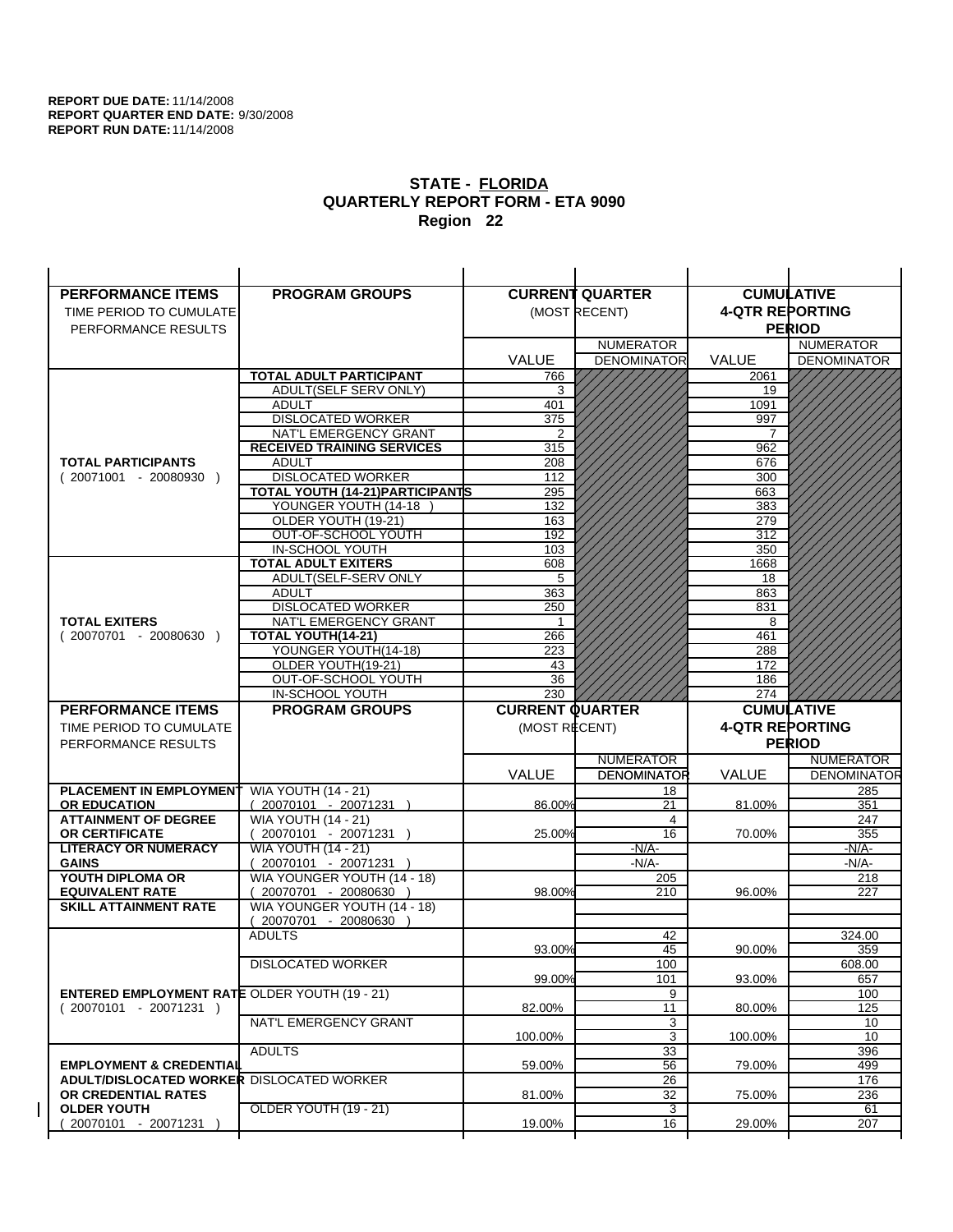$\bar{\Gamma}$ 

 $\Gamma$ 

# **STATE - FLORIDA QUARTERLY REPORT FORM - ETA 9090 Region 22**

|                            | <b>ADULTS</b>            |             | 224            |             | 525             |
|----------------------------|--------------------------|-------------|----------------|-------------|-----------------|
|                            |                          | 94.00%      | 238            | 92.00%      | 569             |
|                            | <b>DISLOCATED WORKER</b> |             | 142            |             | 565             |
| <b>RETENTION RATE</b>      |                          | 89.00%      | 160            | 89.00%      | 635             |
| $-20070630$<br>20060701    | OLDER YOUTH (19 - 21)    |             | 69             |             | 131             |
|                            |                          | 83.00%      | 83             | 87.00%      | 151             |
|                            | YOUNGER YOUTH (14 - 18)  |             | 179            |             | 195             |
|                            |                          | 81.00%      | 221            | 81.00%      | 242             |
|                            | NAT'L EMERGENCY GRANT    |             |                |             |                 |
|                            |                          | 50.00%      | 2              | 78.00%      | 9               |
|                            | <b>ADULTS</b>            |             | \$5,753,041.45 |             | \$10,236,526.82 |
|                            |                          | \$22,212.52 | 259            | \$16,699.06 | 613             |
| <b>SIX MONTHS EARNINGS</b> | <b>DISLOCATED WORKER</b> |             | \$3,961,086.92 |             | \$13,833,515.44 |
| <b>INCREASE</b>            |                          | \$21,884.46 | 181            | \$20,019.56 | 691             |
| - 20070630<br>20060701     | OLDER YOUTH (19 - 21)    |             | \$293,563.45   |             | \$465,010.45    |
|                            |                          | \$4,134.70  | 71             | \$3,875.09  | 120             |
|                            | NAT'L EMERGENCY GRANT    |             | \$10,871.00    |             | \$136,587.00    |
|                            |                          | \$5,435.50  |                | \$12,417.00 | 11              |
|                            |                          |             |                |             |                 |

 $\bar{\Gamma}$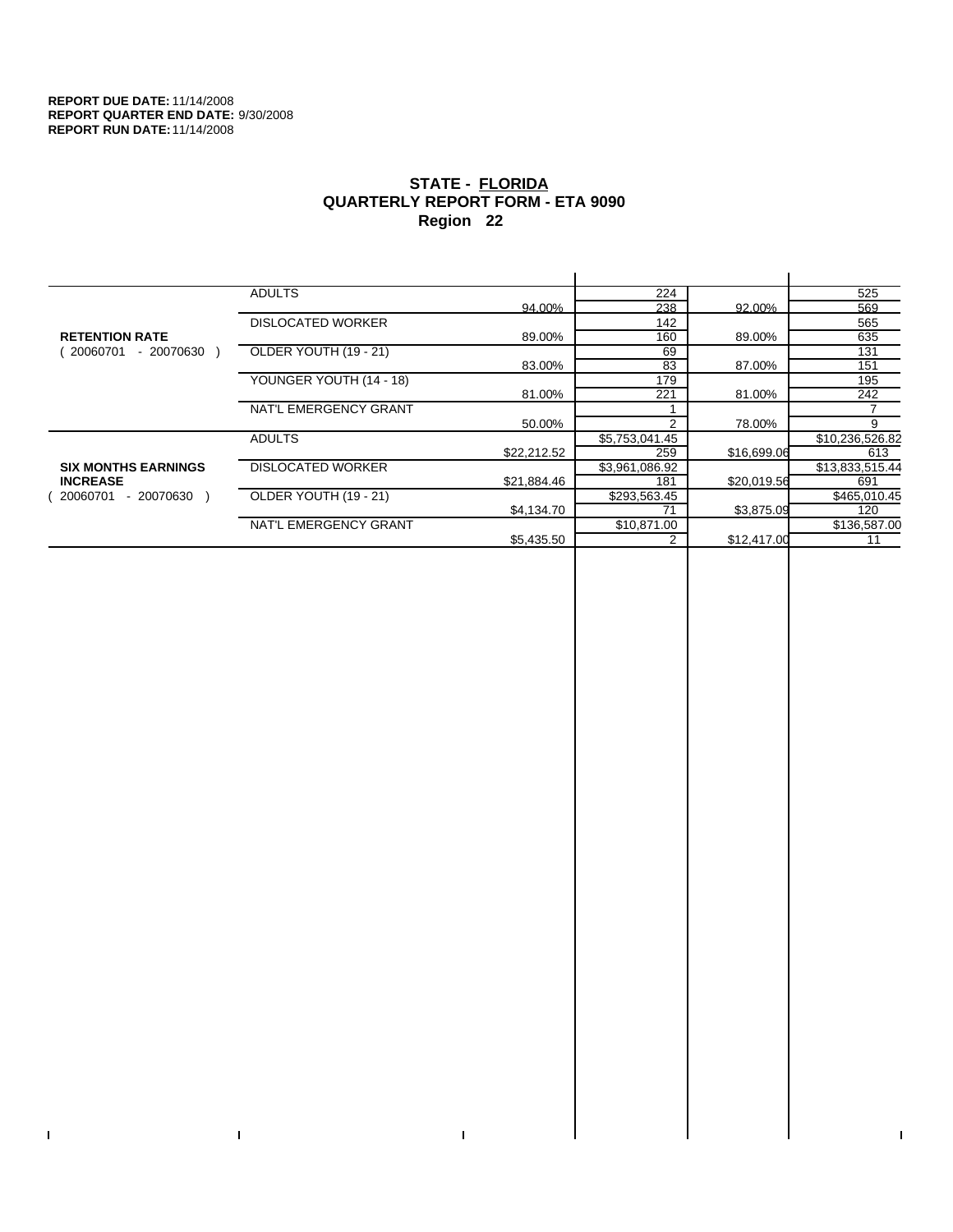| <b>PERFORMANCE ITEMS</b>                                                        | <b>PROGRAM GROUPS</b>                                |                        | <b>CURRENT QUARTER</b> |                        | <b>CUMULATIVE</b>         |
|---------------------------------------------------------------------------------|------------------------------------------------------|------------------------|------------------------|------------------------|---------------------------|
| TIME PERIOD TO CUMULATE                                                         |                                                      |                        | (MOST RECENT)          | <b>4-QTR REPORTING</b> |                           |
| PERFORMANCE RESULTS                                                             |                                                      |                        |                        |                        | <b>PERIOD</b>             |
|                                                                                 |                                                      |                        | <b>NUMERATOR</b>       |                        | <b>NUMERATOR</b>          |
|                                                                                 |                                                      | <b>VALUE</b>           | <b>DENOMINATOR</b>     | VALUE                  | <b>DENOMINATOR</b>        |
|                                                                                 | <b>TOTAL ADULT PARTICIPANT</b>                       | 4147                   |                        | 7110                   |                           |
|                                                                                 | ADULT(SELF SERV ONLY)                                | 17                     |                        | 20                     |                           |
|                                                                                 | <b>ADULT</b>                                         | 3212                   |                        | 5744                   |                           |
|                                                                                 | <b>DISLOCATED WORKER</b>                             | 1070                   |                        | 1553                   |                           |
|                                                                                 | NAT'L EMERGENCY GRANT                                | 59                     |                        | 85                     |                           |
| <b>TOTAL PARTICIPANTS</b>                                                       | <b>RECEIVED TRAINING SERVICES</b><br><b>ADULT</b>    | 1861                   |                        | 3547<br>2797           |                           |
| $(20071001 - 20080930)$                                                         | <b>DISLOCATED WORKER</b>                             | 1384<br>492            |                        | 799                    |                           |
|                                                                                 | TOTAL YOUTH (14-21) PARTICIPANTS                     | 3519                   |                        | 3780                   |                           |
|                                                                                 | YOUNGER YOUTH (14-18                                 | 2579                   |                        | 2739                   |                           |
|                                                                                 | OLDER YOUTH (19-21)                                  | 940                    |                        | 1041                   |                           |
|                                                                                 | OUT-OF-SCHOOL YOUTH                                  | 1677                   |                        | 1852                   |                           |
|                                                                                 | IN-SCHOOL YOUTH                                      | 1842                   |                        | 1928                   |                           |
|                                                                                 | <b>TOTAL ADULT EXITERS</b>                           | 1046                   |                        | 3919                   |                           |
|                                                                                 | ADULT(SELF-SERV ONLY                                 | 2                      |                        | 4                      |                           |
|                                                                                 | <b>ADULT</b>                                         | 916                    |                        | 3326                   |                           |
| <b>TOTAL EXITERS</b>                                                            | <b>DISLOCATED WORKER</b><br>NAT'L EMERGENCY GRANT    | 146<br>8               |                        | 658<br>36              |                           |
| $(20070701 - 20080630)$                                                         | TOTAL YOUTH(14-21)                                   | 86                     |                        | 397                    |                           |
|                                                                                 | YOUNGER YOUTH(14-18)                                 | 53                     |                        | 266                    |                           |
|                                                                                 | OLDER YOUTH(19-21)                                   | 33                     |                        | 131                    |                           |
|                                                                                 | OUT-OF-SCHOOL YOUTH                                  | 61                     |                        | 233                    |                           |
|                                                                                 | IN-SCHOOL YOUTH                                      | 25                     |                        | 164                    |                           |
|                                                                                 |                                                      |                        |                        |                        |                           |
| <b>PERFORMANCE ITEMS</b>                                                        | <b>PROGRAM GROUPS</b>                                | <b>CURRENT QUARTER</b> |                        |                        | <b>CUMULATIVE</b>         |
| TIME PERIOD TO CUMULATE                                                         |                                                      | (MOST RECENT)          |                        | <b>4-QTR REPORTING</b> |                           |
| PERFORMANCE RESULTS                                                             |                                                      |                        |                        |                        | <b>PERIOD</b>             |
|                                                                                 |                                                      |                        | <b>NUMERATOR</b>       |                        | <b>NUMERATOR</b>          |
|                                                                                 |                                                      | <b>VALUE</b>           | <b>DENOMINATOR</b>     | <b>VALUE</b>           |                           |
| <b>PLACEMENT IN EMPLOYMENT</b>                                                  | <b>WIA YOUTH (14 - 21)</b>                           |                        | 31                     |                        | 227                       |
| <b>OR EDUCATION</b>                                                             | $(20070101 - 20071231)$                              | 76.00%                 | 41                     | 79.00%                 | <b>DENOMINATOR</b><br>288 |
| <b>ATTAINMENT OF DEGREE</b>                                                     | <b>WIA YOUTH (14 - 21)</b>                           |                        | 30                     |                        | 189                       |
| OR CERTIFICATE                                                                  | $(20070101 - 20071231)$                              | 61.00%                 | 49                     | 62.00%                 | 307                       |
| <b>LITERACY OR NUMERACY</b>                                                     | <b>WIA YOUTH (14 - 21)</b>                           |                        | $-N/A$ -               |                        | -N/A-                     |
| <b>GAINS</b><br>YOUTH DIPLOMA OR                                                | 20070101 - 20071231 )<br>WIA YOUNGER YOUTH (14 - 18) |                        | $-N/A-$<br>22          |                        | $-N/A-$<br>125            |
| <b>EQUIVALENT RATE</b>                                                          | 20070701 - 20080630 )                                | 65.00%                 | 34                     | 69.00%                 | 180                       |
| <b>SKILL ATTAINMENT RATE</b>                                                    | WIA YOUNGER YOUTH (14 - 18)                          |                        |                        |                        |                           |
|                                                                                 | (20070701 - 20080630                                 |                        |                        |                        |                           |
|                                                                                 | <b>ADULTS</b>                                        |                        | 316                    |                        | 1214.00                   |
|                                                                                 |                                                      | 91.00%                 | 348                    | 90.00%                 | 1354                      |
|                                                                                 | <b>DISLOCATED WORKER</b>                             |                        | 113                    |                        | 609.00                    |
|                                                                                 |                                                      | 90.00%                 | 126                    | 92.00%                 | 665                       |
| <b>ENTERED EMPLOYMENT RATE OLDER YOUTH (19 - 21)</b><br>$(20070101 - 20071231)$ |                                                      | 80.00%                 | 8                      | 81.00%                 | 51<br>63                  |
|                                                                                 | NAT'L EMERGENCY GRANT                                |                        | 10<br>2                |                        | 20                        |
|                                                                                 |                                                      | 33.00%                 | 6                      | 69.00%                 | 29                        |
|                                                                                 | <b>ADULTS</b>                                        |                        | 342                    |                        | 1864                      |
| <b>EMPLOYMENT &amp; CREDENTIAL</b>                                              |                                                      | 86.00%                 | 398                    | 85.00%                 | 2201                      |
| <b>ADULT/DISLOCATED WORKER DISLOCATED WORKER</b>                                |                                                      |                        | 60                     |                        | 368                       |
| OR CREDENTIAL RATES                                                             |                                                      | 63.00%                 | 96                     | 73.00%                 | 505                       |
| <b>OLDER YOUTH</b><br>20070101 - 20071231                                       | OLDER YOUTH (19 - 21)                                | 46.00%                 | 6<br>13                | 51.00%                 | 41<br>80                  |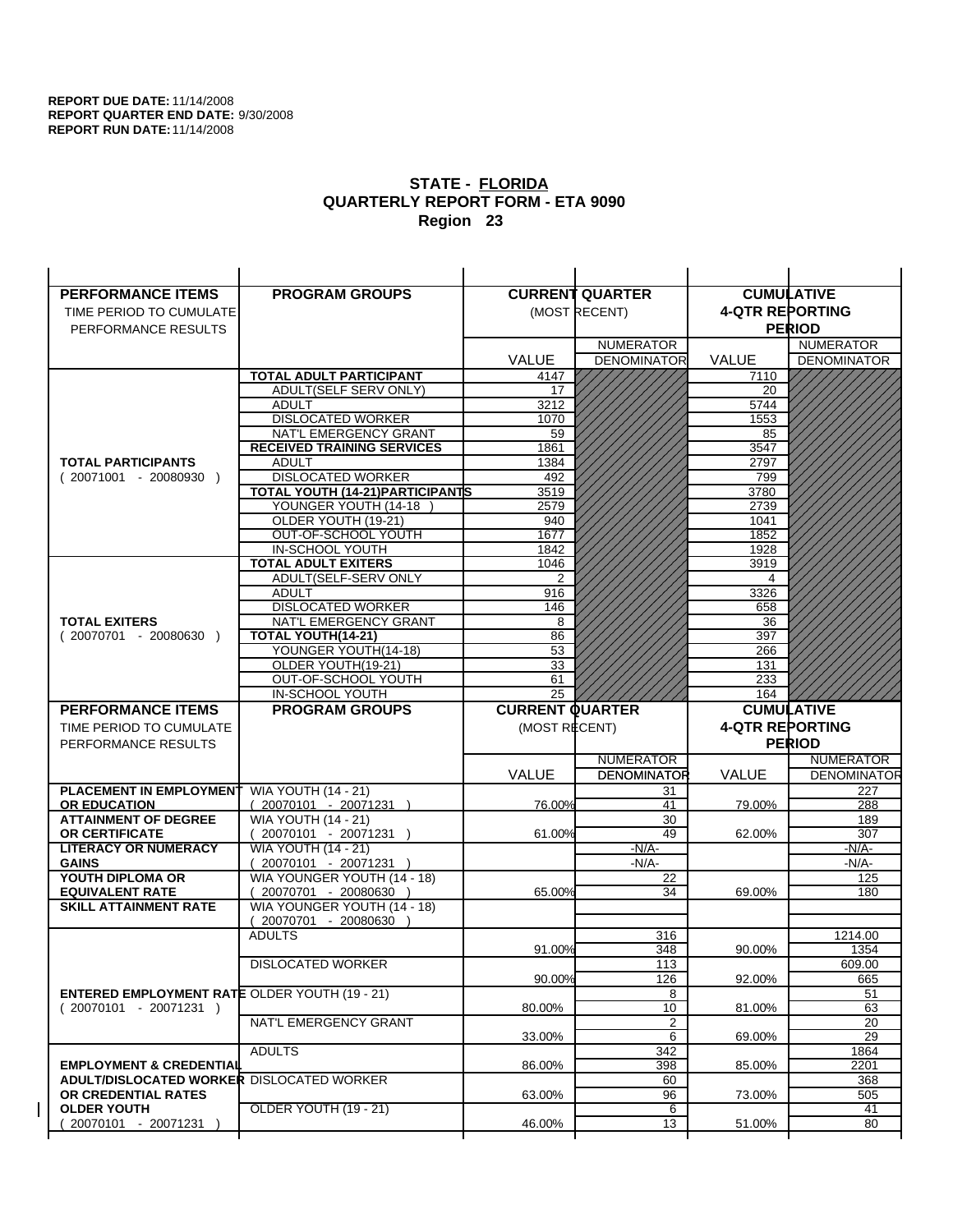$\bar{\Gamma}$ 

 $\Gamma$ 

# **STATE - FLORIDA QUARTERLY REPORT FORM - ETA 9090 Region 23**

|                            | <b>ADULTS</b>            |             | 754             |             | 2034            |
|----------------------------|--------------------------|-------------|-----------------|-------------|-----------------|
|                            |                          | 90.00%      | 837             | 87.00%      | 2346            |
|                            | <b>DISLOCATED WORKER</b> |             | 126             |             | 686             |
| <b>RETENTION RATE</b>      |                          | 89.00%      | 141             | 89.00%      | 769             |
| $-20070630$<br>20060701    | OLDER YOUTH (19 - 21)    |             | 6               |             | 52              |
|                            |                          | 86.00%      |                 | 87.00%      | 60              |
|                            | YOUNGER YOUTH (14 - 18)  |             | 21              |             | 151             |
|                            |                          | 75.00%      | 28              | 83.00%      | 181             |
|                            | NAT'L EMERGENCY GRANT    |             | 3               |             | 36              |
|                            |                          | 75.00%      | 4               | 88.00%      | 41              |
|                            | <b>ADULTS</b>            |             | \$16,339,667.26 |             | \$37,718,620.93 |
|                            |                          | \$18,135.04 | 901             | \$14,716.59 | 2563            |
| <b>SIX MONTHS EARNINGS</b> | <b>DISLOCATED WORKER</b> |             | \$1,888,497.30  |             | \$9,925,895.41  |
| <b>INCREASE</b>            |                          | \$11,657.39 | 162             | \$11,677.52 | 850             |
| - 20070630<br>20060701     | OLDER YOUTH (19 - 21)    |             | \$59,646.00     |             | \$348,427.00    |
|                            |                          | \$8,520.86  |                 | \$6,007.36  | 58              |
|                            | NAT'L EMERGENCY GRANT    |             | \$37,951.00     |             | \$381,919.22    |
|                            |                          | \$5,421.57  |                 | \$6,159.99  | 62              |
|                            |                          |             |                 |             |                 |

 $\bar{\Gamma}$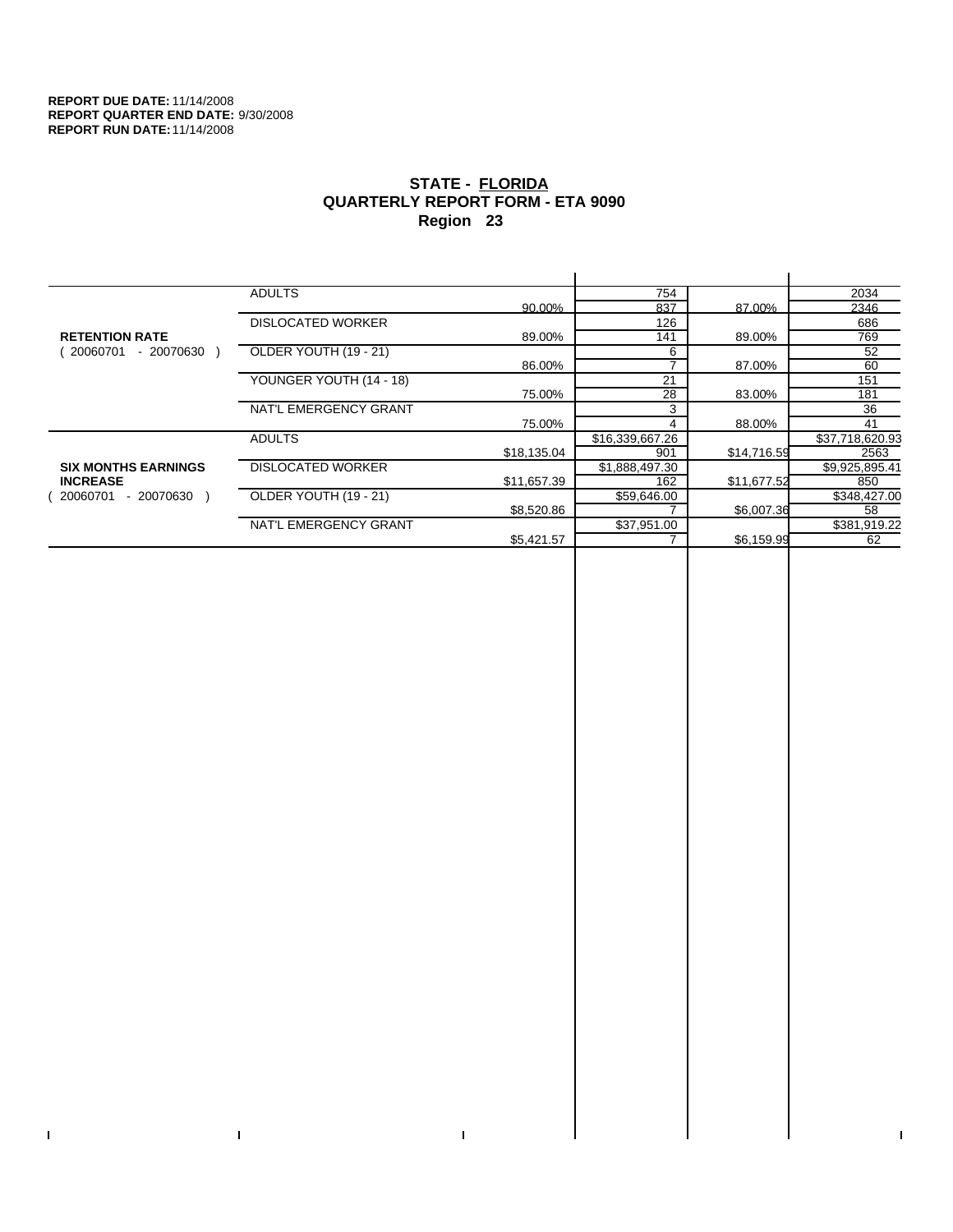| <b>PERFORMANCE ITEMS</b>                              | <b>PROGRAM GROUPS</b>                                 |                        | <b>CURRENT QUARTER</b> |                        | <b>CUMULATIVE</b>     |
|-------------------------------------------------------|-------------------------------------------------------|------------------------|------------------------|------------------------|-----------------------|
| TIME PERIOD TO CUMULATE                               |                                                       |                        | (MOST RECENT)          | <b>4-QTR REPORTING</b> |                       |
| PERFORMANCE RESULTS                                   |                                                       |                        |                        |                        | <b>PERIOD</b>         |
|                                                       |                                                       |                        | <b>NUMERATOR</b>       |                        | <b>NUMERATOR</b>      |
|                                                       |                                                       | <b>VALUE</b>           | <b>DENOMINATOR</b>     | VALUE                  | <b>DENOMINATOR</b>    |
|                                                       | <b>TOTAL ADULT PARTICIPANT</b>                        | 480                    |                        | 836                    |                       |
|                                                       | ADULT(SELF SERV ONLY)                                 | 4                      |                        | 11                     |                       |
|                                                       | <b>ADULT</b>                                          | 350                    |                        | 647                    |                       |
|                                                       | <b>DISLOCATED WORKER</b>                              | 211                    |                        | 294                    |                       |
|                                                       | NAT'L EMERGENCY GRANT                                 | 0                      |                        | 0                      |                       |
|                                                       | <b>RECEIVED TRAINING SERVICES</b>                     | 227                    |                        | 474                    |                       |
| <b>TOTAL PARTICIPANTS</b>                             | <b>ADULT</b>                                          | 173                    |                        | 365                    |                       |
| $(20071001 - 20080930)$                               | <b>DISLOCATED WORKER</b>                              | 90                     |                        | 174                    |                       |
|                                                       | TOTAL YOUTH (14-21) PARTICIPANTS                      | 132                    |                        | 293                    |                       |
|                                                       | YOUNGER YOUTH (14-18<br>OLDER YOUTH (19-21)           | 50<br>81               |                        | 126<br>166             |                       |
|                                                       | OUT-OF-SCHOOL YOUTH                                   | 116                    |                        | 247                    |                       |
|                                                       | IN-SCHOOL YOUTH                                       | 15                     |                        | 45                     |                       |
|                                                       | <b>TOTAL ADULT EXITERS</b>                            | 146                    |                        | 446                    |                       |
|                                                       | ADULT(SELF-SERV ONLY                                  | 4                      |                        |                        |                       |
|                                                       | <b>ADULT</b>                                          | 125                    |                        | 365                    |                       |
|                                                       | <b>DISLOCATED WORKER</b>                              | 29                     |                        | 109                    |                       |
| <b>TOTAL EXITERS</b>                                  | NAT'L EMERGENCY GRANT                                 | $\mathbf 0$            |                        | 1                      |                       |
| $(20070701 - 20080630)$                               | TOTAL YOUTH(14-21)                                    | 84                     |                        | 186                    |                       |
|                                                       | YOUNGER YOUTH(14-18)                                  | 39                     |                        | 91                     |                       |
|                                                       | OLDER YOUTH(19-21)<br>OUT-OF-SCHOOL YOUTH             | 45<br>67               |                        | $\overline{95}$<br>154 |                       |
|                                                       | IN-SCHOOL YOUTH                                       | 17                     |                        | 32                     |                       |
|                                                       |                                                       |                        |                        |                        |                       |
|                                                       |                                                       |                        |                        |                        |                       |
| <b>PERFORMANCE ITEMS</b>                              | <b>PROGRAM GROUPS</b>                                 | <b>CURRENT QUARTER</b> |                        |                        | <b>CUMULATIVE</b>     |
| TIME PERIOD TO CUMULATE                               |                                                       | (MOST RECENT)          |                        | <b>4-QTR REPORTING</b> |                       |
| PERFORMANCE RESULTS                                   |                                                       |                        |                        |                        | <b>PERIOD</b>         |
|                                                       |                                                       |                        | <b>NUMERATOR</b>       |                        | <b>NUMERATOR</b>      |
|                                                       |                                                       | <b>VALUE</b>           | <b>DENOMINATOR</b>     | <b>VALUE</b>           | <b>DENOMINATOR</b>    |
| <b>PLACEMENT IN EMPLOYMENT</b><br><b>OR EDUCATION</b> | <b>WIA YOUTH (14 - 21)</b><br>$(20070101 - 20071231)$ | 65.00%                 | 11<br>17               | 67.00%                 | 57<br>85              |
| <b>ATTAINMENT OF DEGREE</b>                           | <b>WIA YOUTH (14 - 21)</b>                            |                        | 9                      |                        | 59                    |
| OR CERTIFICATE                                        | (20070101 - 20071231 )                                | 36.00%                 | 25                     | 53.00%                 | 112                   |
| <b>LITERACY OR NUMERACY</b>                           | <b>WIA YOUTH (14 - 21)</b>                            |                        | $-N/A$ -               |                        | -N/A-                 |
| <b>GAINS</b>                                          | 20070101 - 20071231                                   |                        | $-N/A-$                |                        | $-N/A-$               |
| YOUTH DIPLOMA OR                                      | WIA YOUNGER YOUTH (14 - 18)                           |                        | 12                     |                        | 18                    |
| <b>EQUIVALENT RATE</b>                                | $(20070701 - 20080630)$                               | 57.00%                 | 21                     | 51.00%                 | 35                    |
| <b>SKILL ATTAINMENT RATE</b>                          | WIA YOUNGER YOUTH (14 - 18)                           |                        |                        |                        |                       |
|                                                       | (20070701 - 20080630                                  |                        |                        |                        |                       |
|                                                       | <b>ADULTS</b>                                         | 75.00%                 | 27<br>36               | 76.00%                 | 153.00<br>202         |
|                                                       |                                                       |                        | 8                      |                        |                       |
|                                                       | <b>DISLOCATED WORKER</b>                              | 73.00%                 | 11                     | 86.00%                 | 93.00<br>108          |
| <b>ENTERED EMPLOYMENT RATE OLDER YOUTH (19 - 21)</b>  |                                                       |                        | 8                      |                        | 31                    |
| $(20070101 - 20071231)$                               |                                                       | 73.00%                 | 11                     | 76.00%                 | 41                    |
|                                                       | NAT'L EMERGENCY GRANT                                 |                        | 0                      |                        | 2                     |
|                                                       |                                                       | *** **%                | 0                      | 67.00%                 | 3                     |
|                                                       | <b>ADULTS</b>                                         |                        | 11                     |                        | 137                   |
| <b>EMPLOYMENT &amp; CREDENTIAL</b>                    |                                                       | 48.00%                 | 23                     | 55.00%                 | 250                   |
| ADULT/DISLOCATED WORKER DISLOCATED WORKER             |                                                       |                        | 3                      |                        | 40                    |
| OR CREDENTIAL RATES<br><b>OLDER YOUTH</b>             | OLDER YOUTH (19 - 21)                                 | 50.00%                 | 6<br>5                 | 60.00%                 | 67<br>$\overline{29}$ |
| 20070101 - 20071231                                   |                                                       | 36.00%                 | 14                     | 48.00%                 | 60                    |